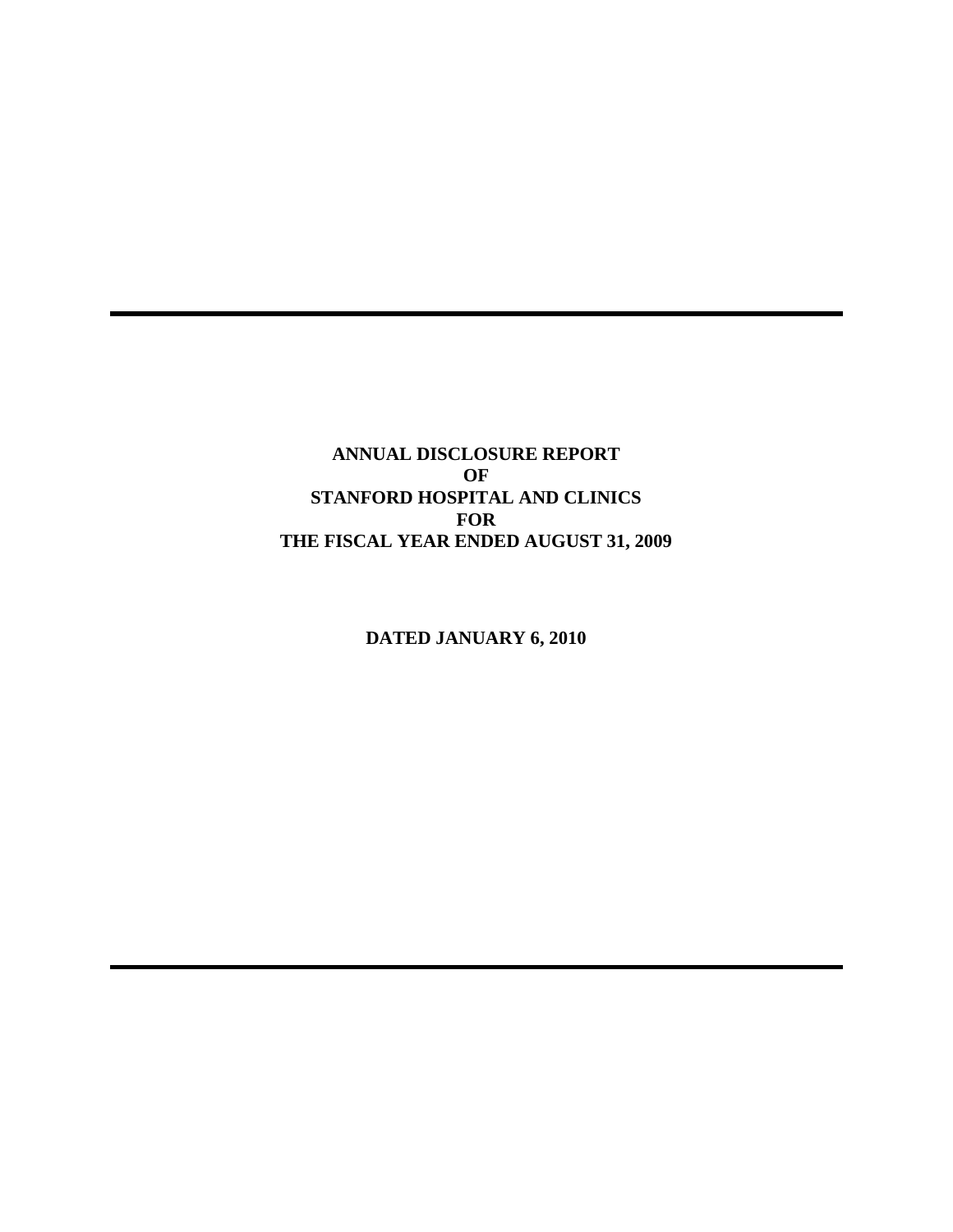# ANNUAL DISCLOSURE REPORT OF STANFORD HOSPITAL AND CLINICS FOR THE FISCAL YEAR ENDED AUGUST 31, 2009

# **TABLE OF CONTENTS**

#### **Page**

| II.  | AUDITED CONSOLIDATED FINANCIAL STATEMENTS FOR                               |  |
|------|-----------------------------------------------------------------------------|--|
| III. |                                                                             |  |
|      |                                                                             |  |
|      |                                                                             |  |
|      |                                                                             |  |
|      | APPENDIX B – Audited Consolidated Financial Statements for the Fiscal Years |  |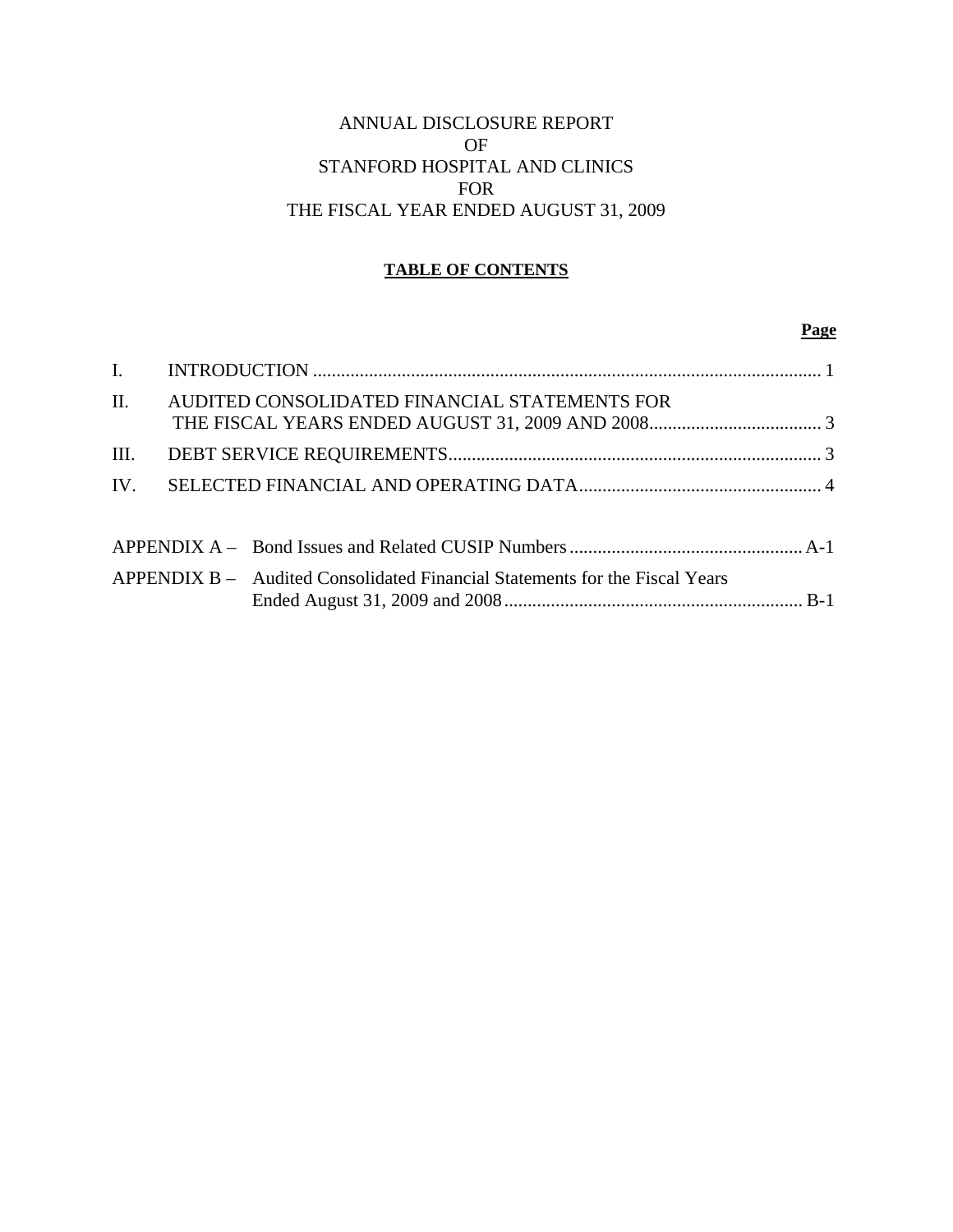# **I. INTRODUCTION**

Pursuant to the following Continuing Disclosure Agreements (the "Disclosure Agreements") executed and delivered in connection with the related bond issues (the "Bonds"), Stanford Hospital and Clinics (the "Corporation") hereby provides its annual disclosure report for the fiscal year ended August 31, 2009 (the "Annual Disclosure Report"):

- Continuing Disclosure Agreement dated March 31, 1998 (the "Series B Disclosure Agreement") relating to the \$193,895,000 California Health Facilities Financing Authority Revenue Bonds (UCSF-Stanford Health Care) 1998 Series B (the "1998 Series B Bonds");
- Continuing Disclosure Agreement dated July 1, 2003 (the "Series 2003 Disclosure Agreement") relating to the \$250,000,000 California Health Facilities Financing Authority Revenue Bonds (Stanford Hospital and Clinics) 2003 Series A, 2003 Series B, 2003 Series C and 2003 Series D (collectively, the "2003 Bonds"); and
- Continuing Disclosure Agreement dated June 1, 2008 (the "Series 2008 Disclosure Agreement") relating to the \$156,200,000 California Health Facilities Financing Authority Revenue Bonds (Stanford Hospital and Clinics) 2008 Series A-1, and A-3, (collectively, the "2008 Bonds").

The Bonds are indentified together with their corresponding CUSIPs in Appendix A of this Annual Disclosure Report.

## **Annual Report**

The Corporation's Annual Disclosure Report includes this Introduction and the attached appendices. This Annual Disclosure Report is filed with the Municipal Securities Rulemaking Board and is located at http://emma.msrb.org/ in accordance with the Disclosure Agreements and rules promulgated by the Securities Exchange Commission.

## **Other Matters**

This Annual Disclosure Report is provided solely pursuant to the Disclosure Agreements. The filing of this Annual Disclosure Report does not constitute or imply any representation (i) that all of the information provided is material to investors, (ii) regarding any other financial, operating or other information about the Corporation or the Bonds, or (iii) that no changes, circumstances or events have occurred since the end of the fiscal year to which this Annual Disclosure Report relates (other than as contained in this Annual Disclosure Report), or any other date specified with respect to any of the information contained in this Annual Disclosure Report, or that no other information exists, which may have a bearing on the security for the Bonds, or an investor's decision to buy, sell, or hold the Bonds. The information contained in this Annual Disclosure Report has been obtained from sources which are believed to be reliable, but such information is not guaranteed as to accuracy or completeness. No statement in this Annual Disclosure Report should be construed as a prediction or representation about future financial performance of the Corporation.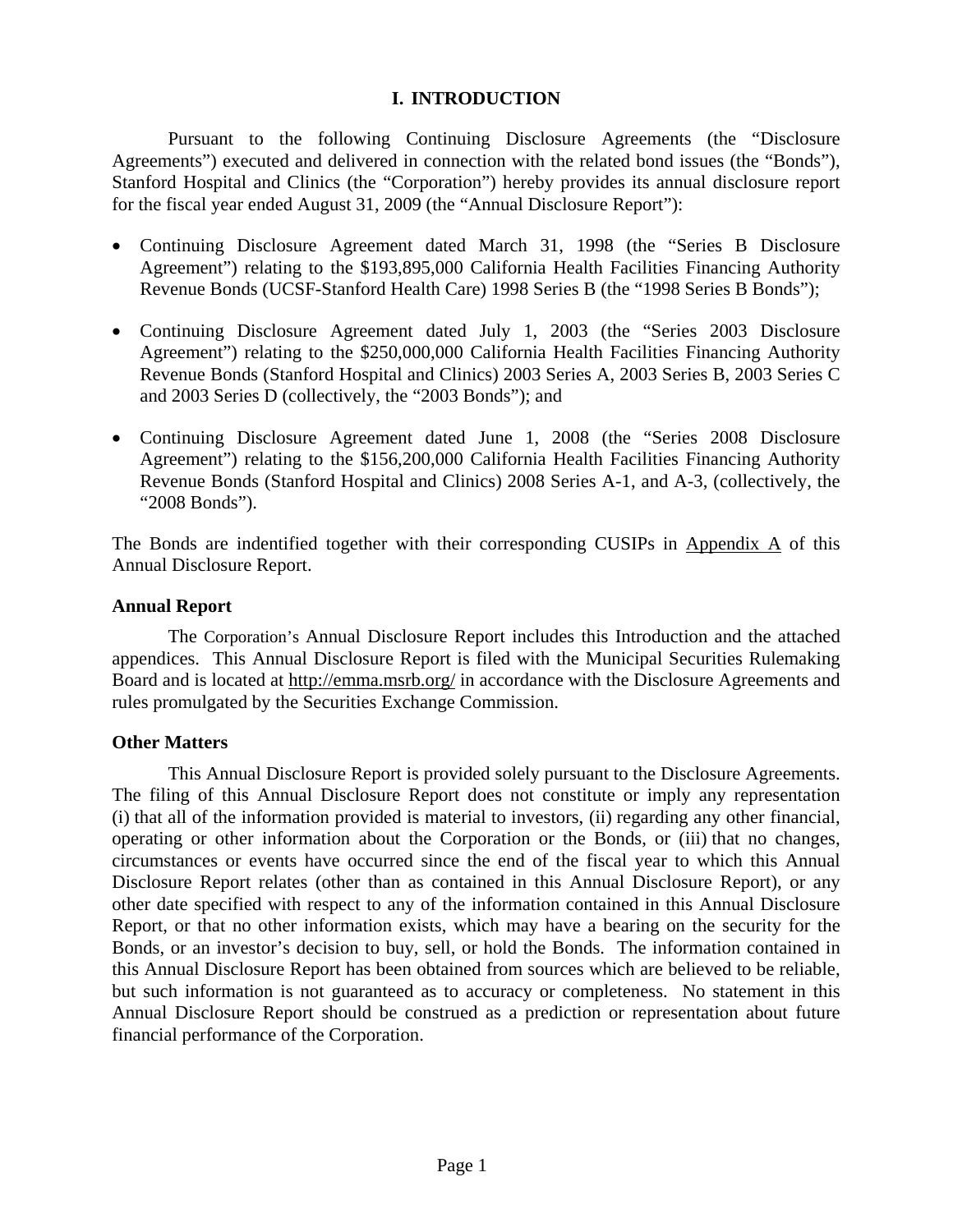# **Cautionary Statement Regarding Forward-Looking Statements in this Annual Disclosure Report**

Certain statements and information in this Annual Disclosure Report constitute "forwardlooking statements." Such statements generally are identifiable by the terminology used, such as "plan," "expect," "estimate," "budget," "assume," or other similar words. Such forward-looking statements include but are not limited to certain interest expense estimates under the caption "DEBT SERVICE REQUIREMENTS" in this Annual Disclosure Report and certain statements in Appendix B attached hereto.

The achievement of the results or other expectations contained in such forward-looking statements involve known and unknown risks, uncertainties and other factors that may cause actual results, performance or achievements described to be materially different from any future results, performance or achievements expressed or implied by such forward-looking statements. The Corporation does not plan to issue any updates or revisions to those forward-looking statements if or when changes in its expectations or events, conditions or circumstances, on which such statements are based occur.

Capitalized terms not otherwise defined herein shall have the meanings set forth in the applicable Disclosure Agreement.

Dated: January 6, 2010.

# STANFORD HOSPITAL AND CLINICS

By: /s/ Daniel J. Morissette Chief Financial Officer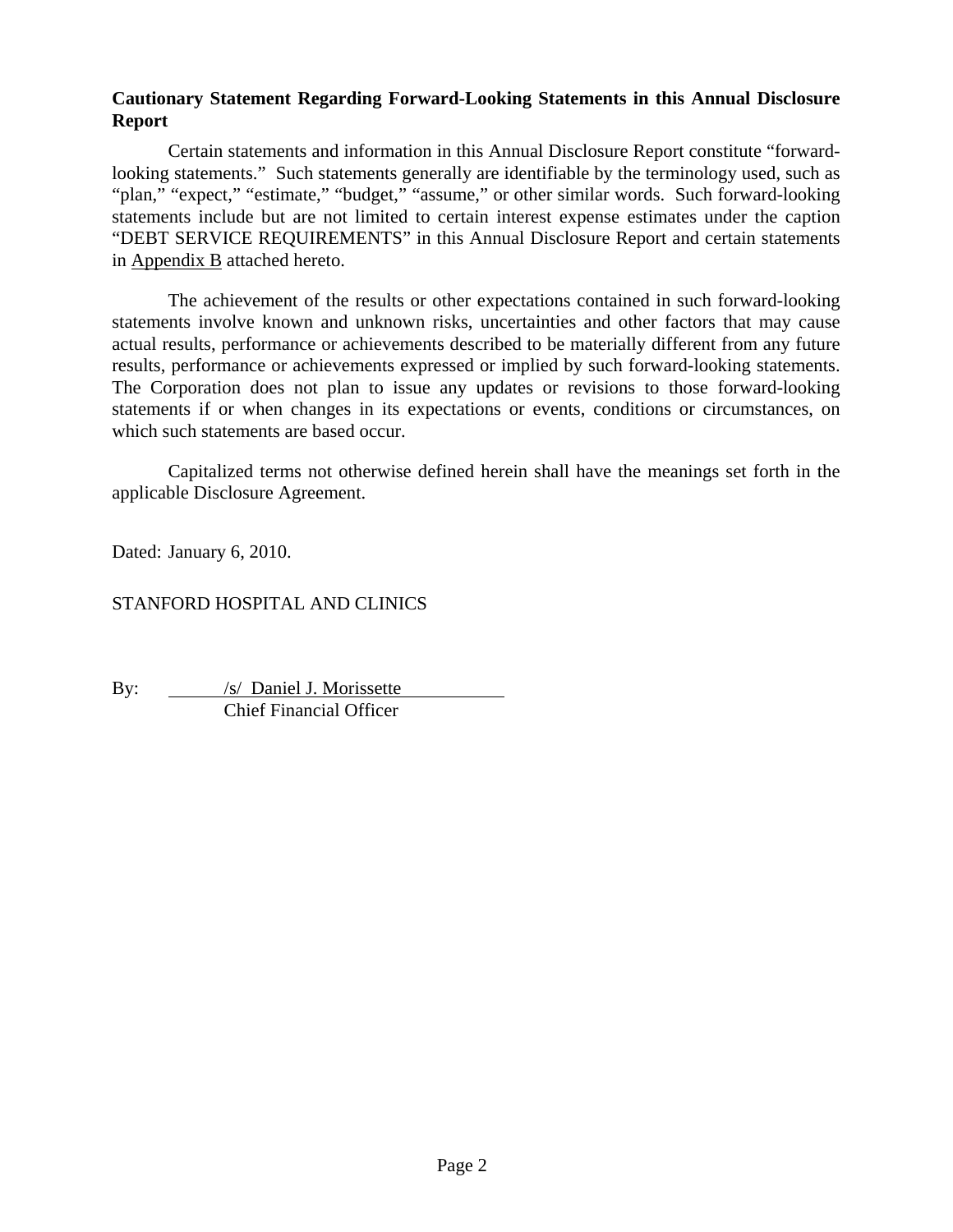### **II. AUDITED CONSOLIDATED FINANCIAL STATEMENTS FOR THE FISCAL YEARS ENDED AUGUST 31, 2009 AND 2008**

The Audited Consolidated Financial Statements of the Corporation and subsidiaries (the "Financial Statements") for the fiscal year ended August 31, 2009 with comparative data for 2008 are presented in Appendix B. See Note 2 to the Financial Statements for a summary of significant accounting policies.

#### **III. DEBT SERVICE REQUIREMENTS**

The table below sets forth, for each year ending November 15, the amounts required to be paid by the Corporation for payment of the principal, whether by payment or maturity or mandatory sinking account redemption, and interest on the 1998 Series B Bonds, the 2003 Bonds and the 2008 Bonds. Interest on the 2003 B, C & D Bonds and the 2008 Series A and B Bonds during future periods has been estimated at an assumed rate based upon the interest rate exchange agreements in effect as of August 31, 2009.

| Year           |                     |                     |               |                        |                    |                     |
|----------------|---------------------|---------------------|---------------|------------------------|--------------------|---------------------|
| Ending         | 1998 B              | 2003 A              | 2003 B.C & D* | 2008 Series A1, A2, A3 | 2008 Series B1, B2 | <b>Total</b>        |
| <b>Nov. 15</b> | <b>Debt Service</b> | <b>Debt Service</b> | Debt Service* | Debt Service*          | Debt Service*      | <b>Debt Service</b> |
| 2009           | \$12,116,750        | \$8,901,925         | \$5,044,024   | \$<br>9,654,451        | \$<br>6,096,413    | \$41,813,563        |
| 2010           | 12,119,500          | 8,902,788           | 5,047,500     | 9,654,451              | 6,100,614          | 41,824,852          |
| 2011           | 12,117,250          | 8,407,615           | 5,047,500     | 11,905,751             | 6,100,614          | 43,578,730          |
| 2012           | 12,114,750          | 8,903,365           | 5,050,976     | 10,621,611             | 6,104,815          | 42,795,517          |
| 2013           | 12,116,500          | 8,408,115           | 5,044,024     | 12,083,531             | 6,096,413          | 43,748,583          |
| 2014           | 12,111,750          | 8,904,615           | 5,047,500     | 10,413,052             | 6,100,614          | 42,577,531          |
| 2015           | 12,115,250          | 8,408,865           | 5,047,500     | 11,877,759             | 6,100,614          | 43,549,988          |
| 2016           | 12,116,000          | 8,903,615           | 5,050,976     | 10,885,421             | 6,104,815          | 43,060,828          |
| 2017           | 12,118,500          | 8,404,865           | 5,044,024     | 10,827,005             | 6,096,413          | 42,490,806          |
| 2018           | 12,117,000          | 8,903,645           | 5,047,500     | 10,918,696             | 6,100,614          | 43,087,455          |
| 2019           | 12,116,000          | 8,904,775           | 5,047,500     | 9,954,177              | 6,100,614          | 42,123,066          |
| 2020           | 12,119,750          | 8,408,670           | 5,050,976     | 11,574,553             | 6,104,815          | 43,258,765          |
| 2021           | 12,117,250          | 8,904,315           | 5,044,024     | 10,131,963             | 6,096,413          | 42,293,965          |
| 2022           | 12,118,000          | 8,407,460           | 5,047,500     | 11,441,030             | 6,100,614          | 43,114,604          |
| 2023           | 12,116,000          | 3,490,605           | 10,454,470    | 10,823,910             | 6,100,614          | 42,985,598          |
| 2024           | 12,115,500          |                     | 13,480,211    | 10,826,620             | 6,104,815          | 42,527,146          |
| 2025           | 12,115,500          |                     | 13,985,381    | 10,751,513             | 6,096,413          | 42,948,807          |
| 2026           | 12,120,000          |                     | 13,972,610    | 10,151,118             | 6,100,614          | 42,344,342          |
| 2027           | 12,117,750          |                     | 13,646,205    | 11,446,276             | 6,100,614          | 43,310,845          |
| 2028           | 12,113,000          |                     | 14,023,151    | 10,064,813             | 6,104,815          | 42,305,779          |
| 2029           | 12,119,750          | $\overline{a}$      | 13,768,629    | 11,282,155             | 6.096,413          | 43,266,947          |
| 2030           | 12,116,250          |                     | 14,018,322    | 10,876,270             | 6,100,614          | 43, 111, 455        |
| 2031           | 12,111,750          |                     | 13,845,065    | 10,256,368             | 6,100,614          | 42,313,797          |
| 2032           |                     |                     | 14,067,033    | 23,388,917             | 6,104,815          | 43,560,765          |
| 2033           |                     |                     | 14,164,599    | 22,674,118             | 6,096,413          | 42,935,130          |
| 2034           |                     |                     | 14,048,932    | 23,540,819             | 6,100,614          | 43,690,365          |
| 2035           |                     |                     | 14, 122, 222  | 22,928,841             | 6,100,614          | 43, 151, 677        |
| 2036           |                     |                     | 14,178,957    | 23,292,440             | 6,104,815          | 43,576,212          |
| 2037           |                     |                     |               | 37,652,961             | 6,096,413          | 43,749,374          |
| 2038           |                     |                     |               | 38,249,485             | 6,100,614          | 44,350,099          |
| 2039           |                     |                     |               | 38,329,028             | 6,100,614          | 44,429,642          |
| 2040           |                     |                     |               | 38,108,249             | 6,104,815          | 44,213,065          |
| 2041           |                     |                     |               |                        | 37,189,609         | 37,189,609          |
| 2042           |                     |                     |               |                        | 37,119,087         | 37,119,087          |
| 2043           |                     |                     |               |                        | 37,506,977         | 37,506,977          |
| 2044           |                     |                     |               |                        | 37,589,950         | 37,589,950          |
| 2045           |                     |                     |               |                        | 37,821,840         | 37,821,840          |
| Total          | \$278,679,750       | \$125,165,238       | \$262,437,308 | \$516,587,355          | \$382,447,110      | \$1,565,316,759     |

\* Interest calculated based upon the Interest Rate Exchange Agreements in effect as of 8/31/2009

**Bond**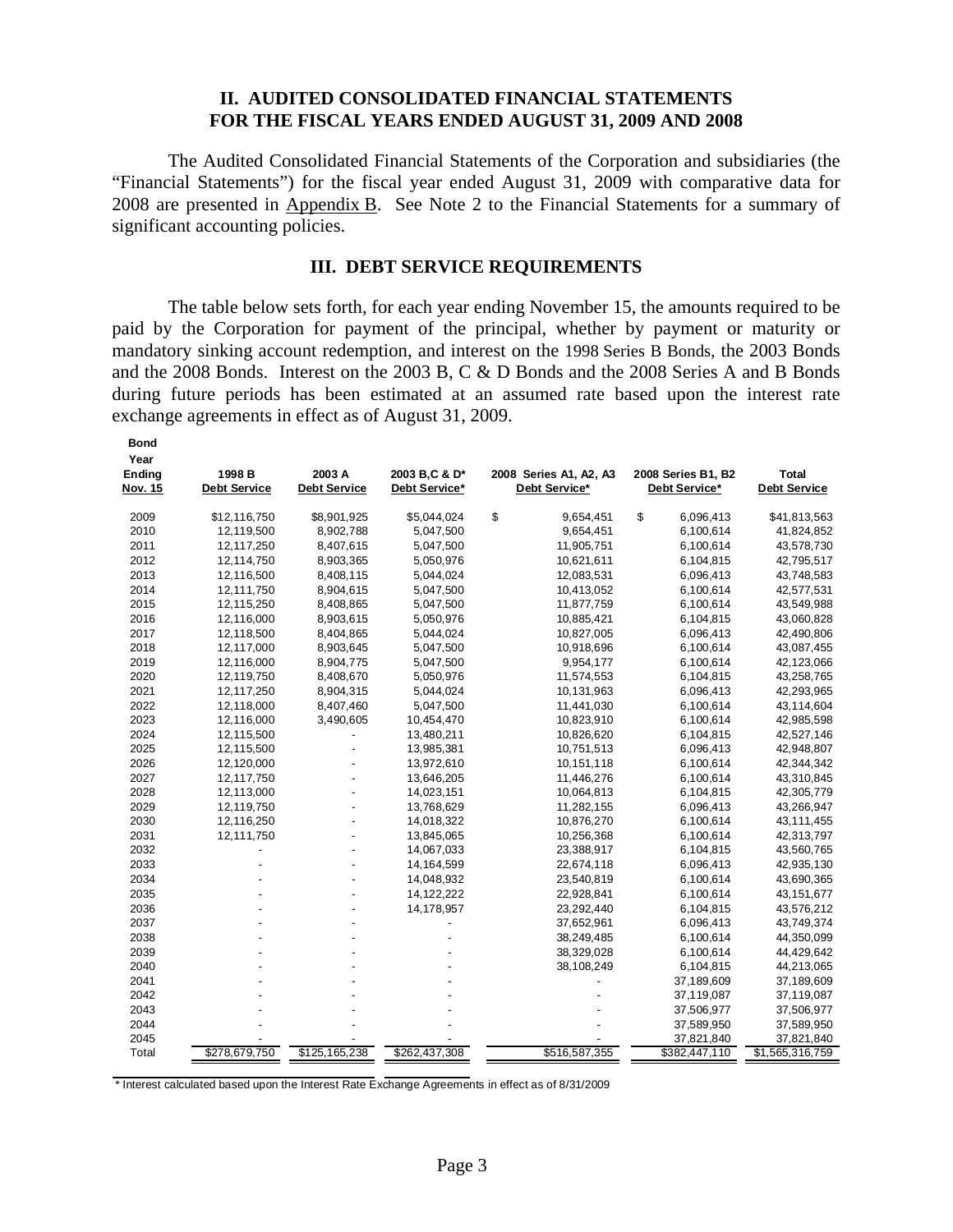## **IV. SELECTED FINANCIAL AND OPERATING DATA WITH RESPECT TO THE FISCAL YEAR ENDED AUGUST 31, 2009**

The Selected Financial and Operating Data with Respect to the Fiscal Year Ended August 31, 2009 below should be read in conjunction with the Financial Statements and accompanying notes.

The tables below provide (i) Historical Utilization, (ii) Historical Consolidated Capitalization, (iii) Liquidity, (iv) Debt Service Coverage, and (v) Sources of Gross Patient Service Revenue.

| (i)                                     |                                                    |
|-----------------------------------------|----------------------------------------------------|
| <b>Historical Utilization</b>           |                                                    |
|                                         | <b>Fiscal Year Ended</b><br><b>August 31, 2009</b> |
| <b>Discharges</b>                       |                                                    |
| Acute                                   | 22,909                                             |
| <b>Behavioral Health</b>                | 900                                                |
| <b>Total</b>                            | 23,809                                             |
| <b>Patient Days</b>                     |                                                    |
| Acute                                   | 126,501                                            |
| <b>Behavioral Health</b>                | 8,590                                              |
| <b>Total</b>                            | 135,091                                            |
| Short Stay Outpatient                   | 6,126                                              |
| <b>Total</b>                            | 141,217                                            |
| <b>Average Daily Census</b>             |                                                    |
| Acute                                   | 346.6                                              |
| <b>Behavioral Health</b>                | 23.5                                               |
| <b>Total</b>                            | 370.1                                              |
| <b>Average Length of Stay</b>           |                                                    |
| Acute                                   | 5.5                                                |
| <b>Behavioral Health</b>                | 9.5                                                |
| <b>Total</b>                            | 5.7                                                |
| <b>Case Mix Index</b>                   | 1.98                                               |
| <b>Emergency room visits</b>            | 48,840                                             |
| <b>Short Stay Outpatient procedures</b> | 24,192                                             |
| Other Outpatient visits*                | 263,733                                            |
| <b>Surgeries</b>                        |                                                    |
| Inpatient                               | 11,514                                             |
| Outpatient                              | 11,830                                             |
| <b>Total</b>                            | 23,344                                             |

Source: Stanford Hospital and Clinics records

\* Actual visits would be more; these amounts are billing events which may include multiple visits.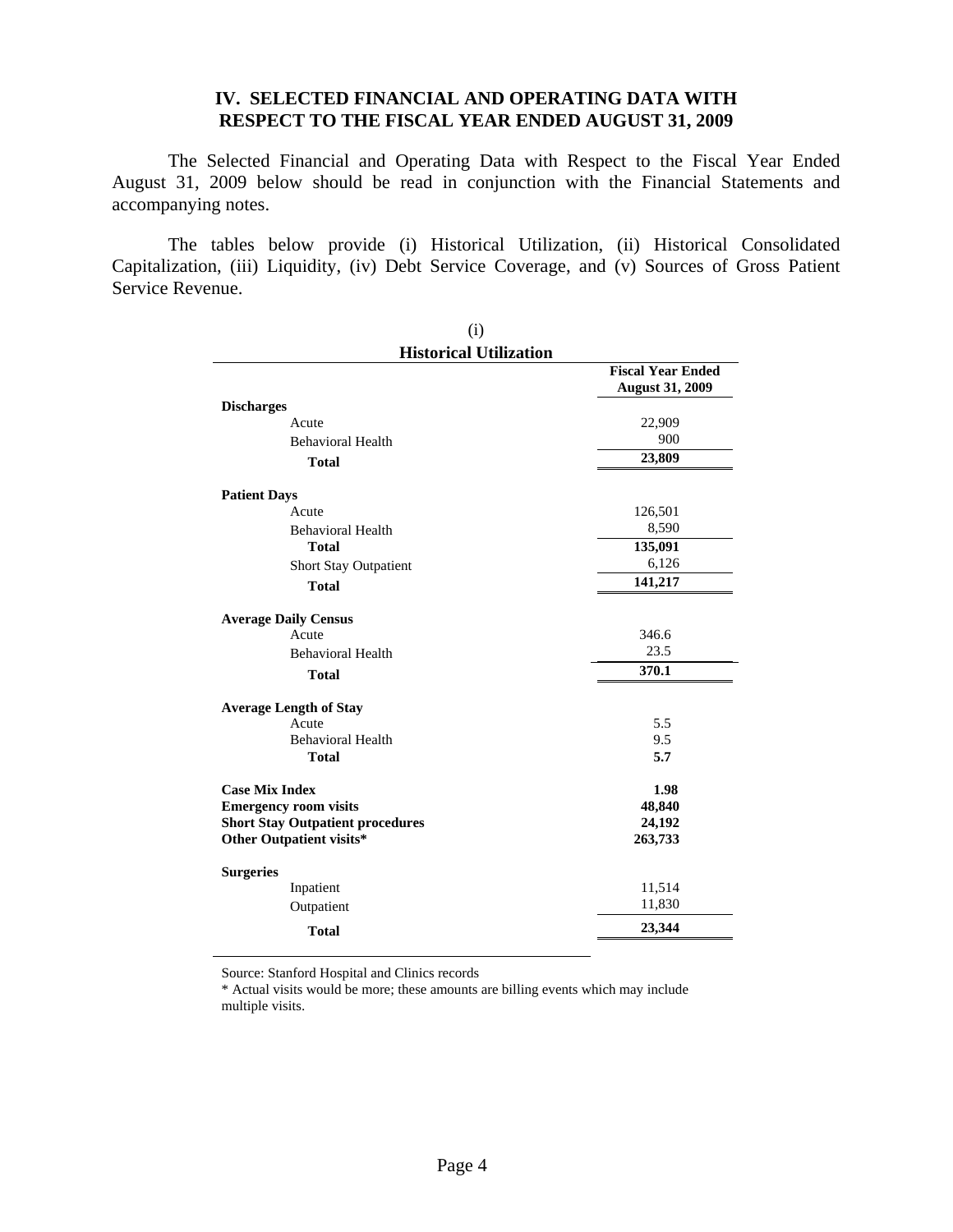|                                                                                   | <b>Fiscal Year Ended</b><br><b>August 31, 2009</b><br>(In Thousands) |
|-----------------------------------------------------------------------------------|----------------------------------------------------------------------|
| Long-Term Debt                                                                    |                                                                      |
| Long-Term Debt                                                                    | \$556,997                                                            |
| Debt Subject to short-term remarketing                                            | 266,764                                                              |
| Total Long-Term Debt*                                                             | 823,761                                                              |
| <b>Consolidated Net Assets</b>                                                    | 730,563                                                              |
| <b>Total Consolidated Capitalization</b>                                          | \$1,554,324                                                          |
| Net Long-Term Debt as a percentage of<br><b>Total Consolidated Capitalization</b> | 53.0%                                                                |

**(ii) Historical Consolidated Capitalization**

\* Less current portion of Long-Term debt; includes original issue premium, original issue discount and debt subject to short-term remarketing

| (iii)     |
|-----------|
| Liquidity |

|                                                    | <b>Fiscal Year Ended</b><br><b>August 31, 2009</b><br>(In Thousands) |
|----------------------------------------------------|----------------------------------------------------------------------|
| Cash and Cash Equivalents                          | \$331,502                                                            |
| Investments                                        | 76,584                                                               |
| <b>Investments in University Managed Pool</b>      | 533,518                                                              |
| Less temporarily and permanently restricted assets | (47, 477)                                                            |
| <b>Total Liquid Assets</b>                         | \$894.127                                                            |

Days Cash on Hand 196.7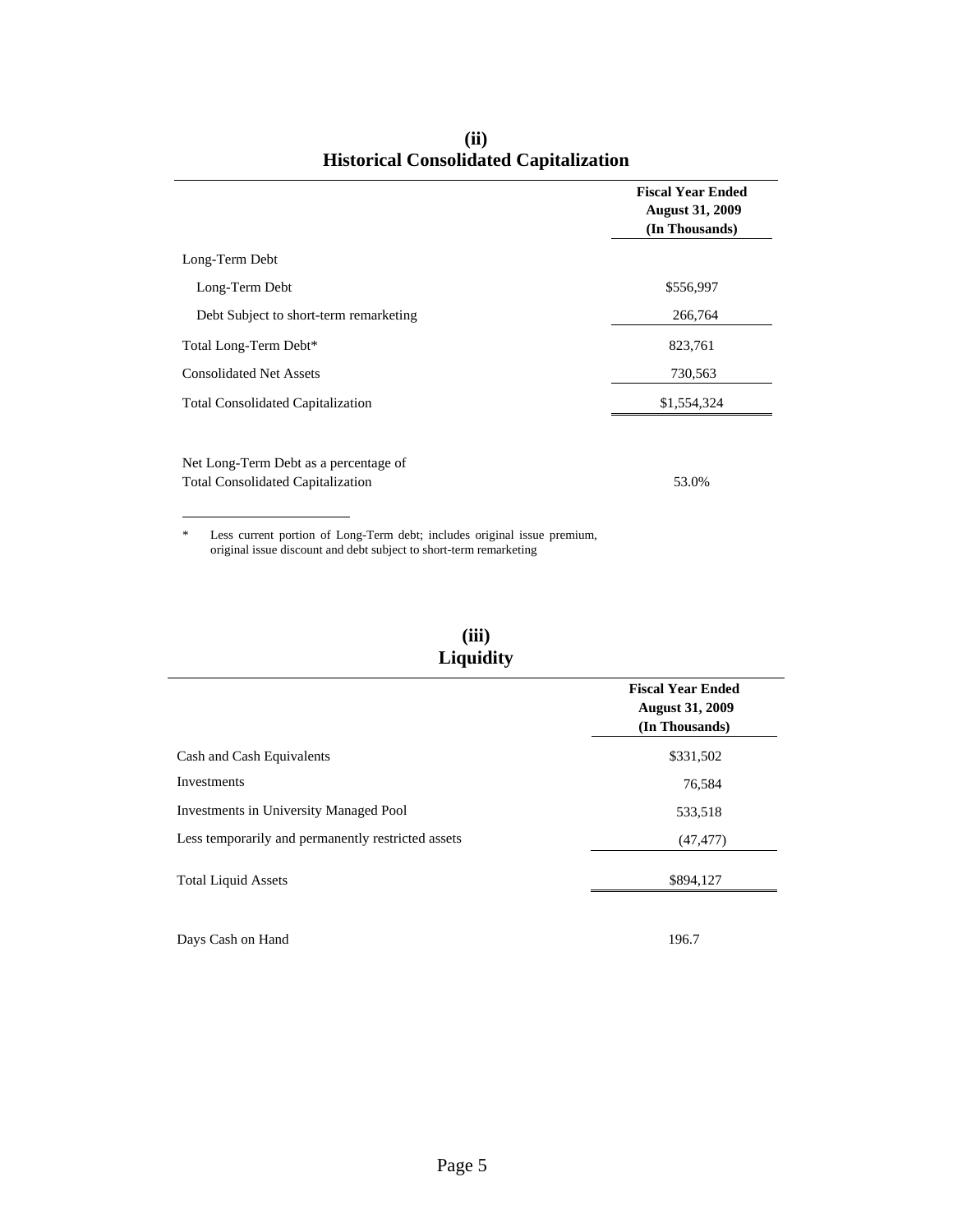|                                                          | <b>Fiscal Year Ended</b><br><b>August 31, 2009</b><br>(In Thousands) |
|----------------------------------------------------------|----------------------------------------------------------------------|
| Deficiency of revenues over expenses                     | \$(96,325)                                                           |
| Depreciation and Amortization Expense                    | 73,876                                                               |
| <b>Interest Expense</b>                                  | 37,921                                                               |
| Change in Value of University Managed Pools <sup>*</sup> | 146,481                                                              |
| Interest Rate Swap Mark to Market Adjustment             | 48,338                                                               |
| Funds Available for Debt Service                         | \$210,291                                                            |
| Maximum Annual Debt Service                              | \$44,429                                                             |
| Maximum Annual Debt Service Coverage                     | 4.73                                                                 |

# **(iv) Debt Service Coverage**

\* In prior years, unrealized changes in the value of the university managed pools were included in funds available for debt service. In light of accounting changes and the nature of the managed pools unit investments, unrealized changes should have been treated as a non-cash item and will no longer be included in the calculation of funds available for debt service.

֦

|                                            | <b>Fiscal Year Ended</b><br><b>August 31, 2009</b> |
|--------------------------------------------|----------------------------------------------------|
| Medicare                                   | 29%                                                |
| Medi-Cal                                   | 6                                                  |
| Managed Care – Capitation                  | 1                                                  |
| Managed Care – Discounted Fee for Services | 52                                                 |
| Indemnity Insurance, Self Pay, Other       | 12                                                 |
| Total                                      | 100%                                               |

#### **(v) Sources of Gross Patient Service Revenue**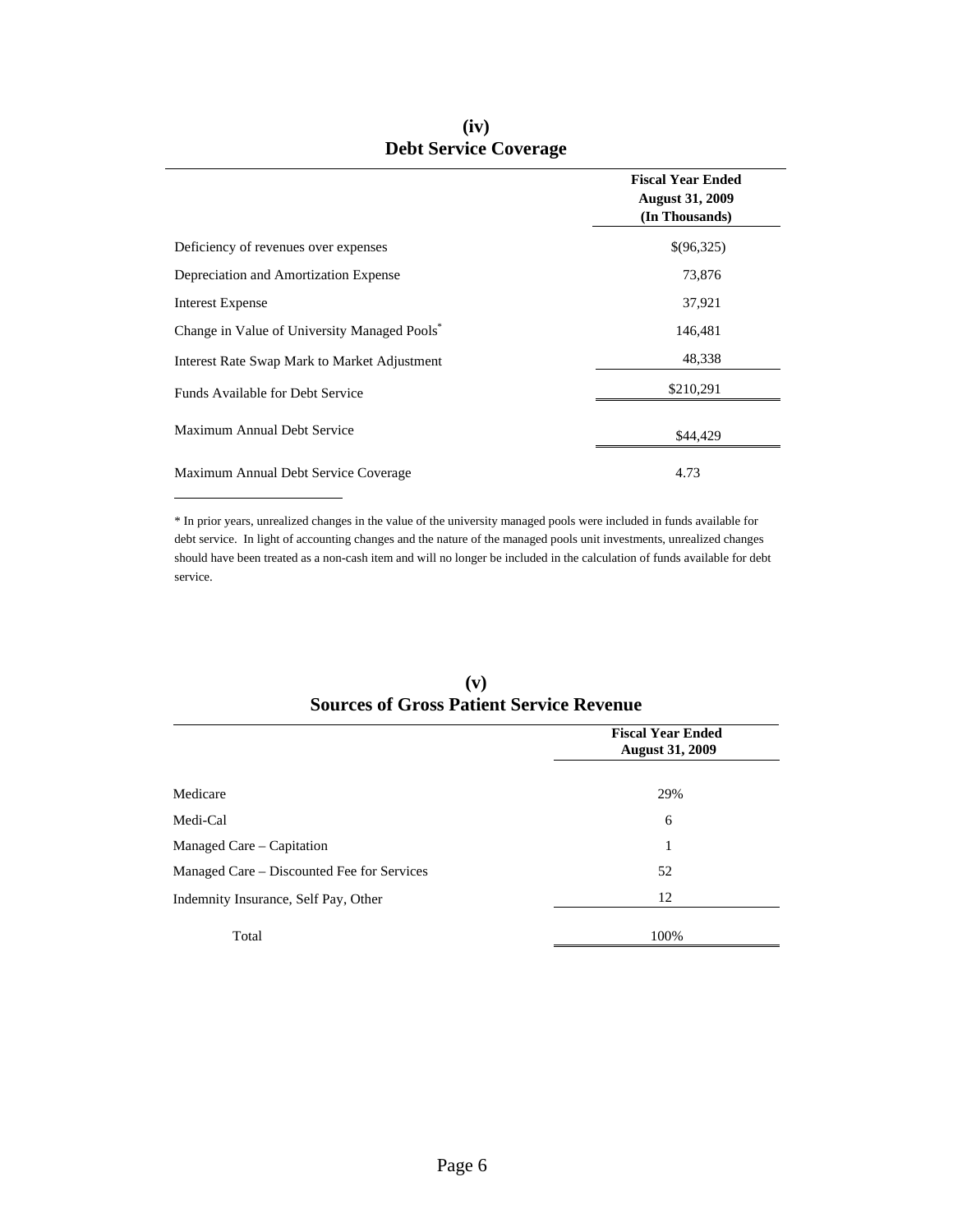# **APPENDIX A**

# **Bond Issues and Related CUSIP Numbers**

## **California Health Facilities Financing Authority Revenue Bonds (UCSF-Stanford Health Care) 1998 Series B**

| <b>CUSIP</b> | <b>Maturity</b><br><b>Date</b> | <b>Interest</b><br>Rate $(\% )$ | Original<br>Principal<br>Amt $(\$)$ |  |
|--------------|--------------------------------|---------------------------------|-------------------------------------|--|
| 13033AH61    | 11/15/2010                     | 5.00                            | \$4,145,000                         |  |
| 13033AH79    | 11/15/2011                     | 5.00                            | 4,350,000                           |  |
| 13033AH87    | 11/15/2012                     | 5.00                            | 4,565,000                           |  |
| 13033AH95    | 11/15/2013                     | 5.00                            | 4,795,000                           |  |
| 13033AJ28    | 11/15/2014                     |                                 |                                     |  |
| 13033AJ36    | 11/15/2015                     |                                 |                                     |  |
| 13033AJ44    | 11/15/2016                     |                                 |                                     |  |
| 13033AJ51    | 11/15/2017                     |                                 |                                     |  |
| 13033AJ69    | 11/15/2018                     | 5.00                            | 27,815,000                          |  |
| 13033AJ77    | 11/15/2023                     |                                 |                                     |  |
| 13033AJ85    | 11/15/2028                     | 5.00                            | 80,825,000                          |  |
| 13033AJ93    | 11/15/2031                     | 5.00                            | 32,995,000                          |  |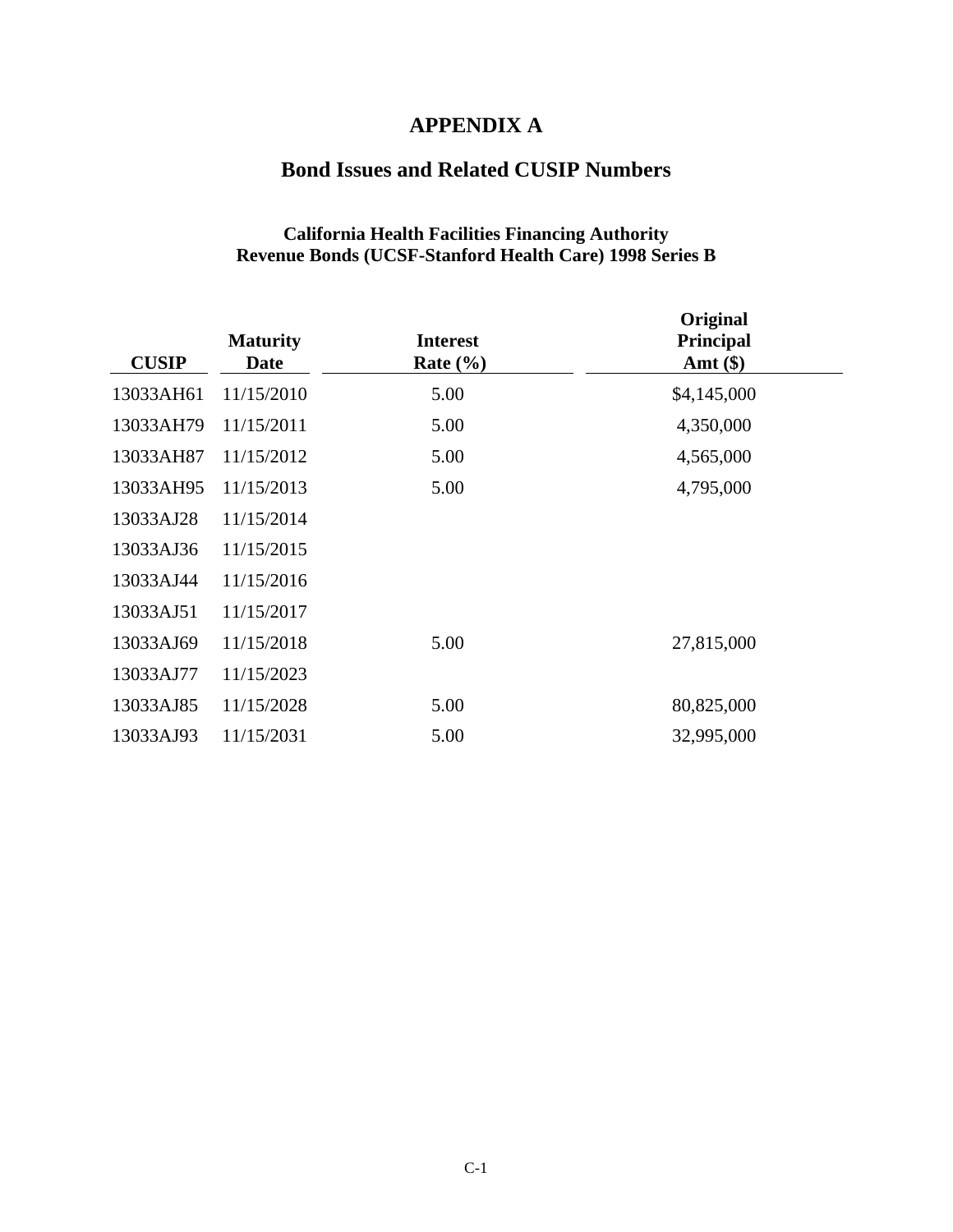|               |                                |                                 | Original                |  |
|---------------|--------------------------------|---------------------------------|-------------------------|--|
| <b>CUSIP</b>  | <b>Maturity</b><br><b>Date</b> | <b>Interest</b><br>Rate $(\% )$ | Principal<br>Amt $(\$)$ |  |
| 2003 Series A |                                |                                 |                         |  |
| 13033FMA5     | 11/15/2010                     | 3.15                            | \$2,640,000             |  |
| 13033FMB3     | 11/15/2010                     | 4.25                            | 2,165,000               |  |
| 13033FMC1     | 11/15/2011                     | 5.00                            | 4,485,000               |  |
| 13033FMD9     | 11/15/2012                     | 5.00                            | 5,205,000               |  |
| 13033FME7     | 11/15/2013                     | 5.00                            | 4,970,000               |  |
| 13033FMF4     | 11/15/2014                     | 5.00                            | 5,715,000               |  |
| 13033FMG2     | 11/15/2015                     | 5.00                            | 5,505,000               |  |
| 13033FMH0     | 11/15/2016                     | 5.00                            | 6,275,000               |  |
| 13033FMJ6     | 11/15/2017                     | 4.20                            | 410,000                 |  |
| 13033FMK3     | 11/15/2017                     | 5.00                            | 5,680,000               |  |
| 13033FML1     | 11/15/2023                     | 4.70                            | 1,285,000               |  |
| 13033FMM9     | 11/15/2023                     | 5.00                            | 39,065,000              |  |
| 2003 Series B |                                |                                 |                         |  |
| 13033F3V0     | 11/15/2036                     |                                 | 48,800,000              |  |
| 2003 Series C |                                |                                 |                         |  |
| 13033F3W8     | 11/15/2036                     |                                 | 48,700,000              |  |
| 2003 Series D |                                |                                 |                         |  |
| 13033F3X6     | 11/15/2036                     |                                 | 52,500,000              |  |

# **California Health Facilities Financing Authority Revenue Bonds (Stanford Hospital and Clinics) 2003 Series A, 2003 Series B, 2003 Series C and 2003 Series D**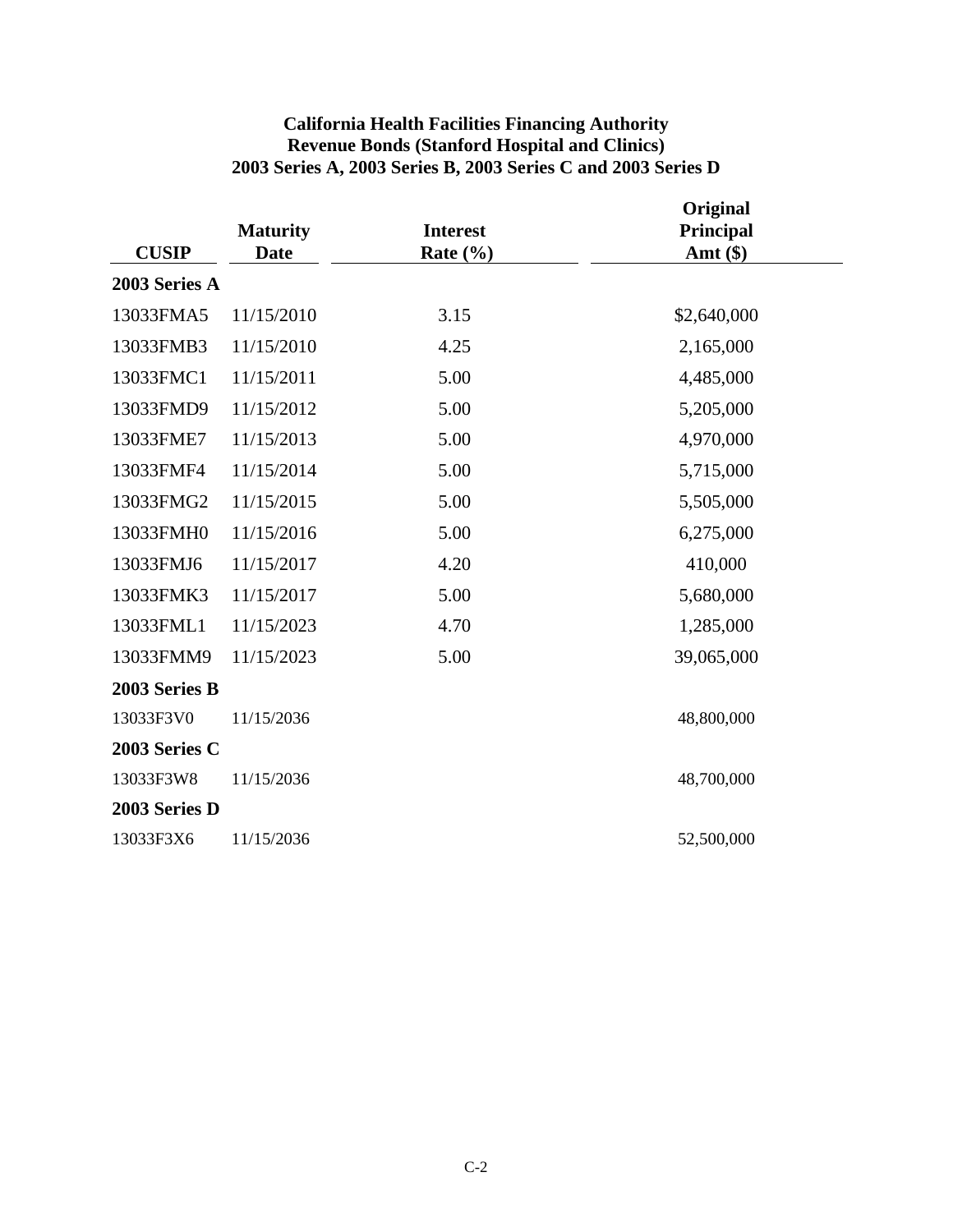| <b>CUSIP</b>           | <b>Maturity</b><br><b>Date</b> | <b>Interest</b><br>Rate $(\% )$ | Original<br>Principal<br>Amt $(\$)$ |
|------------------------|--------------------------------|---------------------------------|-------------------------------------|
| <b>2008 Series A-1</b> |                                |                                 |                                     |
| 13033F3Q1              | 11/15/2040                     | 0.55                            | \$70,500,000                        |
| <b>2008 Series A-3</b> |                                |                                 |                                     |
| 13033F3R9              | 11/15/2040                     | 3.45                            | 85,700,000                          |

# **California Health Facilities Financing Authority Revenue Bonds (Stanford Hospital and Clinics) 2008 Series A-1, and A-3**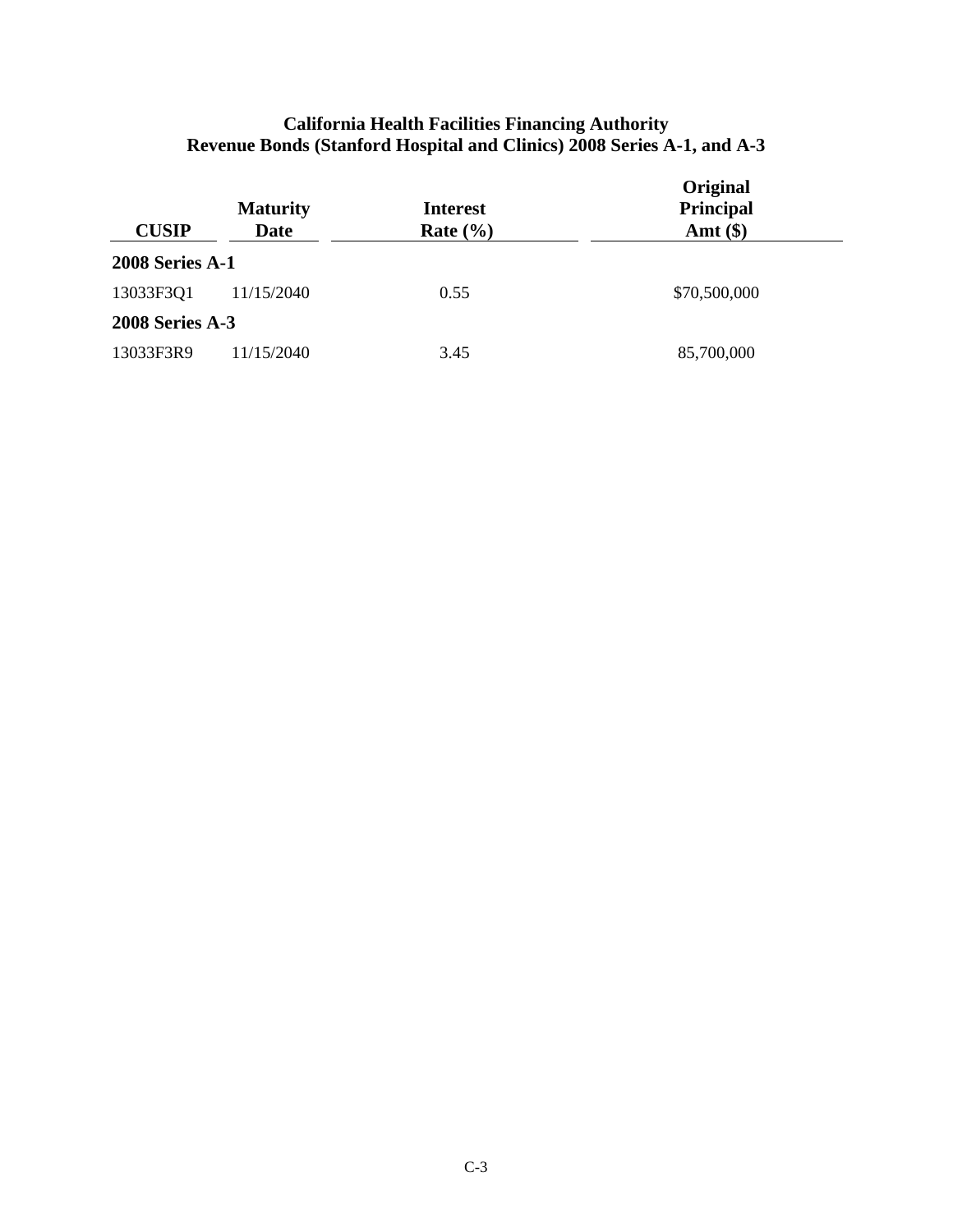# **APPENDIX B**

Audited Consolidated Financial Statements for the Fiscal YearsEnded August 31, 2009 and 2008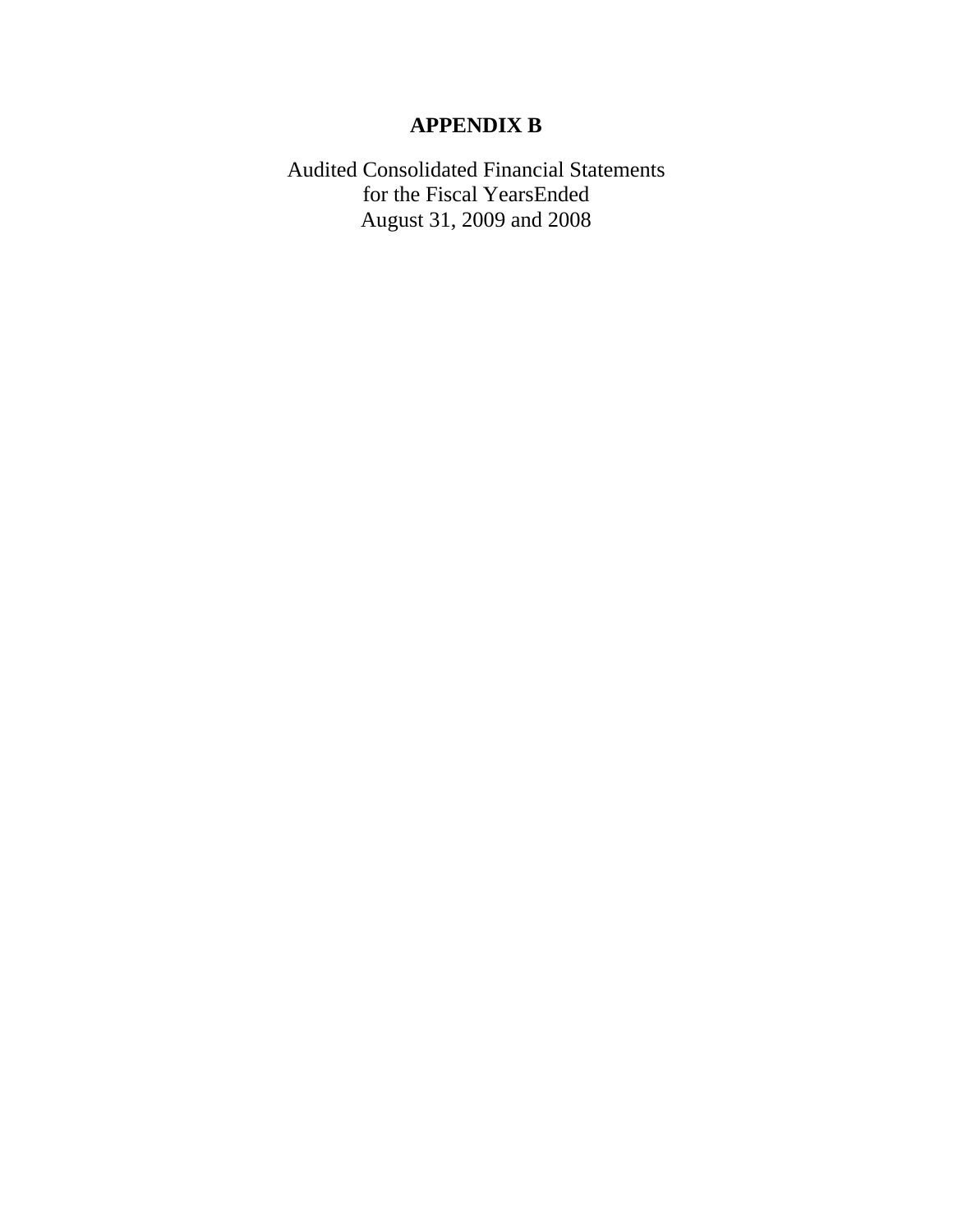# **Stanford Hospital and Clinics and Subsidiaries**

**Consolidated Financial Statements August 31, 2009 and 2008**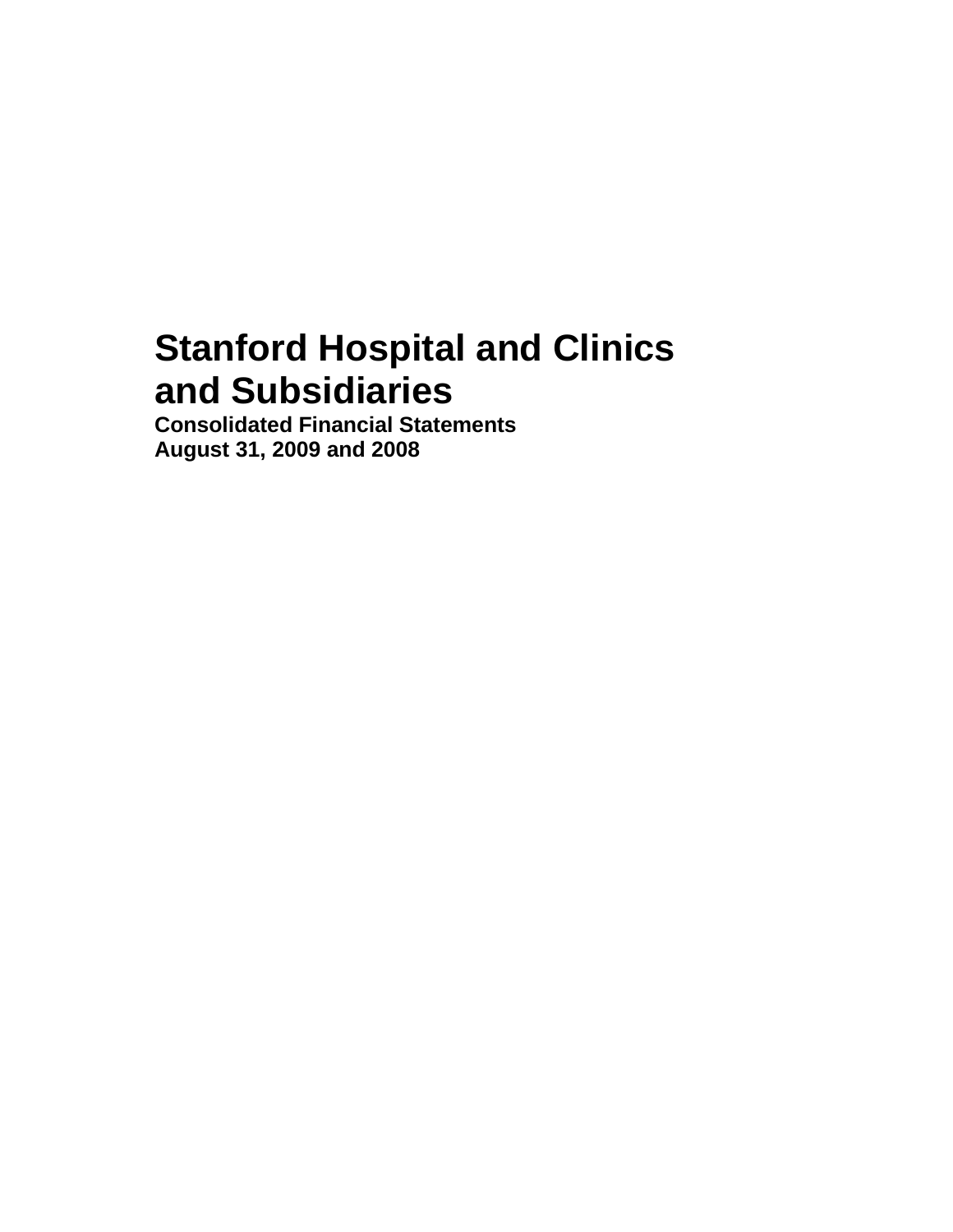# **Stanford Hospital and Clinics and Subsidiaries Index August 31, 2009 and 2008**

## **Page(s)**

| <b>Consolidated Financial Statements:</b> |  |
|-------------------------------------------|--|
|                                           |  |
|                                           |  |
|                                           |  |
|                                           |  |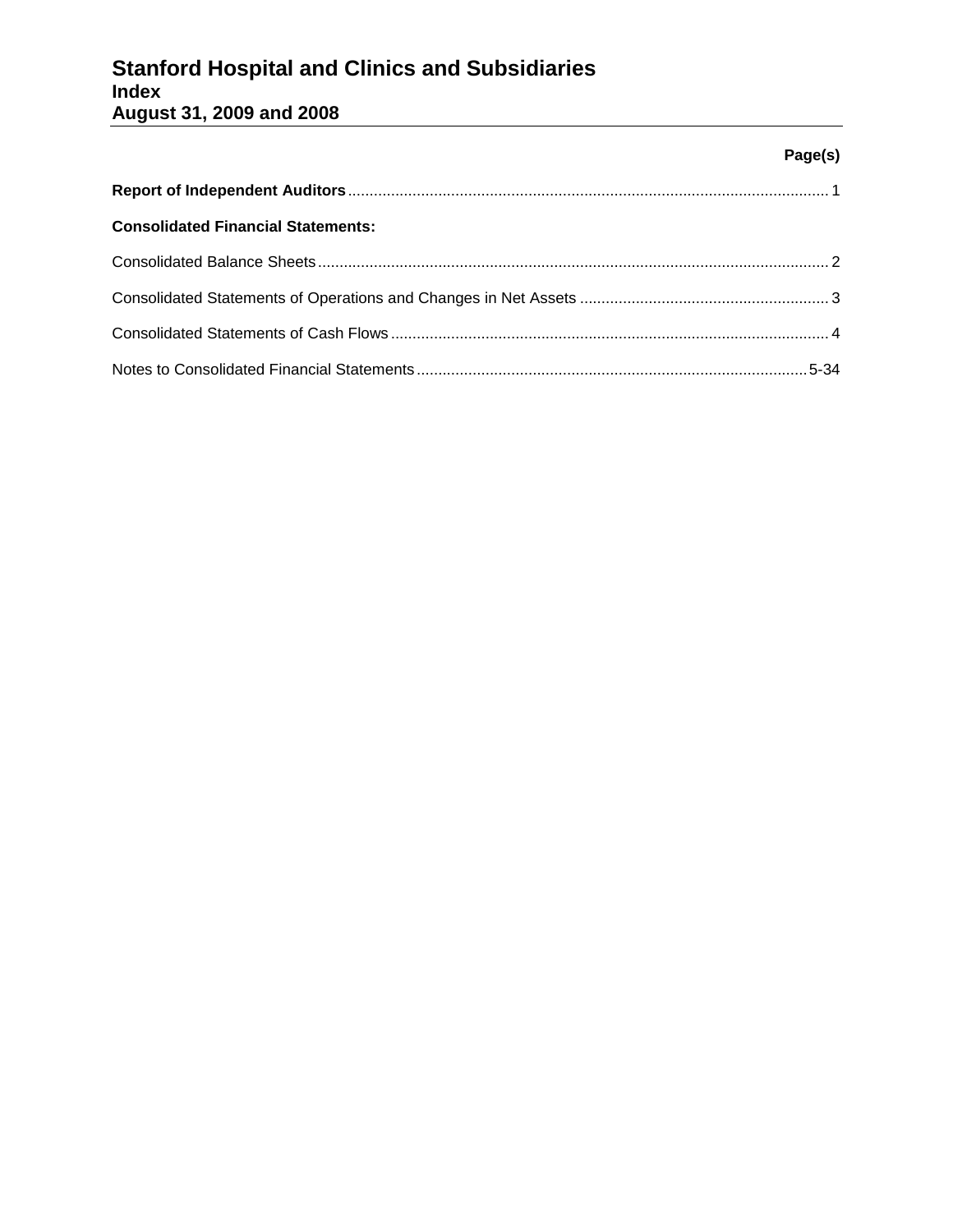# PRICEWATERHOUSE COPERS

**PricewaterhouseCoopers LLP** Three Embarcadero Center San Francisco CA 94111-4004 Telephone (415) 498 5000 Facsimile (415) 498 7100

### **Report of Independent Auditors**

To the Board of Directors Stanford Hospital and Clinics and Subsidiaries

In our opinion, the accompanying consolidated balance sheets and the related consolidated statements of operations and changes in net assets and cash flows present fairly, in all material respects, the financial position of Stanford Hospital and Clinics and subsidiaries ("SHC") at August 31, 2009 and 2008 and the results of their operations and their cash flows for the years then ended in conformity with accounting principles generally accepted in the United States of America. These financial statements are the responsibility of SHC's management. Our responsibility is to express an opinion on these financial statements based on our audits. We conducted our audits of these statements in accordance with auditing standards generally accepted in the United States of America. Those standards require that we plan and perform the audit to obtain reasonable assurance about whether the financial statements are free of material misstatement. An audit includes examining, on a test basis, evidence supporting the amounts and disclosures in the financial statements, assessing the accounting principles used and significant estimates made by management, and evaluating the overall financial statement presentation. We believe that our audits provide a reasonable basis for our opinion.

Voicandohuse Coopus LLP

December 7, 2009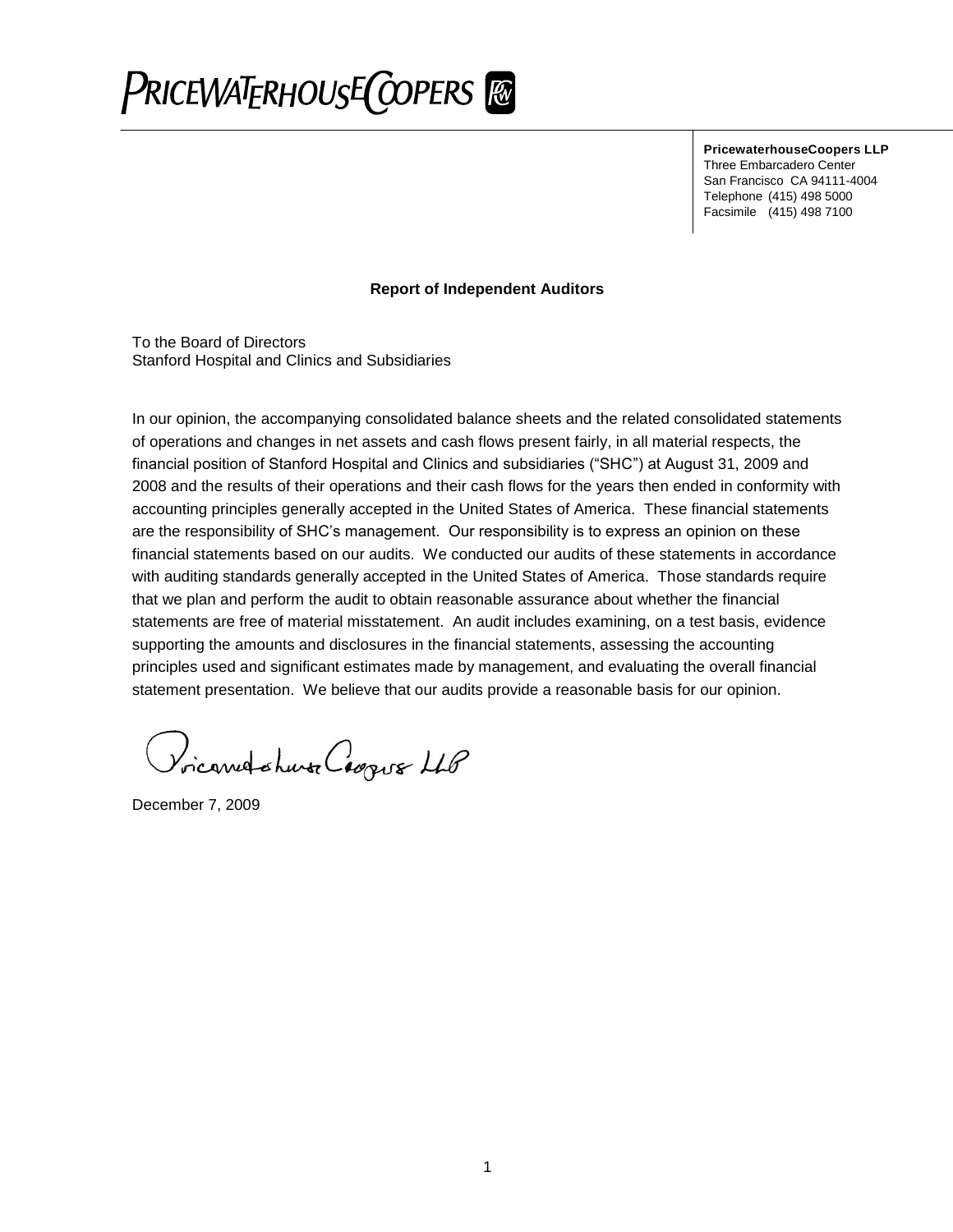# **Stanford Hospital and Clinics and Subsidiaries Consolidated Balance Sheets August 31, 2009 and 2008 (in thousands of dollars)**

|                                                                     | 2009            | 2008            |
|---------------------------------------------------------------------|-----------------|-----------------|
| Assets                                                              |                 |                 |
| Current assets:                                                     |                 |                 |
| Cash and cash equivalents                                           | \$<br>331,502   | \$<br>268,869   |
| Assets limited as to use, held by trustee                           | 280             | 504             |
| Patient accounts receivable, net of allowance for doubtful accounts |                 |                 |
| of \$71,269 at August 31, 2009 and \$74,758 at August 31, 2008      | 253,299         | 240,989         |
| Other receivables                                                   | 11,925          | 9,912           |
| Inventories                                                         | 18,725          | 20,420          |
| Prepaid expenses and other                                          | 8,553           | 8,428           |
| Total current assets                                                | 624,284         | 549,122         |
| Investments                                                         | 76,584          | 60,068          |
| Investments in University managed pools                             | 533,518         | 688,644         |
| Assets limited as to use, held by trustee, net of current portion   | 48,828          | 163,246         |
| Property and equipment, net                                         | 840,955         | 706,700         |
| Other assets                                                        | 60,715          | 63,398          |
| <b>Total assets</b>                                                 | \$2,184,884     | \$2,231,178     |
| <b>Liabilities and Net Assets</b><br><b>Current liabilities:</b>    |                 |                 |
| Accounts payable and accrued liabilities                            | \$<br>129,750   | \$<br>143,723   |
| Accrued salaries and related benefits                               | 91,835          | 82,819          |
| Due to related parties                                              | 33,840          | 23,091          |
| Third-party payor settlements<br>Current portion of long-term debt  | 19,433<br>8,713 | 14,704<br>7,877 |
| Debt subject to short-term remarketing arrangements                 | 266,764         | 249,414         |
| Self-insurance reserves                                             | 18,303          | 20,008          |
| <b>Total current liabilities</b>                                    | 568,638         | 541,636         |
| Self-insurance reserves, net of current portion                     | 90,811          | 80,222          |
| Other long-term liabilities                                         | 96,244          | 48,338          |
| Pension liability                                                   | 65,188          | 6,051           |
| Long-term debt, net of current portion                              | 556,997         | 583,236         |
| <b>Total liabilities</b>                                            | 1,377,878       | 1,259,483       |
| Net assets:                                                         |                 |                 |
| Unrestricted                                                        | 730,563         | 909,053         |
| Temporarily restricted                                              | 69,951          | 56,150          |
| Permanently restricted                                              | 6,492           | 6,492           |
| Total net assets                                                    | 807,006         | 971,695         |
| Total liabilities and net assets                                    | \$2,184,884     | \$2,231,178     |

The accompanying notes are an integral part of these consolidated financial statements.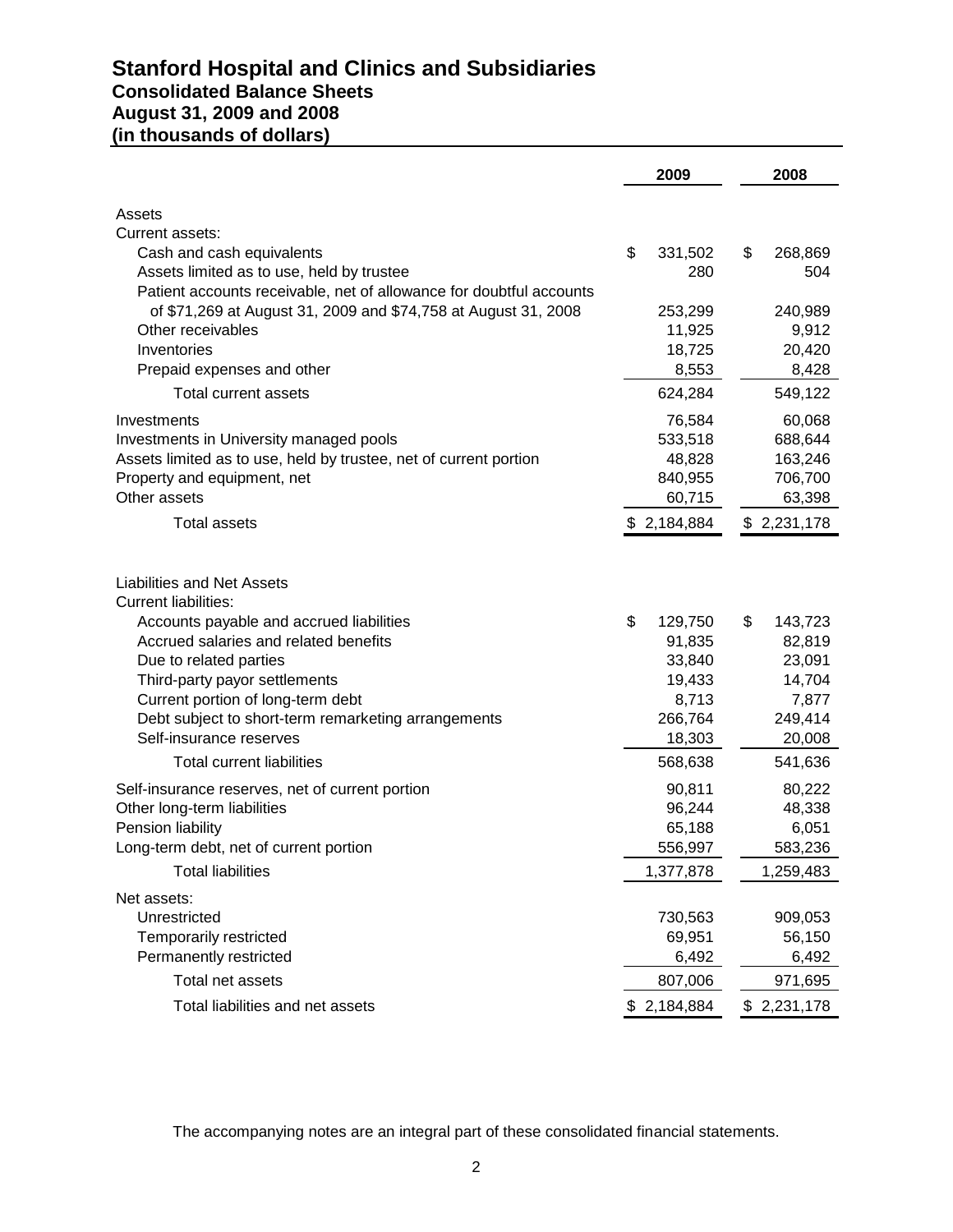# **Stanford Hospital and Clinics and Subsidiaries Consolidated Statements of Operations and Changes in Net Assets Years Ended August 31, 2009 and 2008**

| (in thousands of dollars) |
|---------------------------|
|---------------------------|

|                                                                                      | 2009                      | 2008                      |
|--------------------------------------------------------------------------------------|---------------------------|---------------------------|
| Operating revenues:                                                                  |                           |                           |
| Net patient service revenue<br>Premium revenue                                       | 1,741,856<br>\$<br>22,960 | \$<br>1,578,755<br>20,755 |
| Other revenue                                                                        | 57,666                    | 51,225                    |
| Net assets released from restrictions used for operations                            | 5,195                     | 4,816                     |
| Total operating revenues                                                             | 1,827,677                 | 1,655,551                 |
| Operating expenses:                                                                  |                           |                           |
| Salaries and benefits                                                                | 787,035                   | 714,856                   |
| Professional services                                                                | 22,842                    | 24,713                    |
| <b>Supplies</b>                                                                      | 265,139                   | 235,542                   |
| <b>Purchased services</b>                                                            | 434,257                   | 385,273                   |
| Provision for doubtful accounts, net                                                 | 53,859                    | 51,578                    |
| Depreciation and amortization                                                        | 73,876                    | 65,812                    |
| Interest                                                                             | 37,921                    | 26,334                    |
| Other<br>Expense recoveries from related parties                                     | 139,385<br>(81, 317)      | 120,382<br>(74, 184)      |
| Total operating expenses                                                             | 1,732,997                 | 1,550,306                 |
| Income from operations                                                               | 94,680                    | 105,245                   |
| Interest and investment income                                                       | 3,814                     | 21,824                    |
| (Decrease) increase in value of University managed pools                             | (146, 481)                | 9,720                     |
| Interest rate swaps mark to market adjustments                                       | (48, 338)                 | (42,600)                  |
| Loss on extinguishment of debt                                                       |                           | (17, 855)                 |
| (Deficiency) excess of revenues over expenses                                        | (96, 325)                 | 76,334                    |
| Other changes in unrestricted net assets:                                            |                           |                           |
| <b>Transfer to Stanford University</b>                                               | (8,049)                   | (7,670)                   |
| Transfer from (to) Lucile Salter Packard Children's Hospital                         | 288                       | (2,808)                   |
| Change in net unrealized gains on investments                                        | 237                       | 227                       |
| Net assets released from restrictions used for:                                      |                           |                           |
| Purchase of property and equipment<br>Change in pension liability and postretirement | 460<br>(75, 101)          | 599<br>(2, 212)           |
|                                                                                      |                           |                           |
| (Decrease) increase in unrestricted net assets<br>before discontinued operations     | (178, 490)                | 64,470                    |
| Income from discontinued operations                                                  |                           | 890                       |
| (Decrease) increase in unrestricted net assets                                       | (178, 490)                | 65,360                    |
| Changes in temporarily restricted net assets:                                        |                           |                           |
| <b>Transfer from Stanford University</b>                                             | 15,167                    |                           |
| Contributions                                                                        | 5,606                     | 8,508                     |
| Investment income                                                                    | 98                        | 586                       |
| (Losses) gains on University managed pools                                           | (1, 415)                  | 1,161                     |
| Net assets released from restrictions for:                                           |                           |                           |
| Operations<br>Purchase of property and equipment                                     | (5, 195)<br>(460)         | (4, 816)<br>(599)         |
| Increase in temporarily restricted net assets                                        | 13,801                    | 4,840                     |
| Changes in permanently restricted net assets:                                        |                           |                           |
| Contributions                                                                        |                           | 981                       |
| Increase in permanently restricted net assets                                        |                           | 981                       |
| (Decrease) increase in net assets                                                    | (164, 689)                | 71,181                    |
| Net assets, beginning of year                                                        | 971,695                   | 900,514                   |
| Net assets, end of year                                                              | \$<br>807,006             | \$<br>971,695             |

The accompanying notes are an integral part of these consolidated financial statements.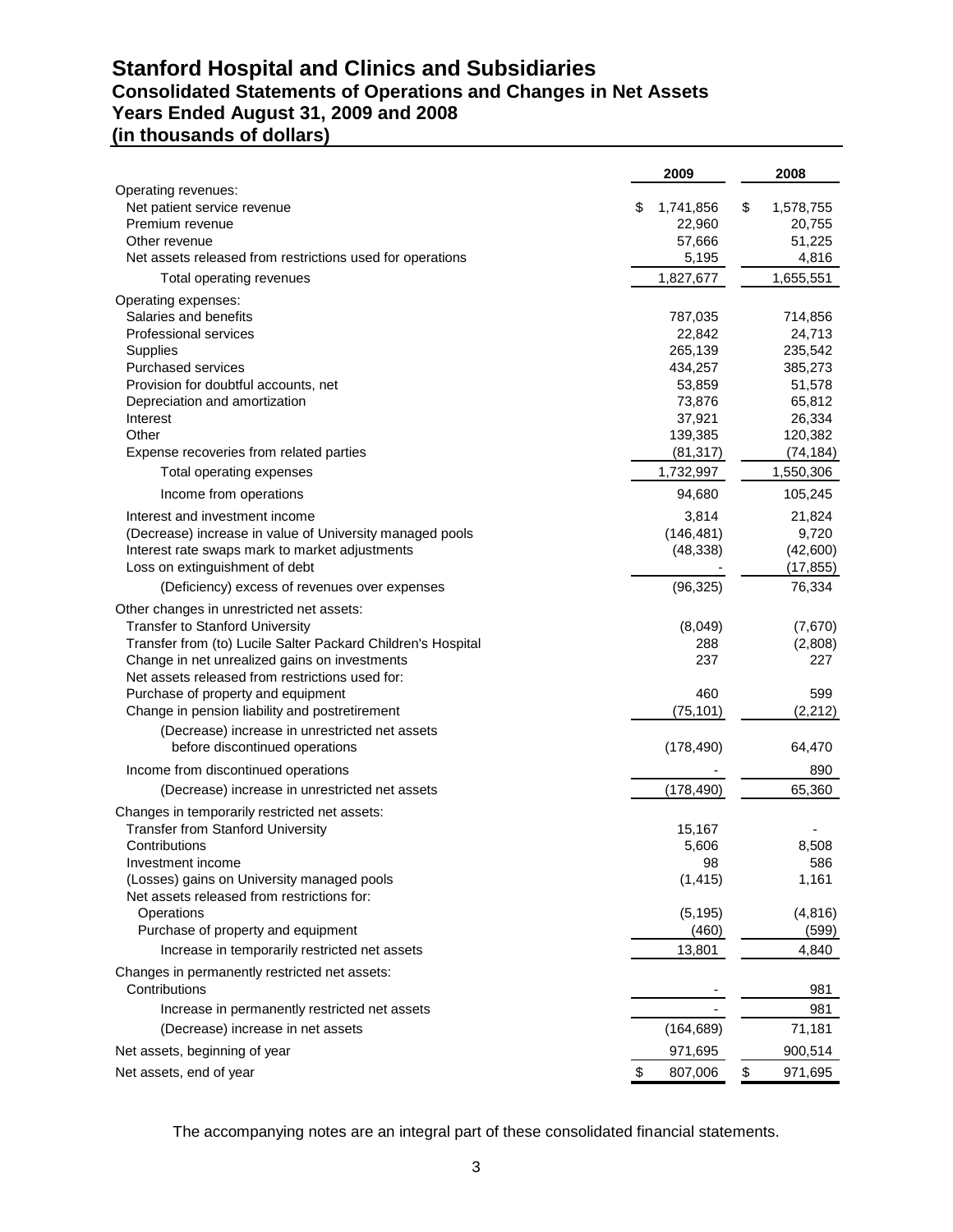# **Stanford Hospital and Clinics and Subsidiaries Consolidated Statements of Cash Flows Years Ended August 31, 2009 and 2008 (in thousands of dollars)**

|                                                                        | 2009             | 2008          |
|------------------------------------------------------------------------|------------------|---------------|
| Cash flows from operating activities:                                  |                  |               |
| (Decrease) increase in net assets                                      | \$<br>(164, 689) | \$<br>71,181  |
| Adjustments to reconcile (decrease) increase in net assets to          |                  |               |
| net cash provided by operating activities:                             |                  |               |
| Gain from sale of discontinued operations                              |                  | (21, 273)     |
| Loss on extinguishment of debt                                         |                  | 17,855        |
| Depreciation and amortization of bond discounts                        | 74,564           | 67,031        |
| Provision for doubtful accounts                                        | 53,859           | 54,189        |
| Change in fair value of interest rate swaps                            | 48,338           | 42,600        |
| Decrease (increase) in value of University managed pools               | 146,481          | (9,720)       |
| Unrealized losses (gains) on investments                               | 2,357            | (135)         |
| Realized losses (gains) on investments                                 | 185              | (125)         |
| Contributions received for long lived assets or endowment              | (3,720)          | (1,800)       |
| Transfer (from) to Lucile Salter Packard Children's Hospital           | (288)            | 2,808         |
| Changes in operating assets and liabilities:                           |                  |               |
| Patient accounts receivable                                            | (66, 169)        | (80,032)      |
| Due to related parties                                                 | 10,749           | 839           |
| Other receivables, inventory, other assets, prepaid expenses and other | 877              | 3,207         |
| Accounts payable, accrued liabilities and pension liabilities          | 58,187           | 36,058        |
| Accrued salaries and related benefits                                  | 9,016            | 9,945         |
| Third-party payor settlements                                          | 4,729            | 178           |
| Self-insurance reserves                                                | 8,884            | (8, 215)      |
| Other long-term liabilities                                            | 597              | (6, 830)      |
| Cash provided by operating activities                                  | 183,957          | 177,761       |
| Cash flows from investing activities:                                  |                  |               |
| Purchases of investments                                               | (24, 857)        | (82, 524)     |
| Sales of investments                                                   | 8,652            | 67,786        |
| Purchases of investments in University managed pools                   | (4, 179)         | (10, 768)     |
| Sales of investments in University managed pools                       | 9,775            | 147,747       |
| Decrease in assets limited as to use and other                         | 114,642          | 170,190       |
| Purchases of property and equipment                                    | (220, 791)       | (252, 421)    |
| Net proceeds from sale of discontinued operations                      |                  | 21,273        |
| Cash (used in) provided by investing activities                        | (116, 758)       | 61,283        |
| Cash flows from financing activities:                                  |                  |               |
| Proceeds from issuance of debt                                         | 70,500           | 514,200       |
| Costs of issuance of debt                                              |                  | (2,950)       |
| Payment of long-term debt and capital lease obligation                 | (79, 591)        | (523, 354)    |
| Contributions received for long lived assets or endowment              | 4,525            | 2,651         |
| Cash used in financing activities                                      | (4, 566)         | (9, 453)      |
|                                                                        |                  |               |
| Net increase in cash and cash equivalents                              | 62,633           | 229,591       |
| Cash and cash equivalents, beginning of year                           | 268,869          | 39,278        |
| Cash and cash equivalents, end of year                                 | \$<br>331,502    | \$<br>268,869 |
| Supplemental disclosures of cash flow information:                     |                  |               |
| Interest paid                                                          | \$<br>39,975     | \$<br>39,680  |
| Payables for property and equipment                                    | (12,660)         | 8,857         |
| (Decrease) increase in value of interest in University managed pools   | (146, 481)       | 9,720         |
| Assets acquired under capital leases                                   | 597              |               |

The accompanying notes are an integral part of these consolidated financial statements.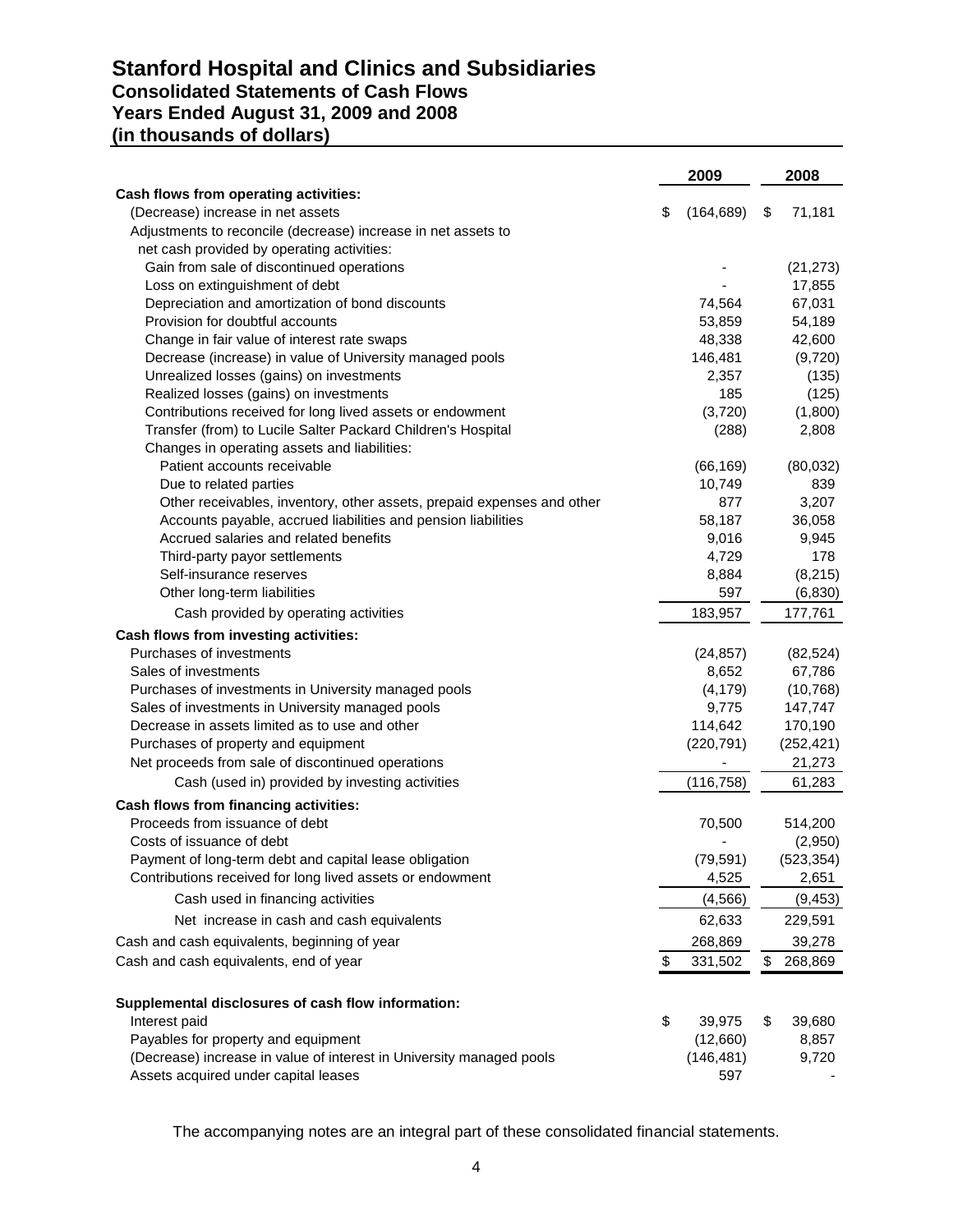#### **1. Organization**

Stanford Hospital and Clinics ("Stanford Hospital") operates a licensed acute care hospital and a cancer center in Palo Alto, California, along with numerous outpatient physician clinics in the San Francisco Bay Area, in community settings, and in association with regional hospitals. Stanford Hospital is a principal teaching affiliate of the Stanford University School of Medicine ("SoM") and provides primary and specialty health services to adults, including cardiac care, cancer treatment, solid organ transplantation services, neurosciences, and orthopedics services designated by management as Stanford Hospital's "Strategic Clinical Services". Stanford Hospital, together with Lucile Salter Packard Children's Hospital at Stanford ("LPCH"), operates the clinical settings through which the SoM educates medical and graduate students, trains residents and clinical fellows, supports faculty and community clinicians and conducts medical and biological sciences research.

The Board of Trustees of Leland Stanford Junior University (the "University") is the sole corporate member of Stanford Hospital and LPCH. As part of their ongoing operations, Stanford Hospital and LPCH engage in certain related party transactions as described further in Note 12.

The consolidated financial statements include Stanford Hospital's interest in Menlo Health Alliance, LLC ("MHA"), SUMIT Insurance Company Ltd ("SUMIT"), and Stanford Emanuel Radiation Oncology Center, LLC ("SEROC") (collectively "SHC").

Stanford Hospital's interest in MHA was 100% for the years ended August 31, 2009 and 2008. MHA is a wholly owned California limited liability company that operates an outpatient clinic.

Stanford Hospital's share of net assets in SUMIT, a captive insurance carrier, was 83.6% and 82.0% for the years ended August 31, 2009 and 2008, respectively. LPCH's share of net assets in SUMIT was 16.4% and 18.0% for the years ended August 31, 2009 and 2008, respectively. This is recorded as a minority interest in accounts payable and accrued liabilities on the consolidated balance sheets.

SEROC is a joint venture between Stanford Hospital and Emanuel Medical Center ("EMC"). SEROC operates an outpatient clinic that provides radiation oncology services to patients in Turlock, California and surrounding communities. Stanford Hospital's interest in SEROC was 60% during the years ended August 31, 2009 and 2008. The remaining interest of 40% is recorded as minority interest in accounts payable and accrued liabilities on the consolidated balance sheets.

#### **2. Summary of Significant Accounting Policies**

#### **Principles of Consolidation**

The consolidated financial statements of SHC include the accounts of Stanford Hospital and its subsidiaries, MHA, SUMIT and SEROC, which are controlled and owned more than 50% by Stanford Hospital. All significant inter-company accounts and transactions are eliminated in the consolidation.

#### **Basis of Presentation**

The accompanying consolidated financial statements are prepared on the accrual basis of accounting. Net assets of SHC and changes therein have been classified and are reported as follows: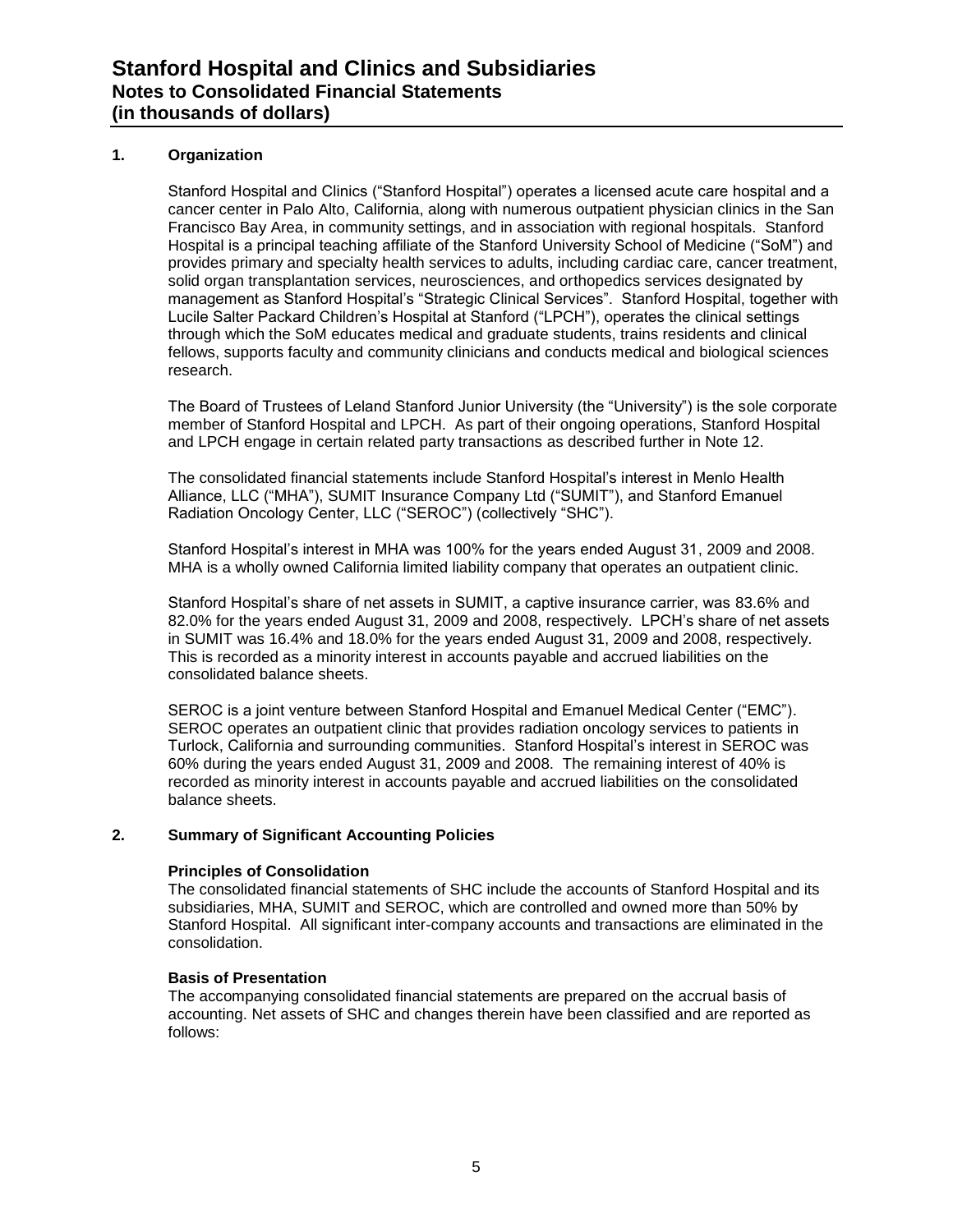#### **Basis of Presentation (continued)**

- *Unrestricted net assets* Unrestricted net assets represent those resources of SHC that are not subject to donor-imposed stipulations. The only limits on unrestricted net assets are broad limits resulting from the nature of SHC and the purposes specified in its articles of incorporation or bylaws and, limits resulting from contractual agreements, if any.
- *Temporarily restricted net assets* Temporarily restricted net assets represent contributions, which are subject to donor-imposed restrictions that can be fulfilled by actions of SHC pursuant to those stipulations or by the passage of time.
- *Permanently restricted net assets* Permanently restricted net assets represent contributions that are subject to donor-imposed restrictions that they be maintained permanently by SHC. Generally, the donors of these assets permit SHC to use all or part of the investment return on these assets.

Expenses are generally reported as decreases in unrestricted net assets. A restriction expires when the stipulated time period has elapsed, when the stipulated purpose for which the resource was restricted has been fulfilled, or both. Temporarily restricted contributions are recorded as restricted revenue when received and when the restriction expires, the net assets are shown as released from restriction on the consolidated statements of operations and changes in net assets. Investment income on temporarily or permanently restricted assets that is restricted by donor or law is recorded within the respective net asset category, and when the restriction expires, the net assets are shown as released from restriction.

#### **Cash and Cash Equivalents**

Cash and cash equivalents include certain investments in highly liquid debt instruments with original maturities of three months or less. Cash equivalents consist primarily of demand deposits and money market mutual funds.

#### **Assets Limited as to Use, Held by Trustee**

Assets limited as to use include various accounts held with a trustee in accordance with indenture requirements. The indenture terms require that the trustee control the expenditure of bond proceeds for capital projects. Assets limited as to use consist of cash and cash equivalents and short-term investments and are recorded at fair value. Amounts required to fund current liabilities of SHC have been classified as current assets in the consolidated balance sheets at August 31, 2009 and 2008.

#### **Inventories**

Inventories, which consist primarily of hospital operating supplies and pharmaceuticals, are stated at the lower of cost or market value determined using the first-in, first-out method.

#### **Investments**

Investments held directly by SHC consist of cash and cash equivalents, mutual funds and fixedincome securities (government bonds), and are stated at fair value. Fair value is determined in accordance with the provisions of Statement of Financial Accounting Standard No. 157, *Fair*  Value Measurements ("SFAS 157"), as further described in Note 7. Investment earnings (including realized gains and losses on investments, interest, dividends and impairment loss on investment securities) are included in investment income unless the income or loss is restricted by donor or law. Income on investments of donor restricted funds is added to or deducted from the appropriate net asset category based on the donor's restriction. Unrestricted unrealized gains and losses on other than trading securities are separately reported below the excess of revenues over expenses.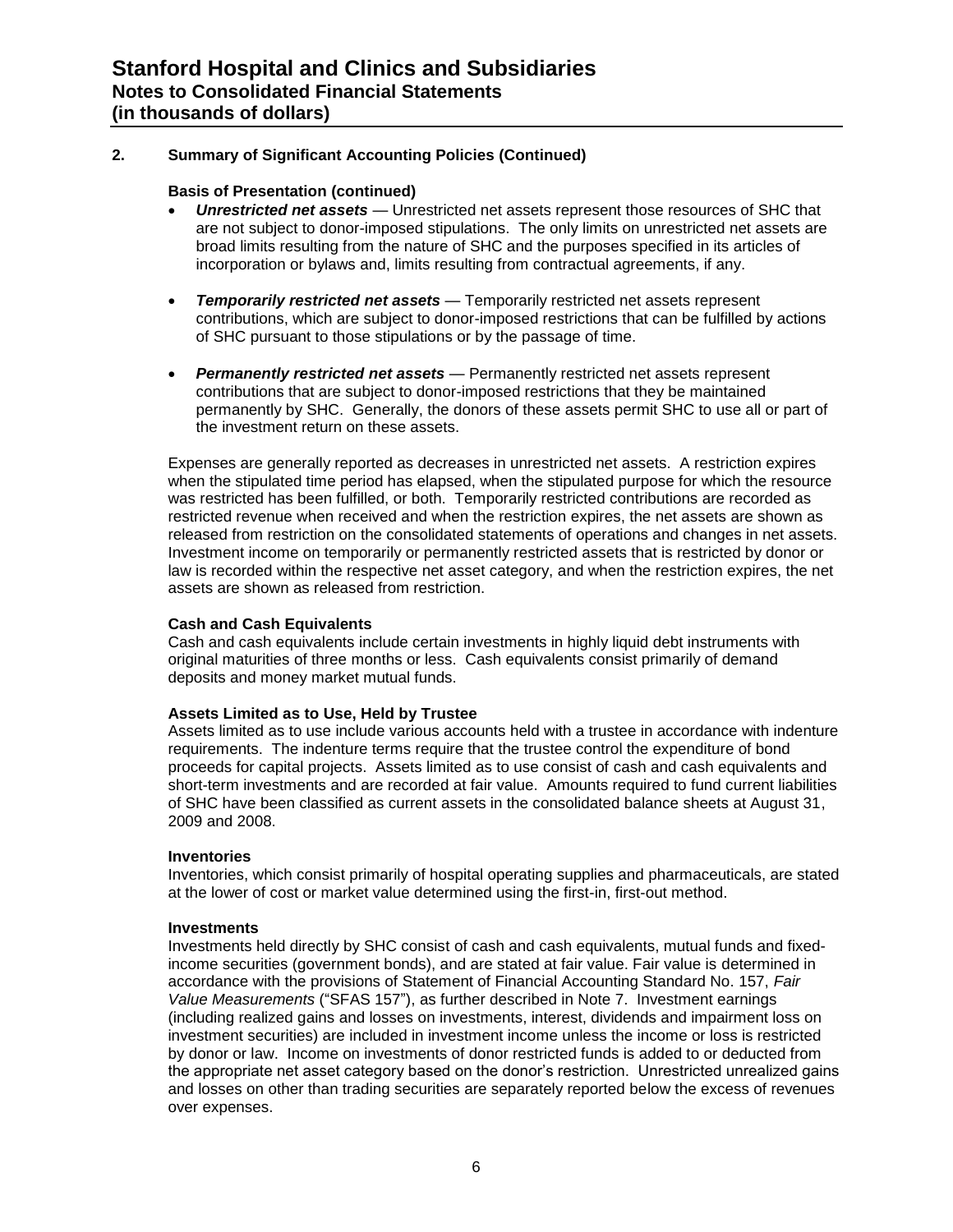#### **Investments in University managed pools**

Investments in University managed pools consist of funds invested in the University's Merged Pools ("MP"), Expendable Funds Pool ("EFP"), and Active Cash Fund ("ACF") (collectively the "Pools"). Under the terms of the SHC's agreement with the University, the University has discretion to invest funds invested in the Pools. SHC may deposit funds in the Pools at its discretion. SHC can withdraw funds from ACF at any time; however, withdrawals from the MP and EFP require advance notice to the University. SHC accounts for its share of the Pools in accordance with Statement of Financial Accounting Standard No. 136, *Transfers of Assets to a Not-for-Profit Organization or Charitable Trust That Raises or Holds Contributions for Others* (―SFAS 136‖). The value of its share of the Pools is determined by the University and is based on the fair value of the underlying assets in the Pools.

The University allocates investment earnings to SHC from the University managed pools based on SHC's share of the Pools. Earnings include interest, dividends, distributions, investment gains and losses, and the increases or decreases in the value of SHC's share of the pools. In accordance with SFAS 136, all investment gains and losses and increases and decreases in share value are treated as realized and included in the excess of revenues over expenses.

The increases or decreases in the value of SHC's share of the Pools are recorded as income and gains on University managed pools unless the income is restricted by donor or law. Income on investments of donor restricted funds invested in the University managed pools is added to or deducted from the appropriate net asset category based on the donor's restriction.

#### **Property and Equipment**

Property and equipment are stated at cost except for donated assets, which are recorded at fair market value at the date of donation. Depreciation and amortization of property and equipment is provided using the straight-line method over the estimated useful lives of the assets, which are as follows:

| Land improvements          | 10 to 25 years |
|----------------------------|----------------|
| Buildings and improvements | 7 to 40 years  |
| Equipment                  | 3 to 20 years  |

Significant replacements and improvements are capitalized, while maintenance and repairs, which do not improve or extend the life of the respective assets, are charged to expense as incurred. Upon sale or disposal of property and equipment, the cost and accumulated depreciation are removed from the respective accounts, and any gain or loss is included in the consolidated statements of operations and changes in net assets.

Equipment includes medical equipment, furniture and fixtures and computer software and hardware.

Equipment under capital leases is recorded at present value at the inception of the leases and is amortized on the straight-line method over the shorter of the lease term or the estimated useful life of the equipment. The amortization of the assets recorded under capital leases is included in depreciation and amortization expense in the accompanying consolidated statements of operations and changes in net assets.

Interest costs incurred on borrowed funds during the period of construction of capital assets is capitalized, net of any interest earned, as a component of the cost of acquiring those assets.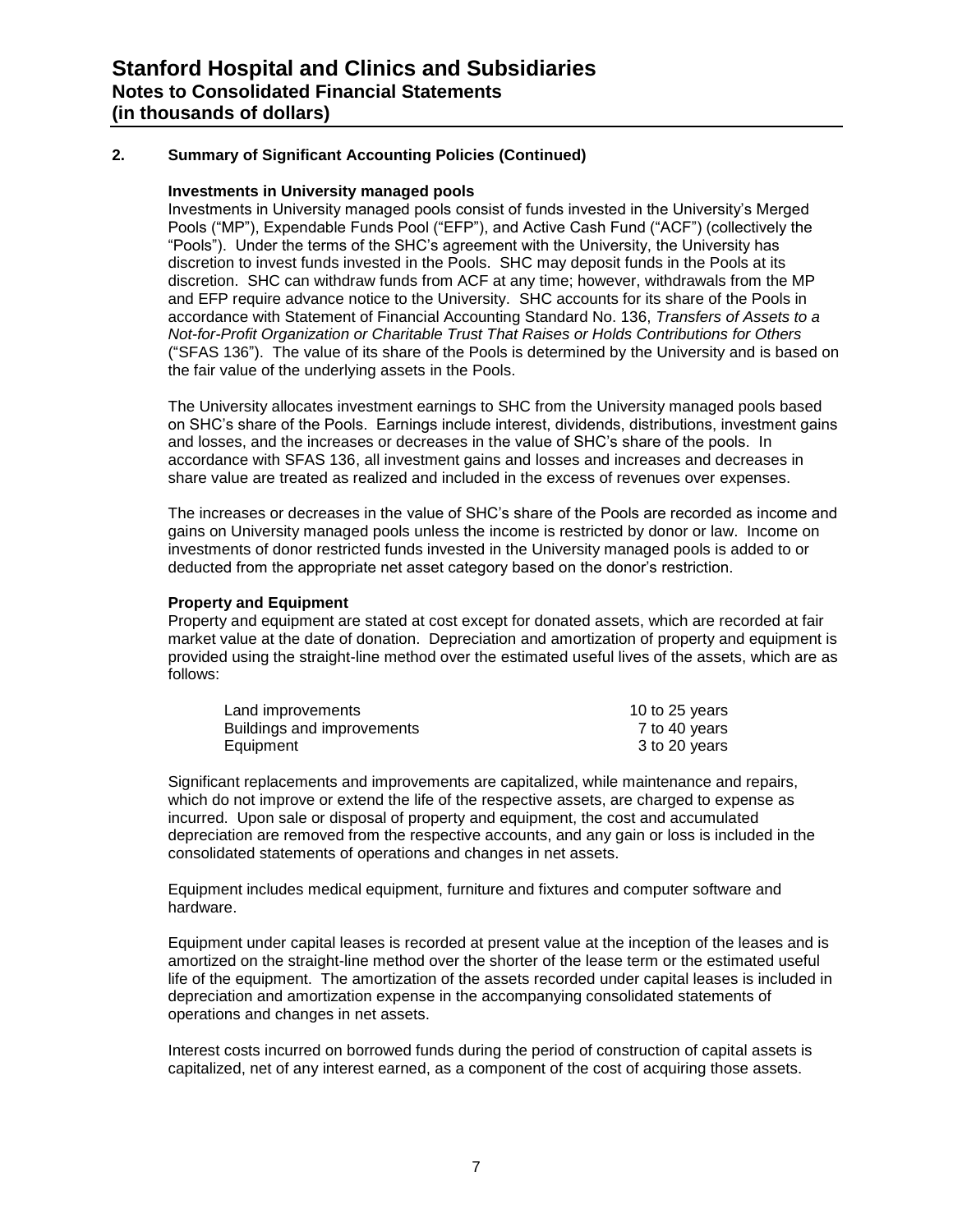#### **Asset Retirement Obligations**

Asset retirement obligations ("ARO") are legal obligations associated with the retirement of longlived assets. These liabilities are initially recorded at fair value as other long-term liabilities and the related asset retirement costs are capitalized by increasing the carrying amount of the related assets by the same amount as the liability. Asset retirement costs are subsequently accreted over the useful lives of the related assets. SHC recorded current period accretion expense of \$328 and \$311 in the consolidated statements of operations and changes in net assets for the years ended August 31, 2009 and 2008, respectively. ARO liability of \$6,458 and \$6,130 is included in other long-term liabilities on the consolidated balance sheets as of August 31, 2009 and 2008, respectively.

#### **Other Assets**

Other assets include deferred financing costs, long-term portion of contributions receivable, investments in Waverley Surgery Center, L.P. ("Waverley"), investments in Stanford PET-CT (―PET-CT‖) and other long-term assets.

Deferred financing costs represent costs incurred in conjunction with the issuance of SHC's longterm debt. These costs are amortized on a straight-line basis, which approximates the effective interest method, over the life of the debt.

Waverley is a California limited partnership which operates an ambulatory surgical center in Palo Alto, providing outpatient surgical and related health care services. PET-CT is a California limited liability company which provides radiological services to patients of the community, including patients served by SHC and physicians affiliated with the SoM. SHC and the University each appoint one-half of the members of the governing board of PET-CT and are its only members.

SHC's interest in Waverley was 33.70% for the years ended August 31, 2009 and 2008. SHC's interest in PET-CT was 50% for the years ended August 31, 2009 and 2008. As SHC has 50% or less ownership and does not have control, these investments are recorded using the equity method.

#### **Contributions Receivable**

Unconditional promises to give ("contributions") are recorded at fair value at the date the promise is received. Donations for specific purposes are reported as either temporary or permanently restricted net assets and are included as restricted contributions. Contributions to be received after one year are discounted at an appropriate discount rate commensurate with the risks involved and applicable to the years in which the promises are received, and recorded in their respective net asset category. Prior to fiscal year 2009, the discount rates were determined using the US Treasury Note rate. In accordance with SFAS 157, the discount rates used during fiscal year 2009 were determined using the risk free rate adjusted for the risk of donor default. Amortization of the discount is included in contributions in the consolidated statements of operations and changes in net assets. Conditional promises to give are recognized when the condition is substantially met.

Contributions receivable as of August 31, 2009 and 2008 were \$28,636 and \$29,877, respectively. Current portion of contributions receivable of \$1,247 and \$1,933 is included in other receivables in the consolidated balance sheets as of August 31, 2009 and 2008, respectively. Long term portion of contributions receivable of \$27,389 and \$27,944 is included in other assets in the consolidated balance sheets as of August 31, 2009 and 2008, respectively.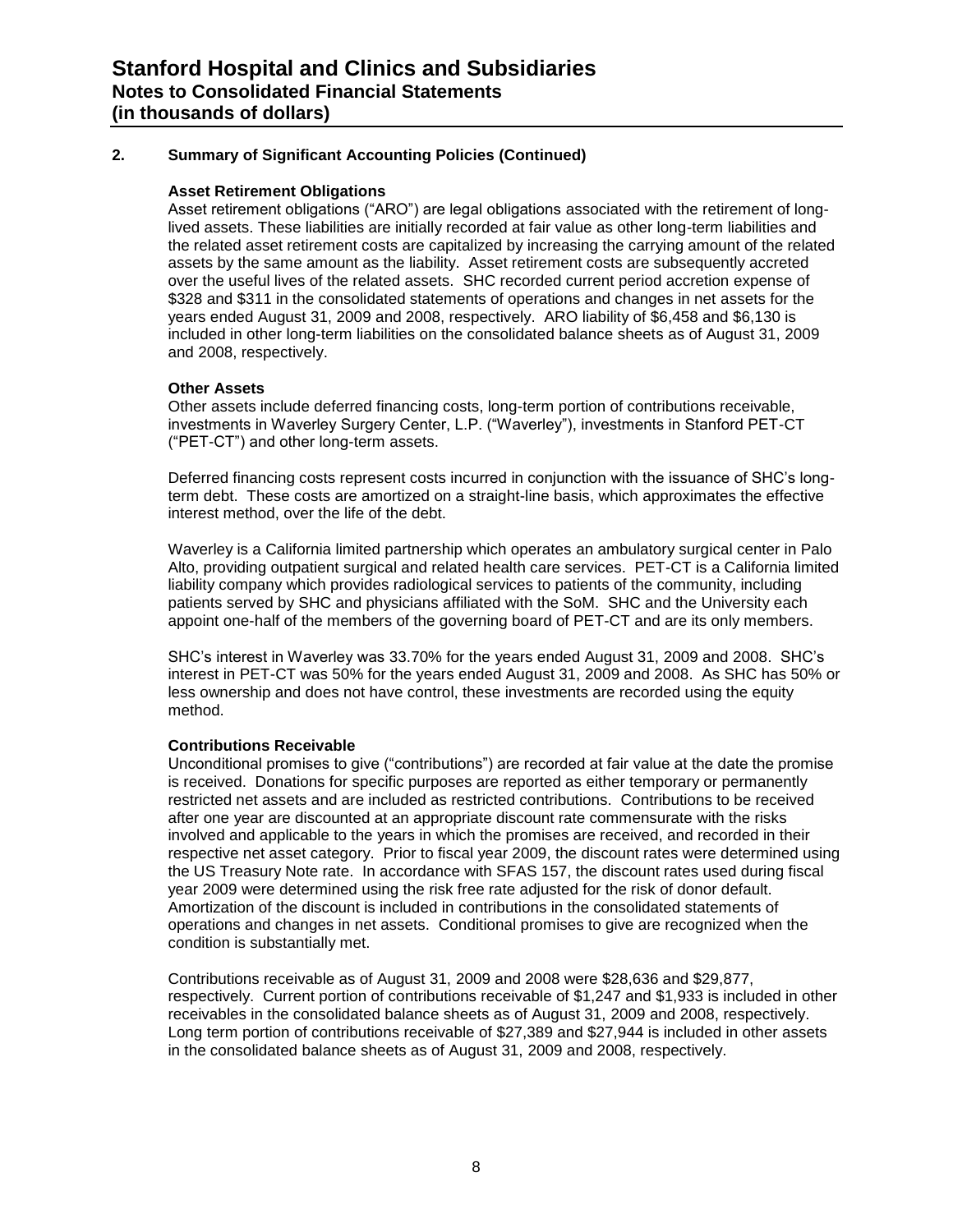#### **Premiums and Discounts on Long-Term Debt**

Premiums and discounts arising from the original issuance of long-term debt are amortized on a straight-line basis, which approximates the effective interest method, over the life of the debt. The unamortized portion of these premiums and discounts are included in long-term debt on the consolidated balance sheets.

#### **Interest Rate Swap Agreements**

SHC has entered into several interest rate swap agreements, also known as risk management or derivative instruments, to reduce the effect of interest rate fluctuation on its variable rate bonds. SHC designates at inception whether the swap agreement is considered hedging or non-hedging for accounting purposes in accordance with Statement of Financial Accounting Standard No. 133, Accounting for Derivative Instruments and Hedging Activities ("SFAS 133"). All swaps are recognized on the consolidated balance sheets at their fair value in accordance with SFAS 157. The net cash payments or receipts under the interest rate swap agreements have been recorded as an increase (decrease) to interest expense.

Changes in the fair value of the interest rate swaps that are effective and qualify as a cash flow hedge are recorded as change in unrestricted net assets. Changes in the fair value of interest rate swaps not designated as hedges are included in excess of revenues over expenses.

Any hedge ineffectiveness (which represents the amount by which the changes in the fair value of the derivative exceed the variability in the cash flows of the forecasted transaction) is included in excess of revenues over expenses.

#### **Excess of Revenues over Expenses**

The consolidated statements of operations include excess of revenues over expenses. Changes in unrestricted net assets which are excluded from excess of revenues over expenses, include transfers of assets to and from affiliates for other than goods and services, change in unrealized gains and losses on marketable investments, contributions of long-lived assets (including assets acquired using contributions which by donor restriction were to be used for the purposes of acquiring such assets), changes in pension liability, changes in fair value of interest rate swaps considered effective, income or loss from discontinued operations and cumulative effect of changes in accounting principles.

#### **Net Patient Service Revenue**

Net patient service revenue is reported at the estimated net realizable amounts from patients, third-party payors including Medicare and Medi-Cal, and others for services rendered, including estimated retroactive audit adjustments under reimbursement agreements with third-party payors. Retroactive adjustments are accrued on an estimated basis in the period the related services are rendered and adjusted in future periods, as final settlements are determined. Contracts, laws and regulations governing the Medicare and Medi-Cal programs are complex and subject to interpretation. As a result, there is at least a reasonable possibility that recorded estimates may change by a material amount in the near term.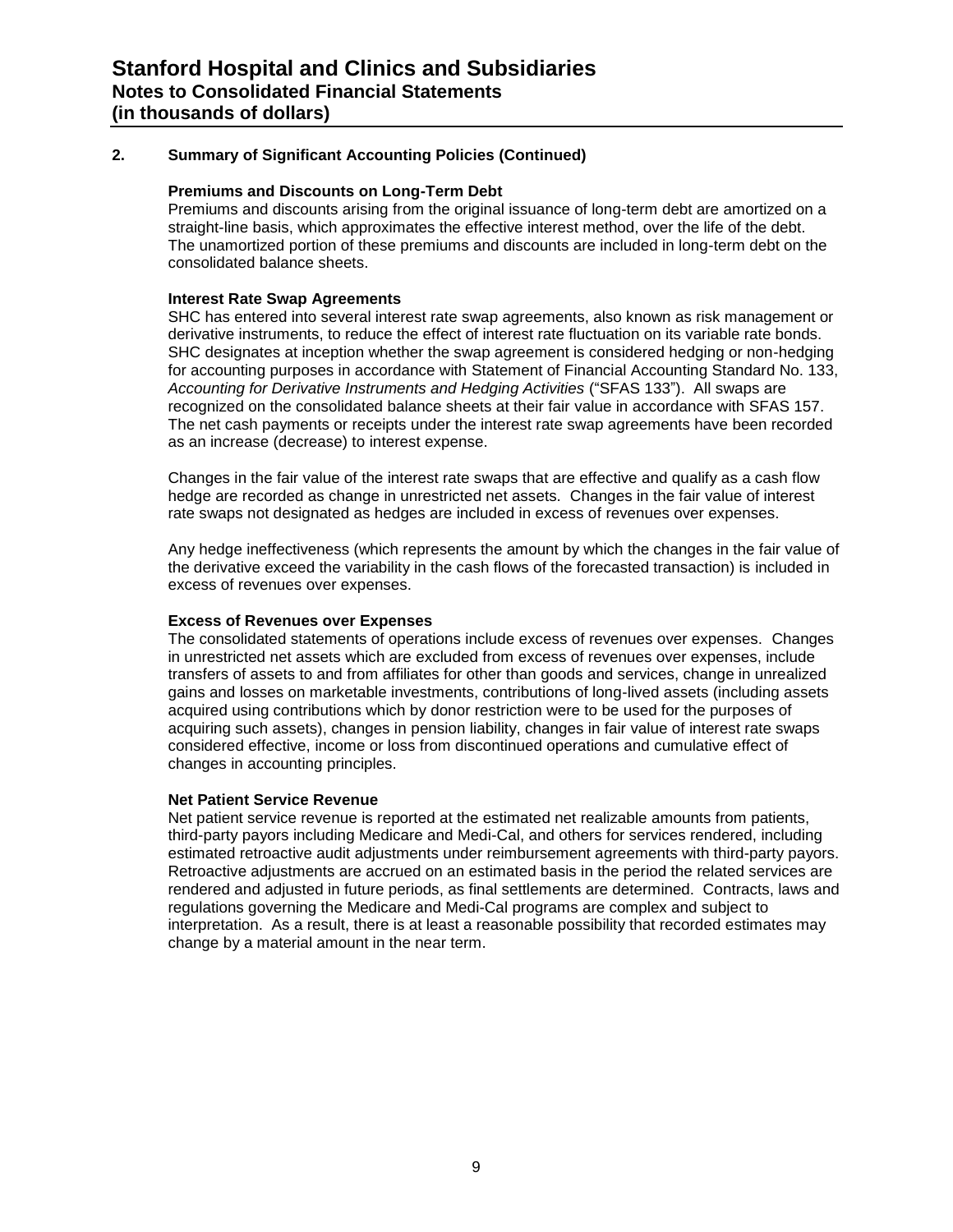#### **Premium Revenue**

SHC has capitated agreements with various health maintenance organizations ("HMOs") to provide medical services to enrollees. Under these agreements, monthly payments are received based on the number of health plan enrollees. These receipts are recorded as premium revenue in the consolidated statements of operations and changes in net assets. Costs are accrued when services are rendered under these contracts, including cost estimates of incurred but not reported (―IBNR‖) claims. The IBNR accrual (which is included in accounts payable and accrued liabilities in the consolidated balance sheets) includes an estimate of the costs of services for which SHC is responsible, including referrals to outside healthcare providers.

#### **Charity Care**

SHC provides either full or partial charity care to patients who meet certain criteria under its charity care policy without charge or at amounts less than its established rates. Amounts determined to qualify as charity care are not reported as net patient service revenue. SHC also provides services to other indigent patients under Medi-Cal and other publicly sponsored programs, which reimburse at amounts less than the cost of the services provided to the recipients. The difference between the cost of services provided to these indigent persons and the expected reimbursement is included in the estimated cost of charity care.

#### **Income Taxes**

SHC and SUMIT are not-for-profit corporations and tax-exempt pursuant to Section 501(c)(3) of the Internal Revenue Code. The estimated tax liability pertaining to unrelated business taxable income associated with Waverley has been recorded as \$653 and \$513 at August 31, 2009 and 2008, respectively, and is included in accounts payable and accrued liabilities in the consolidated balance sheets.

#### **Self-Insurance Plans**

SHC self-insures for professional liability risks, postretirement medical benefits, workers' compensation, health and dental. These liabilities are reflected as self-insurance reserves in the consolidated balance sheets.

- *Professional Liability* SHC is self-insured through SUMIT for medical malpractice and general liability losses under claims-made coverage. SHC also maintains professional liability reserves for claims not covered by SUMIT which totals \$6,501. For the policy period September 1, 2008 to September 1, 2009, SUMIT retains 100% of the risk related to the first \$15,000 per occurrence. The next \$115,000 is transferred to various reinsurance companies. For the period from September 1, 2005 to September 1, 2008, SHC maintained the same coverage limits as fiscal year 2009.
- *Postretirement Medical Benefits* Liabilities for post-retirement medical claims for current and retired employees are actuarially determined.
- *Workers' Compensation* SHC purchases insurance for workers' compensation claims with a \$750 deductible per occurrence. Workers' compensation insurance provides statutory limits for the State of California. An actuarial estimate of retained losses (or losses retained within the deductible) has been used to record a liability.
- *Health and Dental* Liabilities for health and dental claims for current employees are based on estimated costs.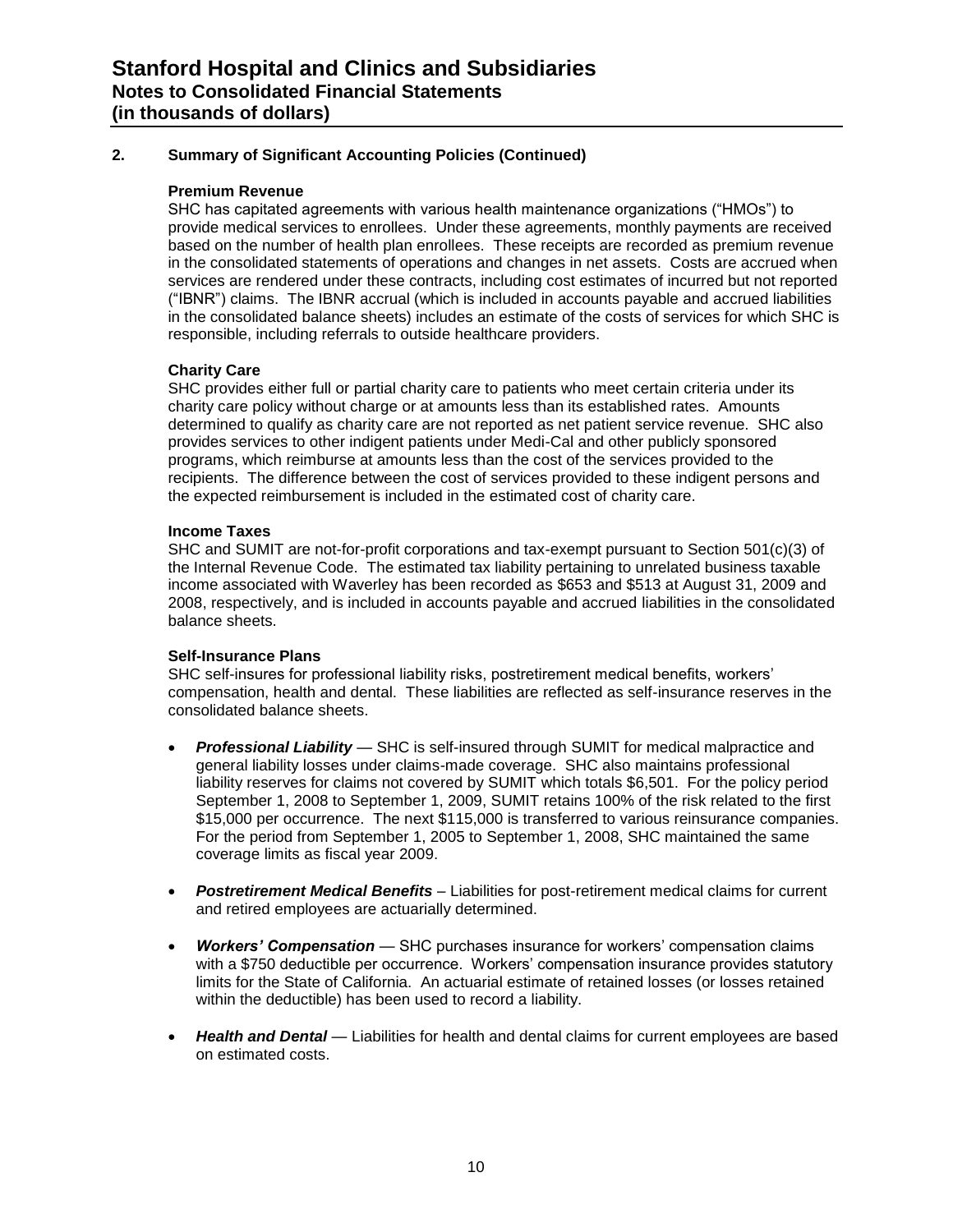#### **Fair Value of Financial Instruments**

Due to the short-term nature of cash and cash equivalents, accounts payable and accrued liabilities, and accrued salaries and related benefits, their carrying value approximates their fair value. The fair value of the amounts payable under third-party reimbursement contracts is not readily determinable. The fair value of long-term debt is estimated based on quoted market prices for the bonds or similar financial instruments.

#### **Use of Estimates**

The preparation of financial statements in conformity with accounting principles generally accepted in the United States of America requires management to make estimates and assumptions that affect the reported amounts of assets and liabilities and disclosure of contingent assets and liabilities at the date of the financial statements and the reported amounts of revenues and expenses during the reporting period. The most significant estimates relate to patient accounts receivable allowances, amounts due to third party payors, retirement plan obligations, and self insurance reserves. Actual results could differ from those estimates.

#### **Reclassification**

Certain reclassifications have been made to the 2008 consolidated financial statements to conform to the 2009 presentation. Such reclassifications had no effect on excess of revenues over expenses as previously reported.

#### **Discontinued Operations**

In August 2008, SHC sold certain assets and liabilities of its clinical laboratory testing outreach business to an unrelated party for \$30,000 plus the assumption of certain property leases valued at approximately \$2,000 less sales expense and other exit costs of \$8,727.

This transaction was accounted for in accordance with Statement of Financial Accounting Standard No. 144, *Accounting for the Impairment of Disposal of Long-Lived Assets* ("SFAS 144"). As a result, the gains or losses from the operations of the clinical testing laboratory outreach business were reported as discontinued operations for the year ended August 31, 2008.

The net operating loss included in the results of discontinued operations for the year ended August 31, 2008 was \$20,383.

The following table sets forth the components of discontinued operations for the year ended August 31, 2008:

|                                     |   | 2008      |
|-------------------------------------|---|-----------|
| Total operating revenue             | S | 29.520    |
| Total operating expenses            |   | 49,903    |
| Loss from operations                |   | (20, 383) |
| Net proceeds from sale              |   | 21,273    |
| Income from discontinued operations | S | 890       |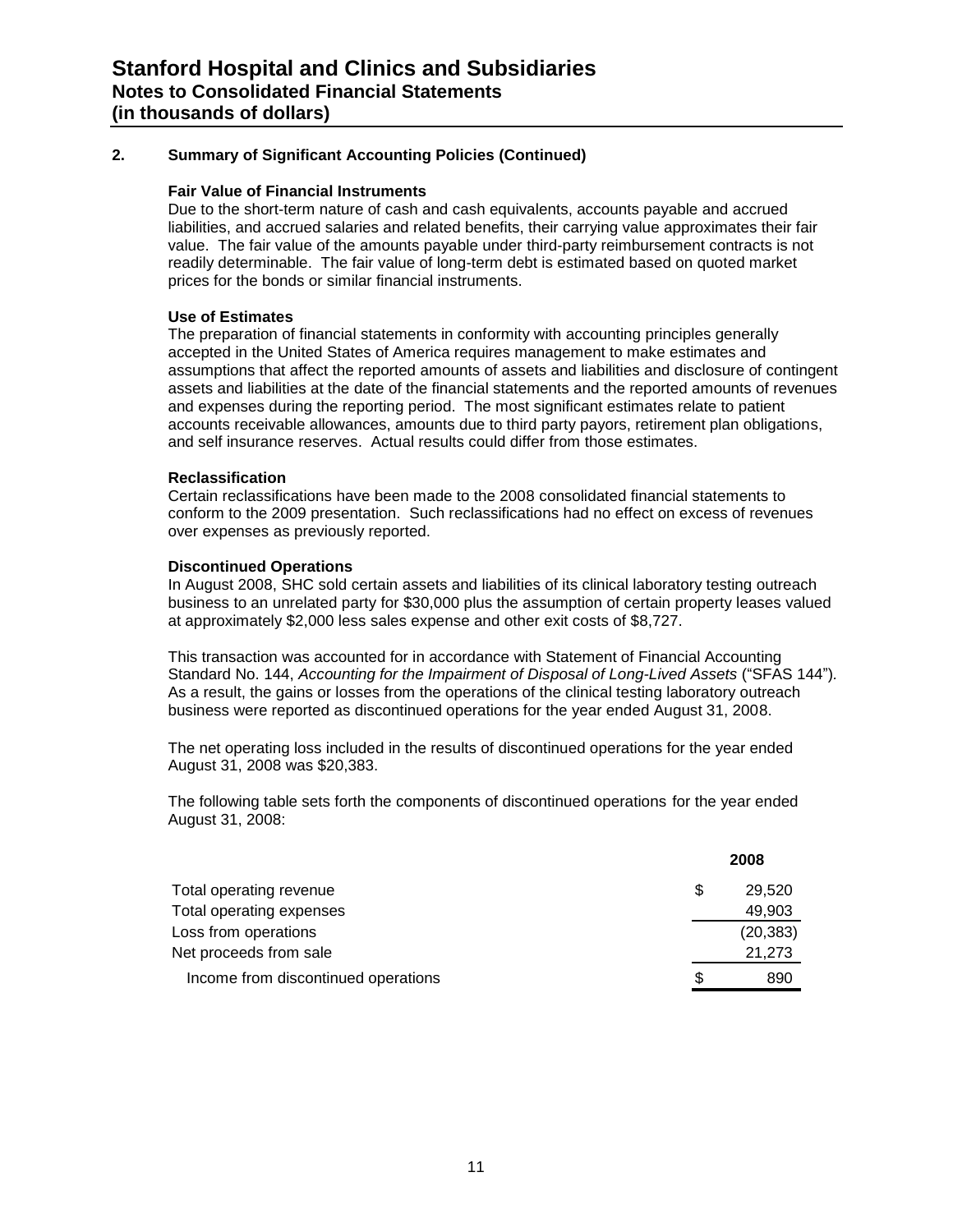#### **Recent Pronouncements**

In September 2006, the Financial Accounting Standards Board ("FASB") issued Statement of Financial Accounting Standard No. 158, *Employers' Accounting for Defined Benefit Pension and Other Postretirement Plans, an amendment of FASB Statements No. 87, 88, 106, and 132(R)* (―SFAS 158‖)*.* SFAS 158 requires sponsors of defined benefit pension plans and other postretirement benefit plans to recognize the funded status of the plans in the balance sheet, measure the fair value of plan assets and benefit obligations as of the fiscal year-end balance sheet date and provide additional disclosures. In fiscal year 2007, SHC adopted the recognition and disclosure provisions of SFAS 158. The provision that requires measurement of plan assets and benefit obligations as of the end of the fiscal year was adopted for the fiscal year ending August 31, 2009. The effect of this adoption for fiscal year 2009 is discussed in Note 10.

In fiscal year 2009, SHC also adopted the following pronouncements.

In September 2006, the FASB issued SFAS 157. SFAS 157 establishes a common definition for fair value to be applied to generally accepted accounting principles requiring use of fair value, establishes a framework for measuring fair value and expands the related disclosure requirements about fair value measurements. The effect of this adoption is discussed in Note 7.

In August 2008, the FASB issued FASB Staff Position No. 117-1, *Endowments for Not-for-Profit Organizations: Net Asset Classification of Funds Subject to an Enacted Version of the Uniform Prudent Management of Institutional Funds Act and Enhanced Disclosures for All Endowment Funds* ("FSP 117-1"). FSP 117-1 provides quidance on the net asset classification of donorrestricted endowment funds for a not-for-profit organization that is subject to an enacted version of the Uniform Prudent Management of Institutional Funds Act ("UPMIFA"). California adopted a version of UPMIFA which became effective January 1, 2009. FSP 117-1 also requires additional disclosures about an organization's endowment funds, whether or not the organization is subject to UPMIFA. The effect of this adoption is discussed in Note 11.

In December 2008, the FASB issued FASB Staff Position No. 48-3, *Effective Date of FASB Interpretation No. 48 for Certain Nonpublic Enterprises* ("FSP 48-3"), clarifying the effective date of FASB Interpretation No. 48, *Accounting for Uncertainty in Income Taxes* ("FIN 48"). Under FSP 48-3, the effective date for SHC is for the fiscal year ended August 31, 2009. The standard requires SHC to accrue for liabilities relating to uncertain tax positions only when such liabilities are probable and reasonably estimable. The effect of the adoption did not have a material effect on SHC's financial statements.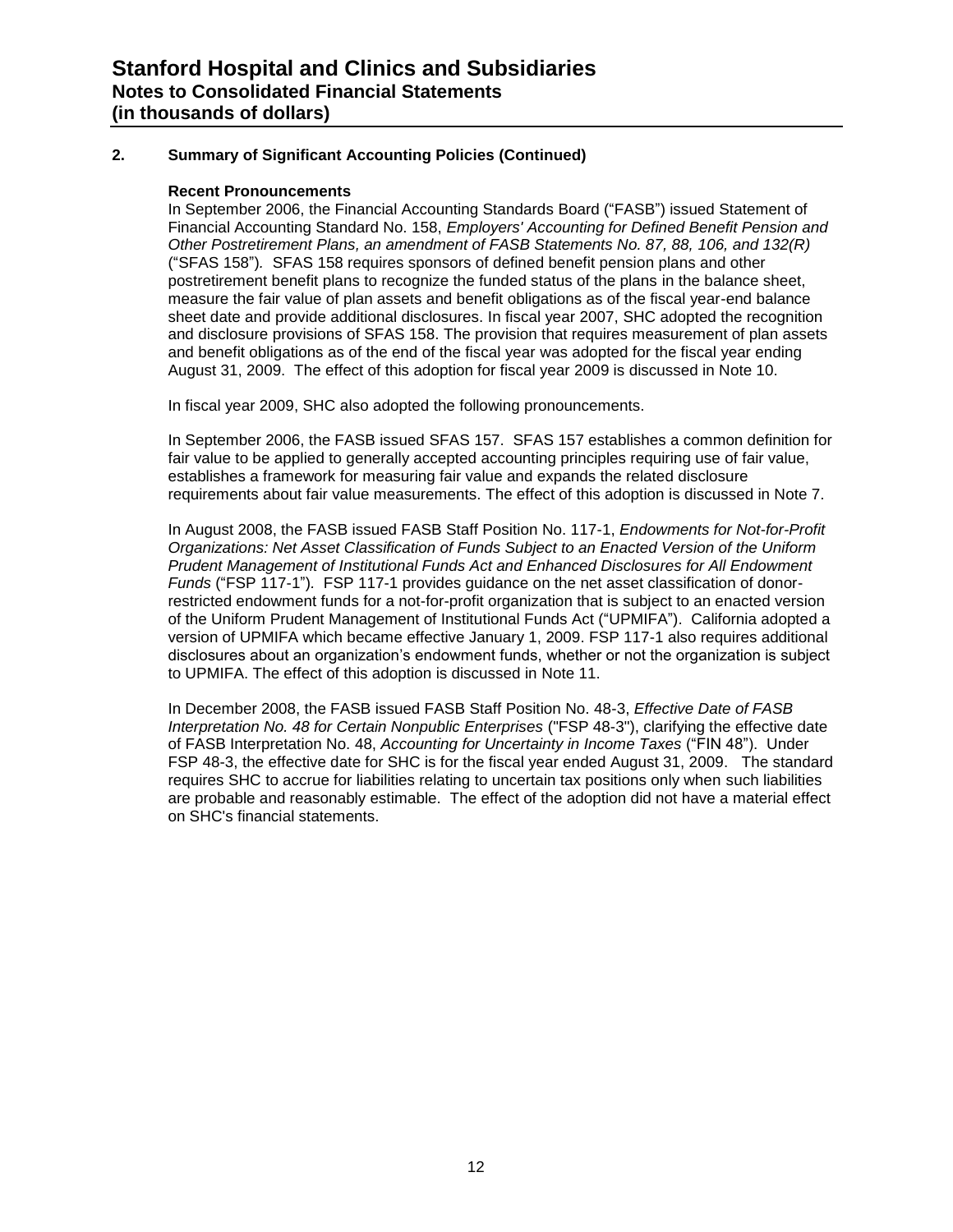#### **3. Net Patient Service Revenue**

SHC has agreements with third-party payers that provide for payments at amounts different from SHC's established rates. A summary of payment arrangements with major third-party payor's follows:

 *Medicare* — Inpatient acute care services rendered to Medicare program beneficiaries are paid at prospectively determined rates per discharge. These rates vary according to a patient classification system that is based on clinical, diagnostic and other factors. Medicare reimburses hospitals for covered outpatient services rendered to its beneficiaries by way of an outpatient prospective payment system based on ambulatory payment classifications. SHC's classification of patients under the Medicare program and the appropriateness of their admission are subject to an independent review.

Inpatient non-acute services, certain outpatient services and medical education costs related to Medicare beneficiaries are paid based, in part, on a cost reimbursement methodology. SHC is reimbursed for cost reimbursable items at a tentative rate with final settlement of such items determined after submission of annual cost reports and audits thereof by the Medicare fiscal intermediary. The estimated amounts due to or from the program are reviewed and adjusted annually based on the status of such audits and any subsequent appeals. Differences between final settlements and amounts accrued in previous years are reported as adjustments to net patient service revenue in the year examination is substantially completed. SHC's Medicare cost reports have been audited by the Medicare fiscal intermediary through August 31, 2002.

Professional services are reimbursed based on a fee schedule.

- *Medi-Cal* Inpatient services rendered to Medi-Cal program beneficiaries are reimbursed under a contract at a prospectively determined negotiated per diem rate. Outpatient services are reimbursed based upon prospectively determined fee schedules. Professional services are reimbursed based on a fee schedule.
- *Other* SHC has entered into agreements with numerous non-government third-party payors to provide patient care to beneficiaries under a variety of payment arrangements. These include arrangements with:
	- Commercial insurance companies, including workers' compensation plans, which reimburse SHC at negotiated charges.
	- Managed care contracts such as those with HMOs and PPOs, which reimburse SHC at contracted or per diem rates, which are usually less than full charges.
	- Counties in the State of California, which reimburse SHC for certain indigent patients covered under county contracts.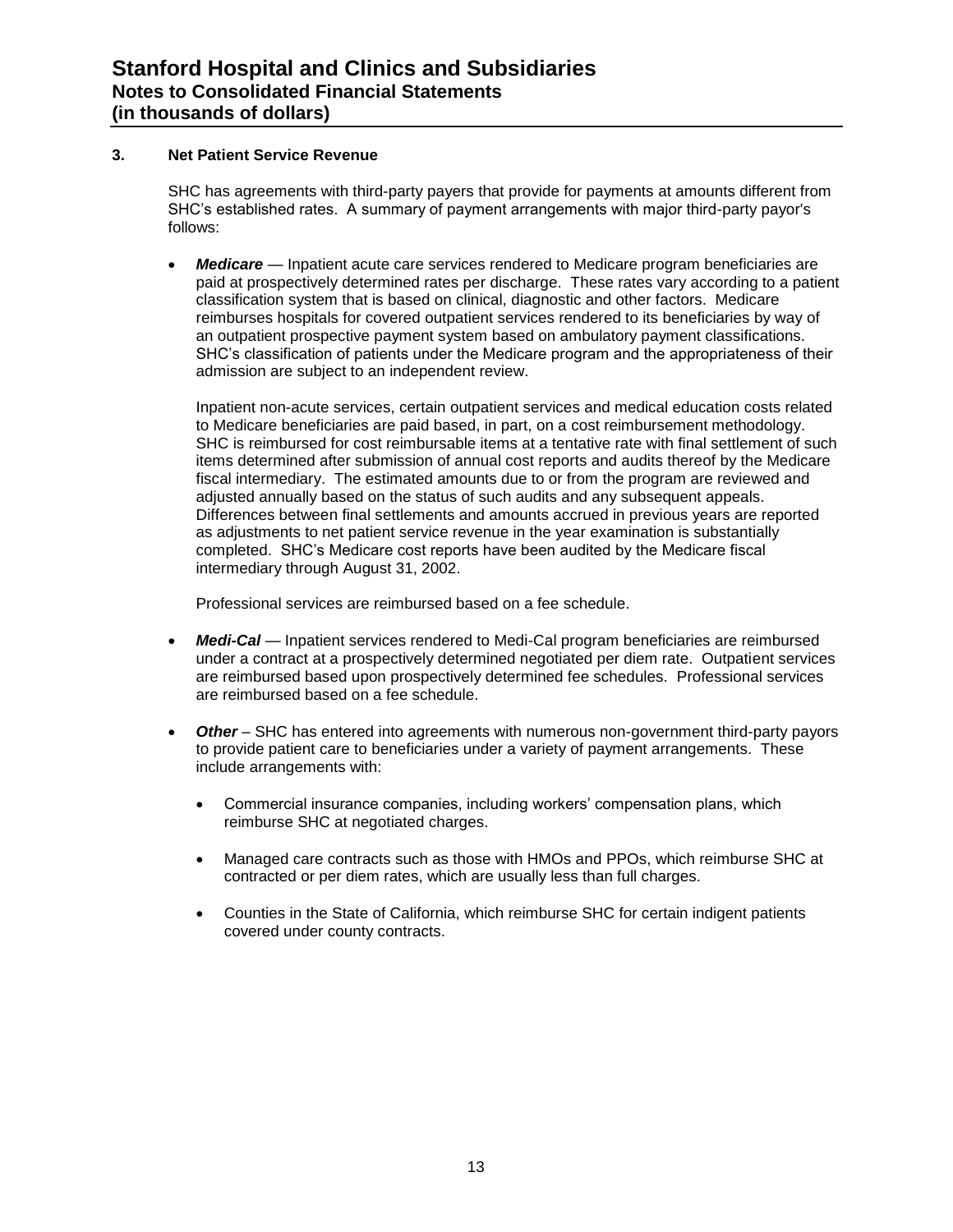#### **3. Net Patient Service Revenue (Continued)**

Amounts due from Blue Cross represent 17% of net patient accounts receivable at August 31, 2009 and 2008. Amounts due from Medicare represent 16% and 14% of net patient accounts receivable at August 31, 2009 and 2008, respectively. SHC does not believe there are significant credit risks associated with this health care payor or this government agency.

SHC recognized net patient service revenue of \$5,759 and \$8,561 as a result of prior years favorable developments related to reimbursement for the years ended August 31, 2009 and 2008, respectively. SHC also recognized revenues of \$12,734 and \$6,581 as a result of prior years appeals settled during the years ended August 31, 2009 and 2008, respectively.

Net patient service revenue, including premium revenue, by major payor for the years ended August 31 is as follows:

|                                            |    | 2009      | 2008 |           |  |
|--------------------------------------------|----|-----------|------|-----------|--|
| Medicare                                   | \$ | 356.042   | \$   | 313,281   |  |
| Medi-Cal                                   |    | 30,097    |      | 27,614    |  |
| Managed Care - Capitation                  |    | 22,960    |      | 20,755    |  |
| Managed Care - Discounted Fee for Services |    | 1,141,866 |      | 1,020,096 |  |
| Self pay and other                         |    | 160.844   |      | 167,651   |  |
| Related party                              |    | 53,007    |      | 50,113    |  |
| Total                                      |    | 1,764,816 |      | 1,599,510 |  |

#### **4. Charity Care and Uncompensated Costs**

SHC engages in numerous community benefit programs and services. These services include health research, education and training and other benefits for the larger community that are excluded from the information below.

Uncompensated charity care is provided to vulnerable populations. Additionally, Medi-Cal and Medicare program reimbursements do not cover the estimated costs of services provided.

Information related to SHC's charity care for the years ended August 31 is as follows:

|                                   | 2009 |        |      | 2008   |  |  |
|-----------------------------------|------|--------|------|--------|--|--|
| Charity care at established rates |      | 60.303 | -SS  | 50.536 |  |  |
| Estimated cost of charity care    |      | 16.469 | - \$ | 14.525 |  |  |

Estimated cost of services in excess of reimbursement for the years ended August 31 is as follows:

|              | 2009          |   | 2008    |  |  |
|--------------|---------------|---|---------|--|--|
| Charity care | \$<br>16.469  | S | 14,525  |  |  |
| Medi-Cal     | 76,112        |   | 66,043  |  |  |
| Medicare     | 65,753        |   | 55,395  |  |  |
| Total        | \$<br>158,334 | S | 135,963 |  |  |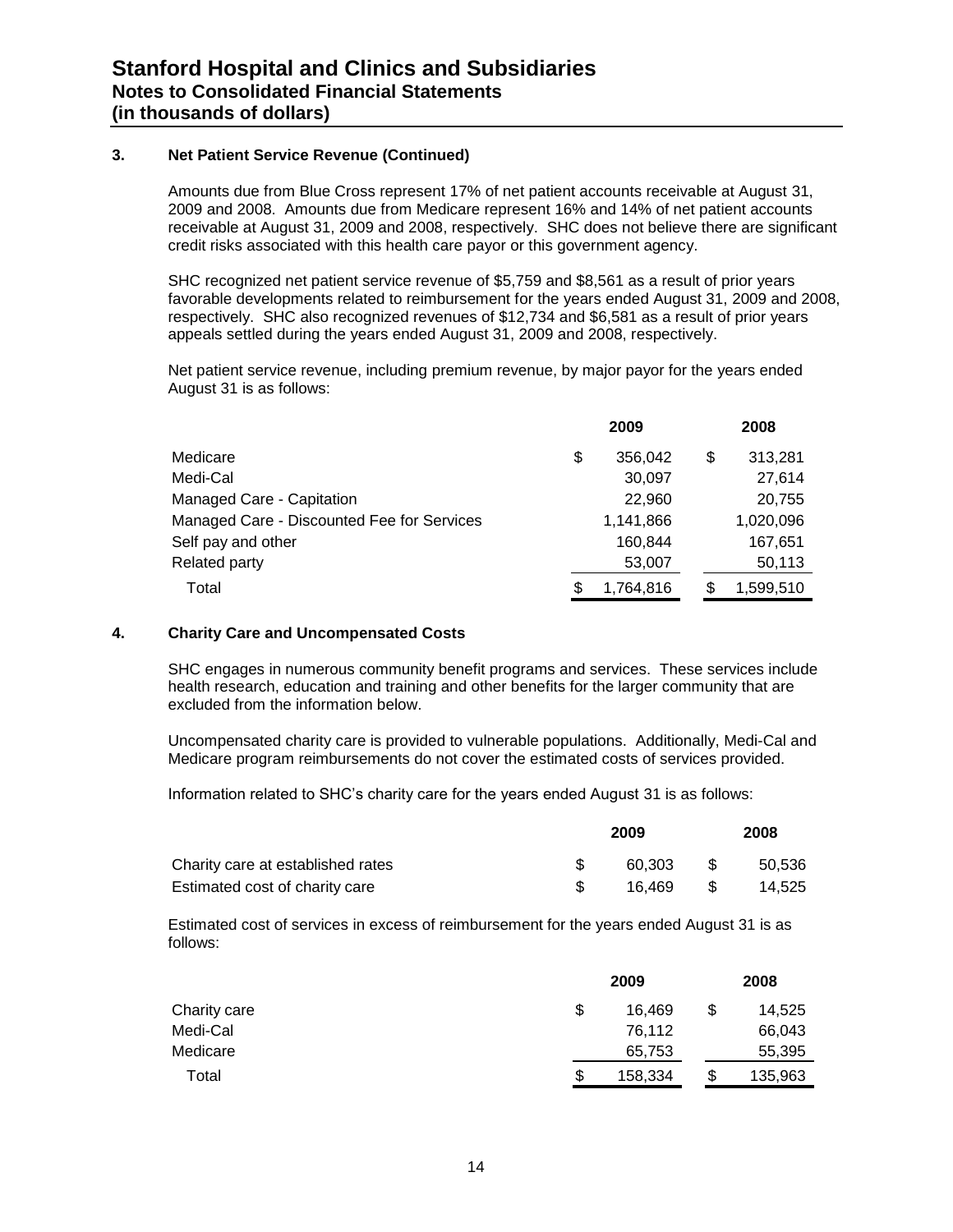#### **5. Assets Limited As to Use, Held by Trustee**

The composition of assets limited as to use at August 31 is as follows:

|                                                                       | 2009          |                   |               | 2008              |
|-----------------------------------------------------------------------|---------------|-------------------|---------------|-------------------|
|                                                                       | Cost          | <b>Fair Value</b> | Cost          | <b>Fair Value</b> |
| Cash and cash equivalents                                             | 49,108<br>\$. | \$49,108          | 163,750<br>\$ | \$163.750         |
| Less: Current portion of assets limited as<br>to use, held by trustee |               | (280)             |               | (504)             |
| Assets limited as to use, held by trustee,<br>net of current portion  |               | 48,828            |               | \$163,246         |

SHC is required to maintain a debt service reserve fund with the trustee in connection with the 2003 bonds (see Note 9). The fair value of the deposits with the trustee was \$14,269 at August 31, 2009 and 2008.

#### **6. Investments and Investments in University Managed Pools**

The composition of investments held directly by SHC at August 31 is as follows:

|                           | 2009 |        |    |                   |    | 2008   |     |                   |
|---------------------------|------|--------|----|-------------------|----|--------|-----|-------------------|
|                           |      | Cost   |    | <b>Fair Value</b> |    | Cost   |     | <b>Fair Value</b> |
| Investments:              |      |        |    |                   |    |        |     |                   |
| Cash and cash equivalents | SБ.  | 33.955 | \$ | 33,955            | \$ | 13.447 | \$. | 13.447            |
| Mutual funds              |      | 41.168 |    | 42.629            |    | 45.537 |     | 46,621            |
| Total                     |      | 75.123 | \$ | 76.584            | S  | 58,984 |     | 60,068            |

The composition of investments in University managed pools at August 31 is as follows:

|                                                 | <b>Fair Value</b> |                |
|-------------------------------------------------|-------------------|----------------|
|                                                 | 2009              | 2008           |
| <b>Investments in University Managed Pools:</b> |                   |                |
| Merged Pool                                     | \$525,986         | \$ 672,904     |
| Active Cash Fund                                | 3,632             | 12,030         |
| Expendable Funds Pool                           | 3.900             | 3,710          |
| Total                                           | \$533,518         | 688,644<br>\$. |

The Merged Pool ("MP") is the primary investment pool in which funds are invested. The MP is invested with the objective of maximizing long-term total return. It is a unitized pool in which the fund holders purchase investments and withdraw funds based on a monthly share value. The MP's investments at August 31, 2009 and 2008 consist of approximately 1% and 1% cash and cash equivalents, 1% and 2% fixed income securities, 2% and 2% in real estate, 25% and 31% public equity securities and mutual funds, and 71% and 64% in limited partnerships, respectively.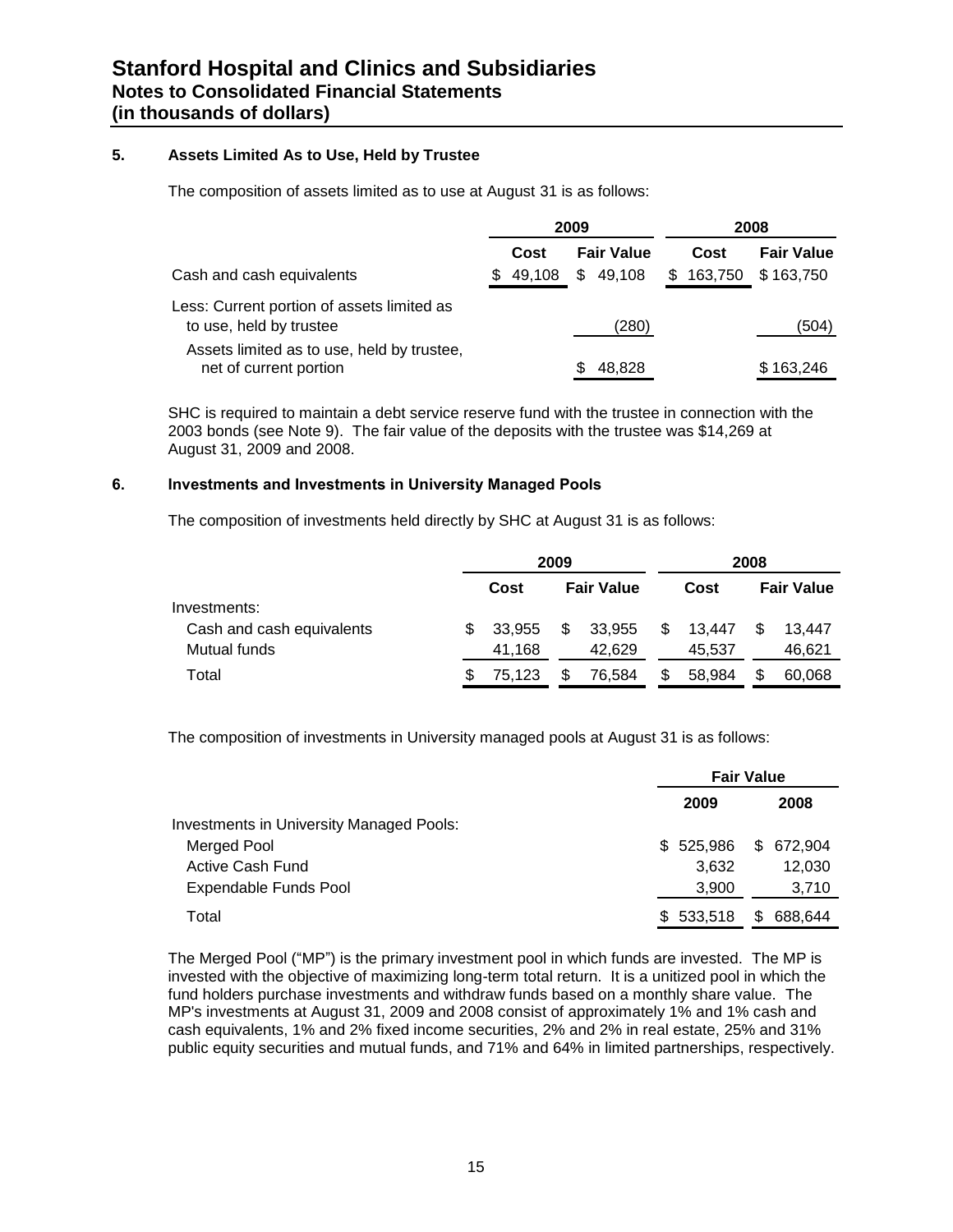#### **7. Fair Value Measurements**

SFAS 157 defines fair value as the price that would be received upon sale of an asset or paid upon transfer of a liability in an orderly transaction between market participants at the measurement date and in the principal or most advantageous market for that asset or liability.

The fair value should be calculated based on assumptions that market participants would use in pricing the asset or liability, not on assumptions specific to the entity. In addition, the fair value of liabilities should include consideration of non-performance risk.

In addition to defining fair value, SFAS 157 expands the disclosure requirements around fair value and establishes a fair value hierarchy for valuation inputs. The hierarchy prioritizes the inputs into three levels based on the extent to which inputs used in measuring fair value are observable in the market. Each fair value measurement is reported in one of the three levels which is determined by the lowest level input that is significant to the fair value measurement in its entirety. These levels are:

Level 1: Quoted prices are available in active markets for identical assets or liabilities as of the measurement date. Financial assets and liabilities in Level 1 include U.S. Treasury securities and listed equities.

Level 2: Pricing inputs are based on quoted market prices for similar instruments in active markets, quoted prices for identical or similar instruments in inactive markets, and model-based valuation techniques for which all significant assumptions are observable in the market or can be corroborated by observable market data for substantially the full term of the assets or liabilities. Financial assets and liabilities in this category generally include asset-backed securities, corporate bonds and loans, municipal bonds and interest rate swap instruments.

Level 3: Pricing inputs are generally unobservable for the assets or liabilities and include situations where there is little, if any, market activity for the investment. The inputs into the determination of the fair value require management's judgment or estimation of assumptions that market participants would use in pricing the assets or liabilities. The fair values are therefore determined using factors that involve considerable judgment and interpretations, including but not limited to private and public comparables, third party appraisals, discounted cash flow models, and fund manager estimates. SHC has no investments that are categorized as level 3.

The following table summarizes SHC's assets and liabilities measured at fair value on a recurring basis as of August 31, 2009, based on the inputs used to value them:

|                                           | Level 1      | Level <sub>2</sub> | Total        |
|-------------------------------------------|--------------|--------------------|--------------|
| Assets                                    |              |                    |              |
| Cash and cash equivalents                 | 331,502<br>S | \$<br>٠            | 331,502<br>S |
| Assets limited as to use, held by trustee | 49,108       |                    | 49,108       |
| Investments                               | 33,955       | 42,629             | 76,584       |
| Investments in University managed pools   |              | 533,518            | 533,518      |
| <b>Total assets</b>                       | 414,565      | 576,147<br>S       | 990,712      |
| Liabilities                               |              |                    |              |
| Interest rate swap instruments            | \$           | 87,311             | 87,311       |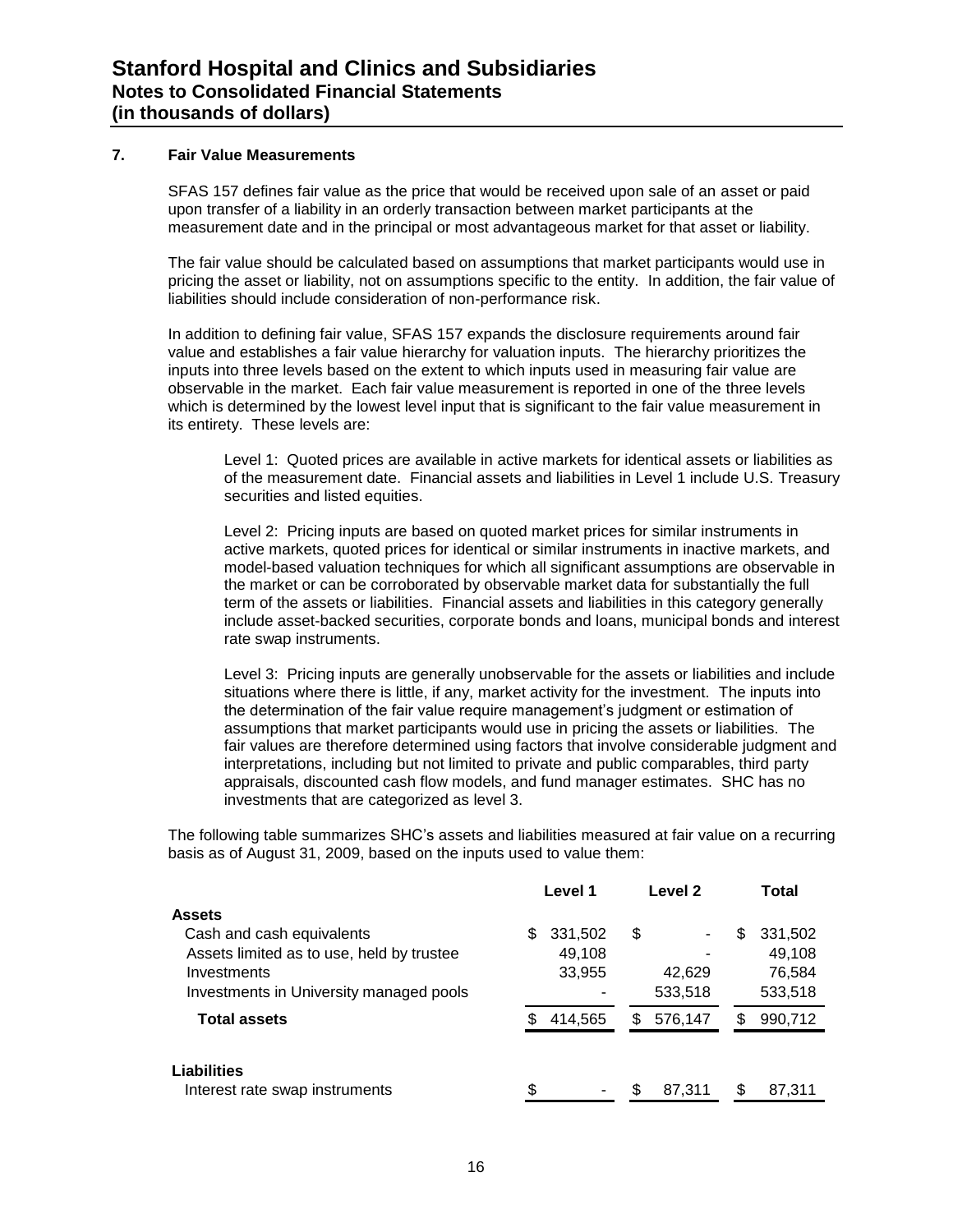#### **8. Property and Equipment**

Property and equipment consist of the following as of August 31:

|                                | 2009          | 2008         |
|--------------------------------|---------------|--------------|
| Land and improvements          | \$<br>27.364  | \$<br>25,761 |
| Buildings and improvements     | 773,532       | 559,621      |
| Equipment                      | 479,815       | 411,841      |
|                                | 1,280,711     | 997,223      |
| Less: Accumulated depreciation | (647, 514)    | (580, 796)   |
| Construction-in-progress       | 207,758       | 290,273      |
| Property and equipment, net    | \$<br>840.955 | 706,700      |

Depreciation and amortization expense totaled \$73,876 and \$65,812 for the years ending August 31, 2009 and 2008, respectively, and is included in the consolidated statements of operations and changes in net assets.

As of August 31, 2009, medical equipment acquired under capital leases totaled \$6,472 and is included in property and equipment in the consolidated balance sheet. Amortization expense under capital leases is included in depreciation expense in the consolidated statements of operations and changes in net assets. Accumulated amortization was \$2,605 and \$1,371 as of August 31, 2009 and 2008.

Interest expense on debt issued for construction projects and income earned on the funds held pending use are capitalized until the projects are placed in service and depreciated over the estimated useful life of the asset. Capitalized interest expense net of capitalized investment income was \$2,049 and \$4,465 for the years ended August 31, 2009 and 2008, respectively.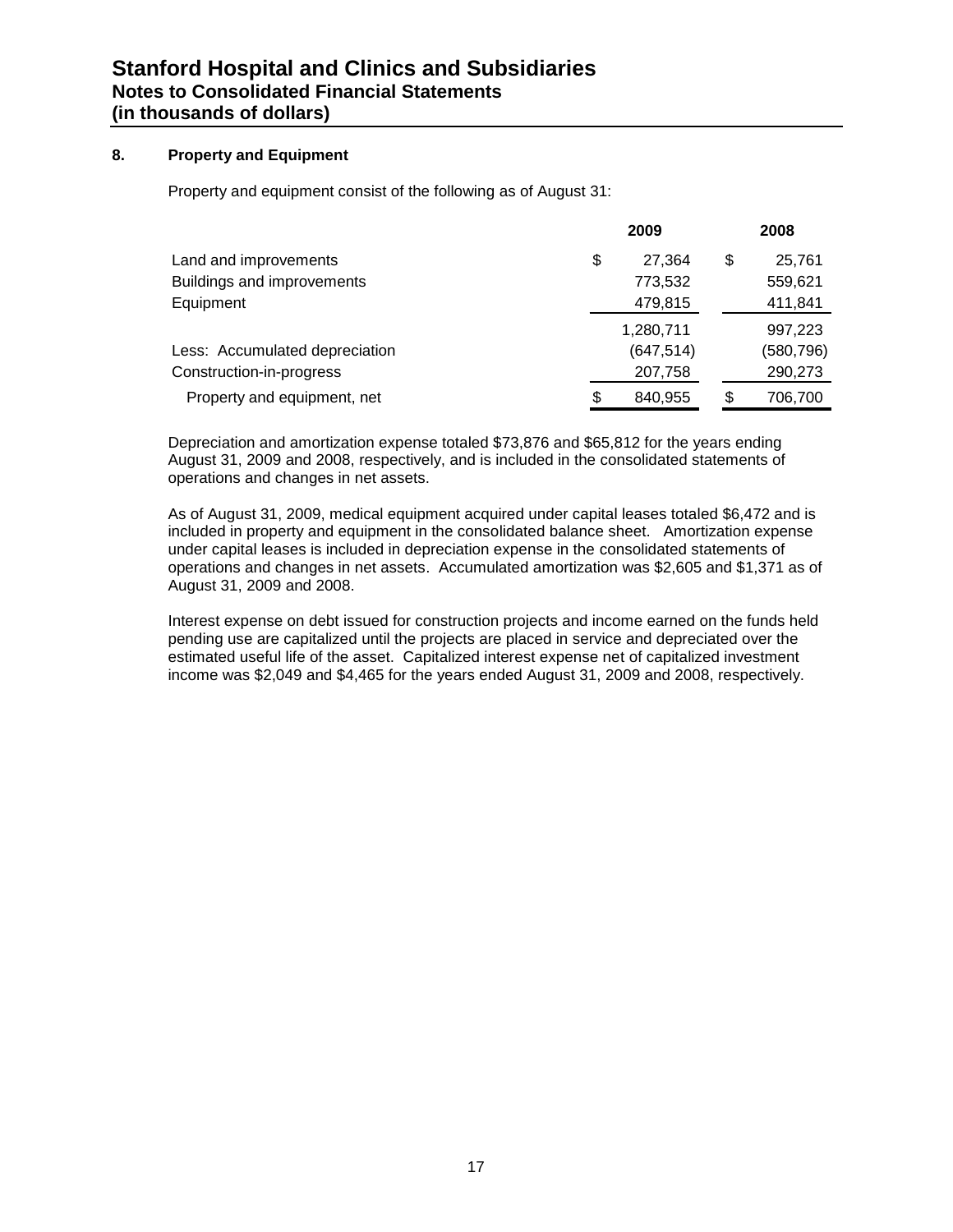#### **9. Long-Term Debt**

SHC's outstanding debt at August 31 is summarized below:

|                                                                                                                                                                     |     | 2009       | 2008          |
|---------------------------------------------------------------------------------------------------------------------------------------------------------------------|-----|------------|---------------|
| 1998 Series B Fixed Rate Bonds, payable in varying annual<br>amounts through 2031, with an interest rate of 5%                                                      | \$. | 163,435    | \$<br>167,195 |
| 2003 Series A Fixed Rate Bonds, payable in varying annual<br>amounts from November 2007 through 2023, with<br>interest rates ranging from 2% to 5%                  |     | 88,015     | 91,990        |
| 2003 Series B, C and D Variable Rate Demand Bonds,<br>maturing in November, 2036, with an interest rate of 0.67%<br>at August 31, 2009 and 1.77% at August 31, 2008 |     | 150,000    | 150,000       |
| 2008 Series A Variable Rate Demand Bonds, maturing in<br>November 2040, with an interest rate of 1.38% at<br>August 31, 2009 and 2.24% at August 31, 2008           |     | 260,300    | 260,300       |
| 2008 Series B Variable Rate Demand Bonds, maturing in<br>November 2045, with an interest rate of 0.16% at<br>August, 2009 and 1.53% at August 31, 2008              |     | 168,200    | 168,200       |
| Promissory note, maturing in July 2014, with an<br>interest rate of 7.03% at August 31, 2009 and 2008                                                               |     | 857        | 999           |
| Total principal amounts                                                                                                                                             |     | 830,807    | 838,684       |
| Unamortized original issue premium/(discount), net                                                                                                                  |     | 1,667      | 1,843         |
| Current portion of long-term debt                                                                                                                                   |     | (8, 713)   | (7, 877)      |
| Debt subject to short-term remarketing arrangements                                                                                                                 |     | (266, 764) | (249, 414)    |
| Long-term portion, net of current portion                                                                                                                           | \$  | 556,997    | \$<br>583,236 |

In June 2008, The California Health Facilities Financing Authority ("CHFFA") on behalf of SHC, refunded the 2006 Variable Rate Demand Bonds ("VRDB") in the aggregate principal amount of \$428,500 and issued 2008 VRDB's in the aggregate principal amount of \$428,500. The 2008 bonds were comprised of \$260,300 of 2008 Series A VRDB's that were issued as Series A-1, Series A-2, and Series A-3; and \$168,200 of 2008 Series B VRDB's that were issued as Series B-1 and Series B-2. As a result of the bond refinancing, the 2006 bond issuance costs of \$17,855 were included in loss on extinguishment of debt for the year ended August 31, 2008. In June 2009, SHC remarketed the \$70,500 2008 Series A-1 bonds and achieved a lower interest rate effective for one year.

The \$70,500 2008 Series A-1 and \$85,700 Series A-3 VRDB's are subject to mandatory repurchase tenders on June 15, 2010 and June 15, 2011, respectively. The \$104,100 2008 Series A-2 bonds are 7 day VRDB's and are secured by a direct pay letter of credit which expires June 2011. The 2008 Series B bonds are 7 day VRDB's with self-liquidity. In 2008, SHC entered into an agreement with Stanford University to access on a same-day basis up to \$200,000 of SHC's investments which are managed for SHC by Stanford University to enhance its liquidity.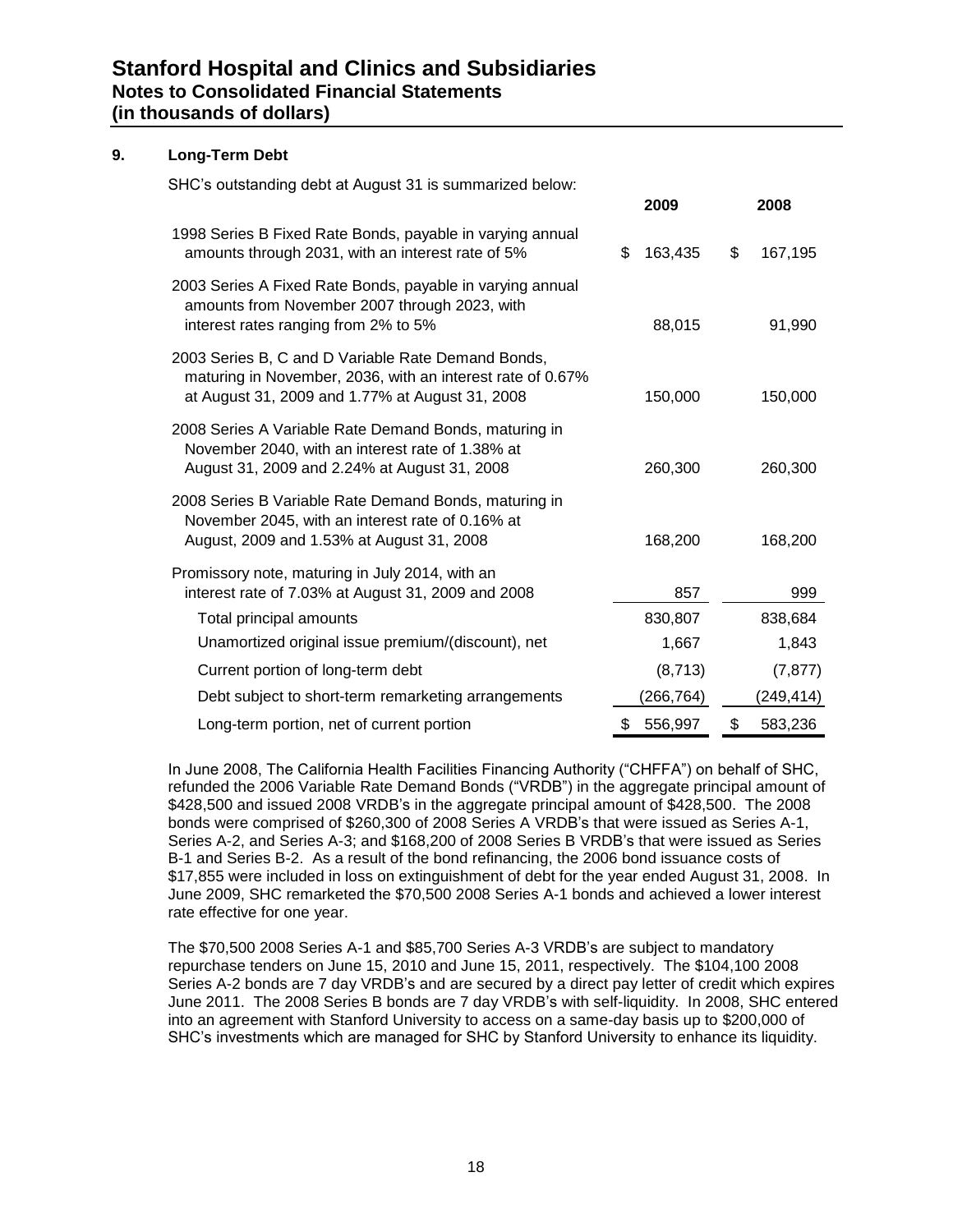#### **9. Long-Term Debt (Continued)**

In June 2008, SHC converted its \$150,000 2003 Series B, C and D VRDB's from 35 day auction rate notes to 7 day VRDB's. In order to provide liquidity for the 2003 VRDB's, SHC entered into three Standby Bond Purchase Agreements related to each series in the aggregate amount of \$150,000, each of which expires in June 2011.

The 2008 bonds, together with the 2003 bonds and 1998 bonds are collectively referred to as the "Revenue Bonds". The Revenue Bonds are a limited obligation of CHFFA and are payable solely from payments made by SHC. Payments of principal and interest on the Revenue Bonds are collateralized by a pledge against the revenues of SHC. The 1998 and 2003 Series B, C and D bonds are insured by municipal bond guaranty policies. The Master Trust Indenture of SHC includes, among other things, limitations on additional indebtedness, liens on property, restrictions on the disposition or transfer of assets, and maintenance of certain financial ratios. SHC may redeem the Revenue Bonds, in whole or in part, prior to the stated maturities. Total debt outstanding under the Master Trust Indenture is in the aggregate principal amounts of \$829,950 and \$837,685 as of August 31, 2009 and 2008, respectively.

Scheduled principal payments on long-term debt including unsecured promissory notes are summarized below, assuming remarketing of the 2003 and 2008 VRDB's:

| 2010       | \$<br>8,713   |
|------------|---------------|
| 2011       | 9,114         |
| 2012       | 11,261        |
| 2013       | 11,010        |
| 2014       | 12,489        |
| Thereafter | 778,220       |
|            | \$<br>830,807 |

The scheduled principal payments above represent the annual payments required under debt repayment schedules. The current portion of long-term obligations, including debt subject to short term remarketing arrangements, includes payments scheduled to be made in 2010, the VRDB's supported by SHC's liquidity and that portion of credit facilities that would be due in the event the bondholders tendered the bonds to those facilities. Generally accepted accounting principles require that bonds backed by credit facilities expiring within one year of the balance sheet date and bonds supported by SHC's liquidity be classified as current liabilities.

The estimated fair value of the Revenue Bonds as of August 31, 2009 and 2008 was \$823,864 and \$828,443, respectively.

In 1998, SHC advance refunded its 1993 and 1995 bonds in the amount of \$111,014 by issuing the 1998 bonds. As of August 31, 2009 and 2008, \$27,295 and \$32,415, respectively, of advance refunded bonds, which are considered extinguished, remain outstanding.

#### **Interest Rate Swap Agreements**

SHC has entered into various interest rate swap agreements (swap agreements) with varying maturities through November 2045. The purpose of the swap agreements, also known as risk management or derivative instruments, is to reduce the effect of interest rate fluctuation on its variable rate bonds.

The swap agreements require SHC to pay fixed interest rates varying from 3.365% to 3.942% on a notional amount and to receive a variable interest payment computed based on a percentage of the 30-day London Interbank Offered Rate ("LIBOR") based on the same notional amount.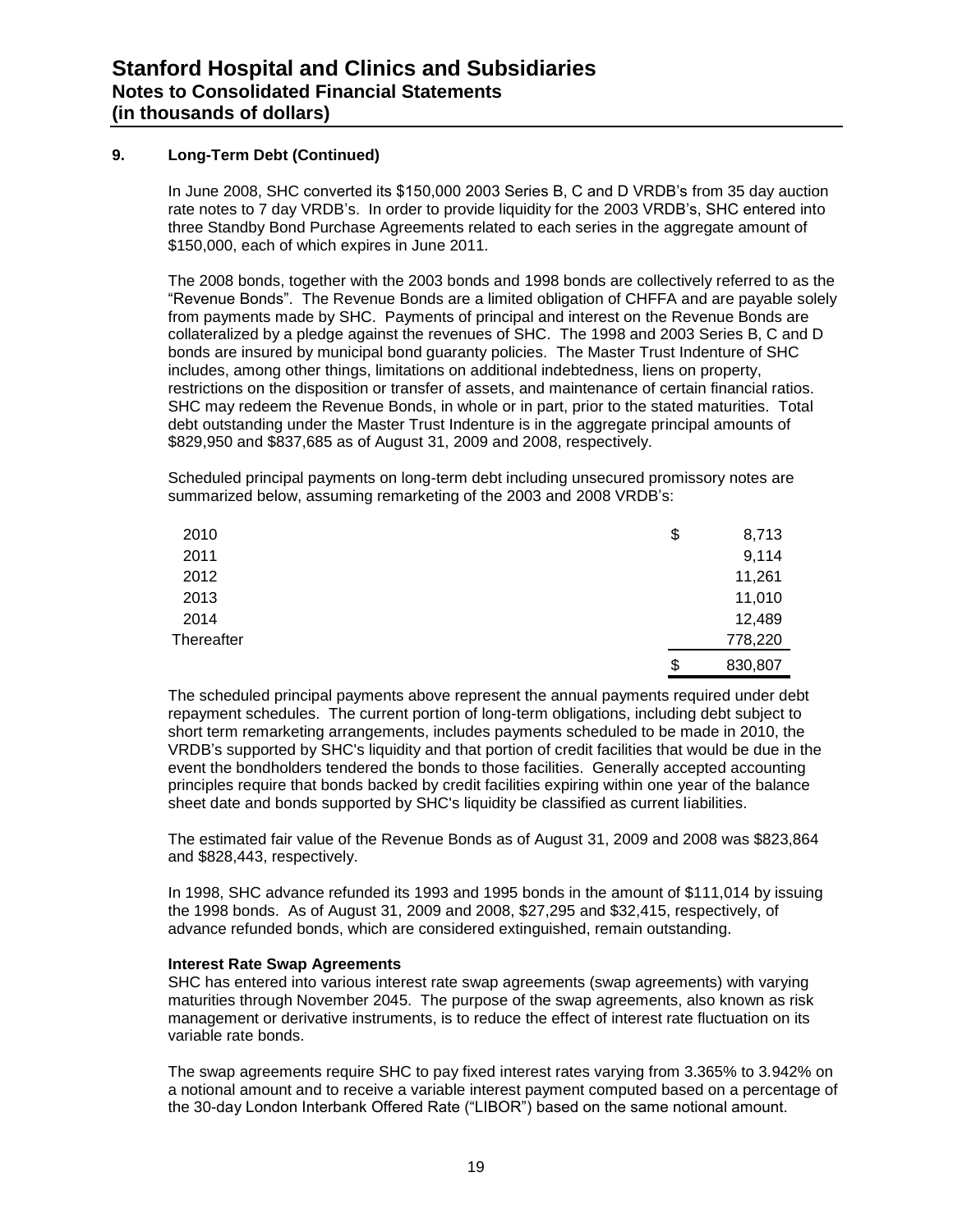#### **9. Long-Term Debt (Continued)**

#### **Interest Rate Swap Agreements (continued)**

Certain swap agreements require mutual posting of collateral between SHC and the counterparties should the fair market value of the swap agreements exceed a predetermined threshold dollar amount.

The notional amounts under the swap agreements were \$749,400 at August 31, 2009 and 2008. The swap agreements can be canceled at anytime by SHC by settling the contracts at the current fair market value.

The swap agreements are recognized on the consolidated balance sheets at their fair value. The fair market value of the swap agreements as of August 31, 2009 and 2008 was a liability of \$87,311 and \$38,973, respectively, included in other long-term liabilities.

In June 2008, the underlying bonds that were being hedged were refinanced and as a result, the swap agreements are no longer treated as a hedge for accounting purposes. As a result, the change in the fair market value of the swap agreements of \$48,338 and \$42,600 for the years ended August 31, 2009 and 2008, respectively, has been included in the (deficiency) excess of revenues over expenses in the consolidated statements of operations and changes in net assets.

Interest expense includes the net of cash receipts and cash payments under the interest swap agreements. Interest expense includes net cash payments of \$15,550 and \$3,198 for the years ended August 31, 2009 and 2008, respectively.

#### **10. Retirement Plans**

SHC provides retirement benefits through defined benefit and defined contribution retirement plans covering substantially all benefit eligible employees.

For fiscal year 2009, SHC adopted the provision of SFAS 158 which requires measurement of the plan assets and benefit obligations of SHC's defined benefit and postretirement medical benefit plans as of SHC's fiscal year end, therefore the measurement date for 2009 was changed from June 30 to August 31.

#### **Defined Contribution Retirement Plan**

Employer contributions to the defined contribution retirement plan are based on a percentage of participant annual compensation. Employer contributions to this plan for SHC employees excluding LPCH leased employees (see Note 12) totaling \$38,593 and \$34,864 for the years ended August 31, 2009 and 2008, respectively, are included in salaries and benefits expense in the consolidated statements of operations and changes in net assets.

#### **Defined Benefit Pension Plan**

Certain employees of the Hospitals are covered by a noncontributory defined benefit pension plan (the "Staff Pension Plan"). Benefits are based on years of service and the employee's compensation. Contributions to the plans are based on actuarially determined amounts sufficient to meet the benefits to be paid to plan participants.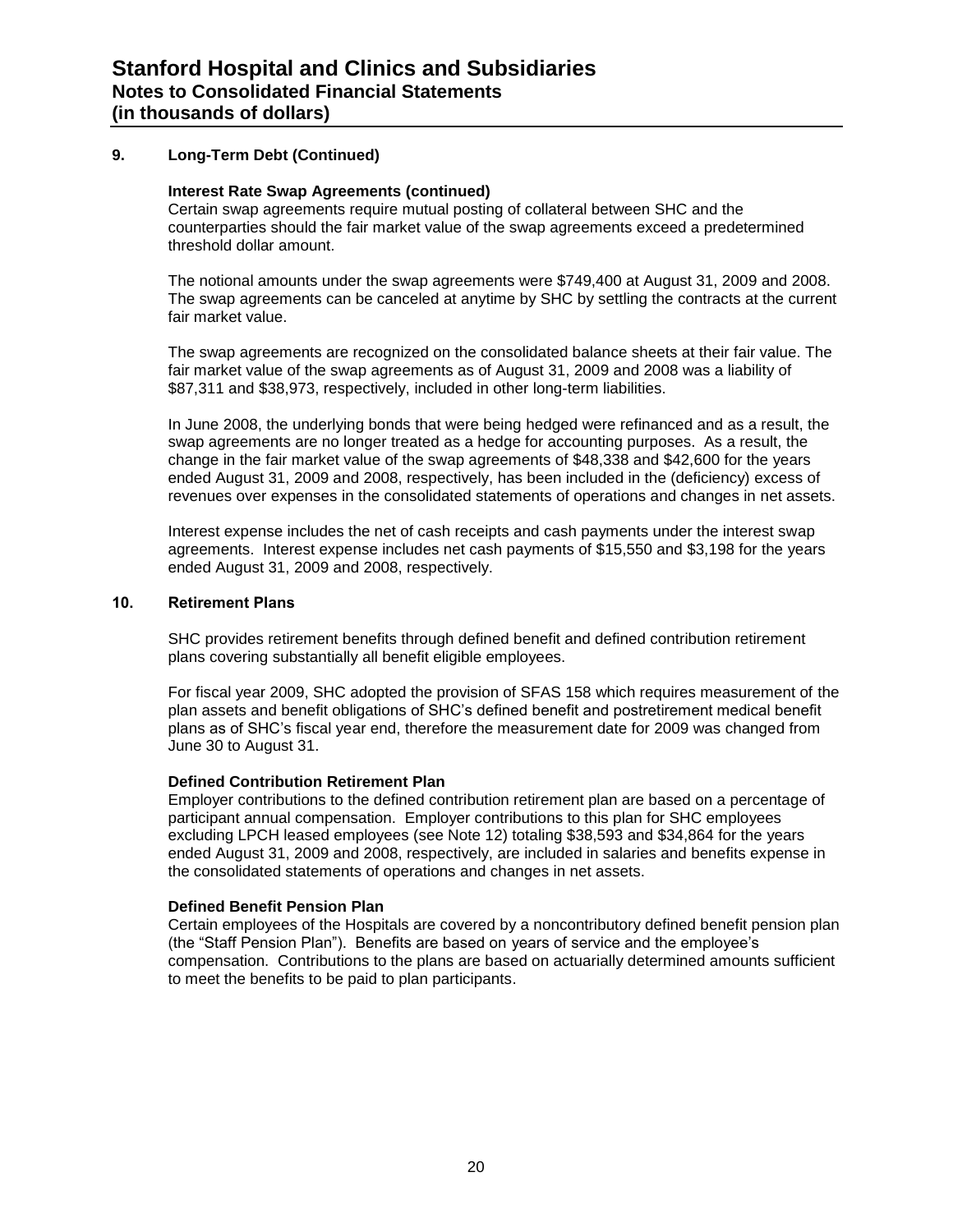#### **Defined Benefit Pension Plan (continued)**

As of August 31, 2004, SHC assumed the pension liability of the employees leased to LPCH. SHC received \$2,527 in cash during the year ended August 31, 2005, which represented the pension liability as of August 31, 2004. In addition, SHC received \$433 and \$454 in cash for the years ending August 31, 2009 and 2008, respectively, which represented the current year pension expense related to LPCH leased employees, and another \$72 for the year ending August 31, 2009 which represented the gap period from July 1, 2008 to August 31, 2008, as a result of the change in measurement date.

#### **Postretirement Medical Benefit Plan**

SHC currently provides health insurance coverage for SHC employees upon retirement as early as age 55, with years of service as defined by specific criteria. The health insurance coverage for retirees who are under age 65 is the same as that provided to active employees. A Medicare supplement option is provided for retirees over age 65.

SHC implemented a postretirement medical benefit plan change effective January 2009. This change added a Retiree Health Reimbursement Account for certain participants. As a result of this plan amendment, the benefit obligation increased by \$3,632 for the year ended August 31, 2009.

The following tables present information on plan assets and obligations, costs, and actuarial assumptions for the Staff Pension Plan and the Postretirement Medical Benefit Plan for the years ended August 31, 2009 and 2008, respectively.

The tables for the Postretirement Medical Benefit Plan include SHC and LPCH leased employees. The total postretirement medical benefit liability was \$78,828 and \$62,818 as of August 31, 2009 and 2008, respectively. SHC recorded a liability within self-insurance reserves in the consolidated balance sheets of \$63,227 and \$50,477 as of August 31, 2009 and 2008, respectively, which represents the liability for SHC employees excluding LPCH leased employees.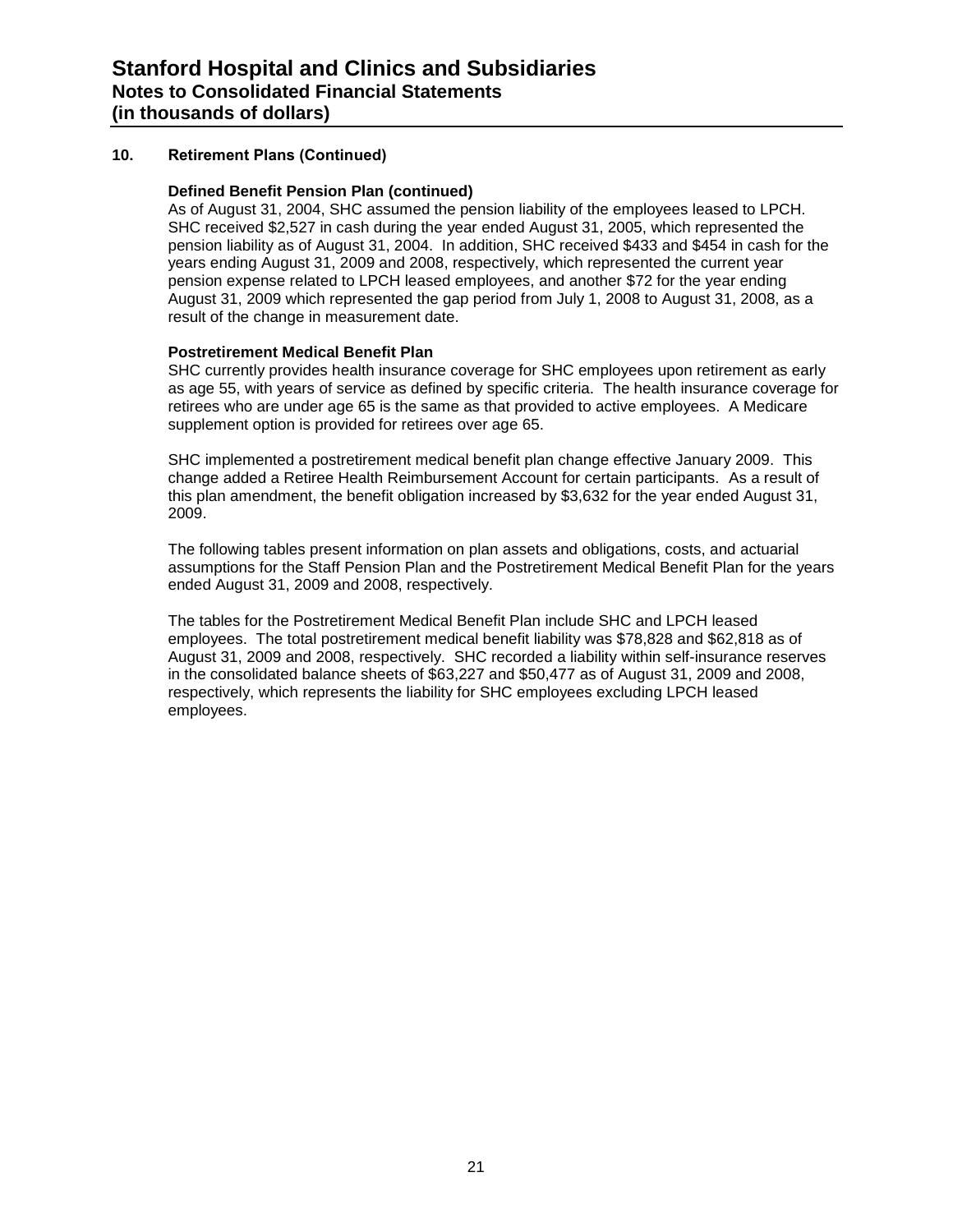The change in pension and other post-retirement plan assets and the related change in benefit obligations, using a measurement date of August 31, as of and for the years ended August 31 are as follows:

|                                                                       | <b>Staff Pension</b><br>Plan<br><b>Obligations</b> |           |    | <b>Postretirement</b><br><b>Medical Benefits</b><br><b>Net of Medicare</b><br><b>Part D Subsidy</b> |    |         |    |          |
|-----------------------------------------------------------------------|----------------------------------------------------|-----------|----|-----------------------------------------------------------------------------------------------------|----|---------|----|----------|
|                                                                       |                                                    | 2009      |    | 2008                                                                                                |    | 2009    |    | 2008     |
| Change in plan assets:                                                |                                                    |           |    |                                                                                                     |    |         |    |          |
| Fair value of plan assets at beginning of year                        | \$.                                                | 140,777   |    | \$152,074                                                                                           | \$ |         | \$ |          |
| Adjustment due to change in measurement date<br>pursuant to SFAS 158  |                                                    |           |    |                                                                                                     |    |         |    |          |
| Changes due to gap period benefit payments                            |                                                    | (1, 134)  |    |                                                                                                     |    | (575)   |    |          |
| Actual return on plan assets                                          |                                                    | (23, 171) |    | (11, 576)                                                                                           |    |         |    |          |
| Employer contributions                                                |                                                    | 3,075     |    | 6,898                                                                                               |    | 4,490   |    | 3,657    |
| Participants contributions                                            |                                                    |           |    |                                                                                                     |    | 665     |    | 682      |
| Benefits paid                                                         |                                                    | (7, 344)  |    | (6, 619)                                                                                            |    | (4,580) |    | (4, 339) |
| Fair value of plan assets at end of year                              | S                                                  | 112,203   | S. | 140,777                                                                                             | \$ |         | \$ |          |
| Change in benefit obligation:                                         |                                                    |           |    |                                                                                                     |    |         |    |          |
| Benefit obligation at beginning of year                               | \$                                                 | 146.828   | \$ | 157.568                                                                                             | \$ | 63.543  | \$ | 66,339   |
| Adjustments due to change in measurement date<br>pursuant to SFAS 158 |                                                    |           |    |                                                                                                     |    |         |    |          |
| Service and interest costs during gap period                          |                                                    | 2,008     |    |                                                                                                     |    | 962     |    |          |
| Changes due to gap period benefit payments                            |                                                    | (1, 134)  |    |                                                                                                     |    | (575)   |    |          |
| Service cost                                                          |                                                    | 1,497     |    | 1,720                                                                                               |    | 1,427   |    | 1,583    |
| Interest cost                                                         |                                                    | 10,548    |    | 9,952                                                                                               |    | 4,343   |    | 4,071    |
| Participants contributions                                            |                                                    |           |    |                                                                                                     |    | 665     |    | 682      |
| Benefits paid                                                         |                                                    | (7, 344)  |    | (6,619)                                                                                             |    | (4,580) |    | (4,339)  |
| Plan amendment                                                        |                                                    |           |    |                                                                                                     |    | 3,632   |    |          |
| Actuarial loss (gain)                                                 |                                                    | 24,988    |    | (15,793)                                                                                            |    | 9,411   |    | (4,793)  |
| Benefit obligation at end of year                                     | æ.                                                 | 177,391   | S  | 146,828                                                                                             | S  | 78,828  | S  | 63,543   |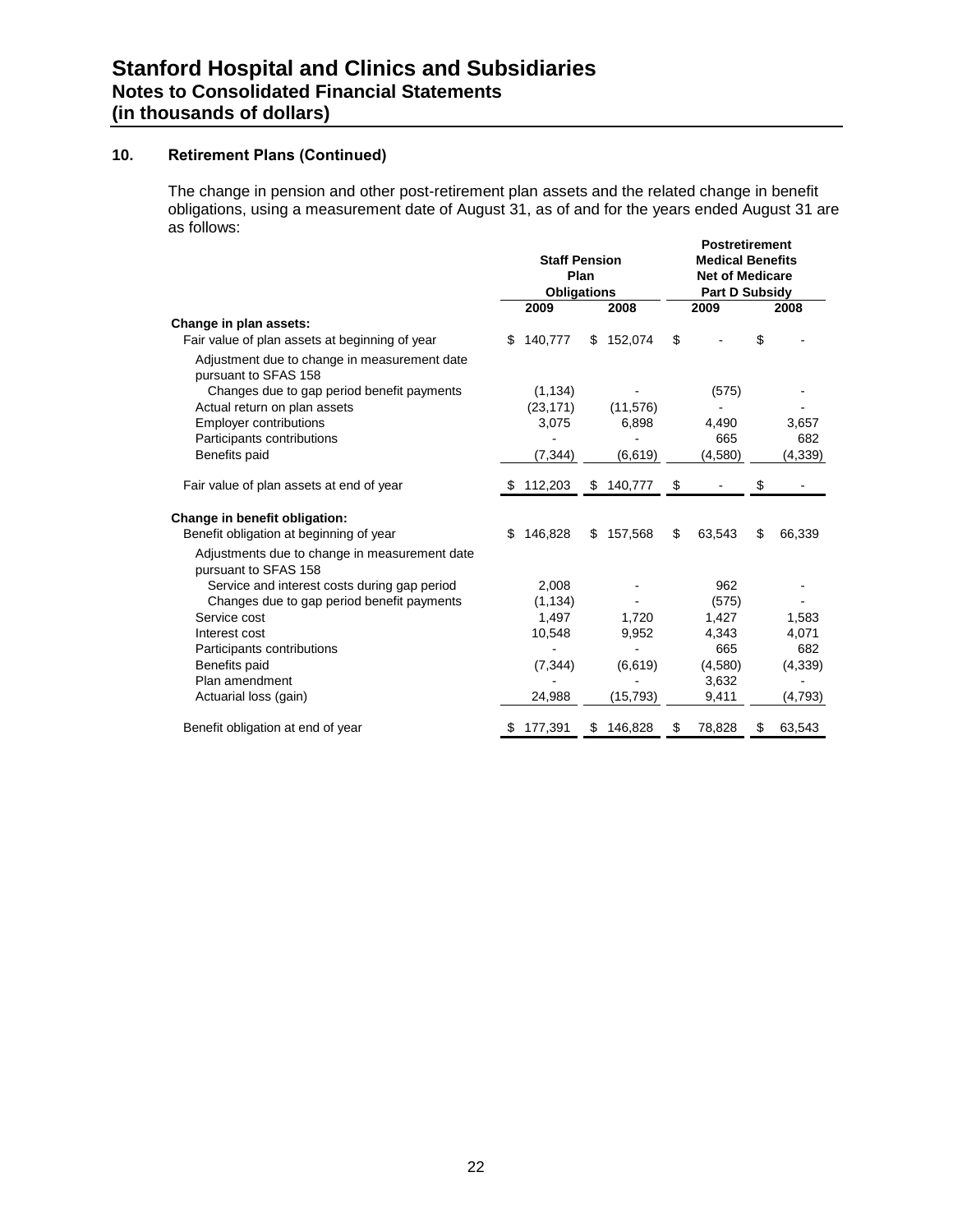|                                                                                                                                           | <b>Staff Pension</b><br>Plan<br><b>Obligations</b> |           |     |         |    | <b>Postretirement</b><br><b>Medical Benefits</b><br><b>Net of Medicare</b><br><b>Part D Subsidy</b> |    |                     |  |
|-------------------------------------------------------------------------------------------------------------------------------------------|----------------------------------------------------|-----------|-----|---------|----|-----------------------------------------------------------------------------------------------------|----|---------------------|--|
|                                                                                                                                           |                                                    | 2009      |     | 2008    |    | 2009                                                                                                |    | 2008                |  |
| Amounts recognized in consolidated balance sheets:<br>Plan assets minus benefit obligation<br>Contributions made from July 1 to August 31 | \$                                                 | (65, 188) | \$  | (6,051) | \$ | (78, 828)                                                                                           | \$ | (63, 543)<br>725    |  |
| Net benefit liability recognized                                                                                                          |                                                    | (65, 188) | \$  | (6,051) | \$ | (78, 828)                                                                                           | S  | (62, 818)           |  |
| Amounts recognized in consolidated balance sheets<br>(after SFAS 158) consist of:<br><b>Current liabilities</b><br>Noncurrent liabilities | \$                                                 | (65, 188) | \$  | (6.051) | \$ | (4,739)<br>(74,089)                                                                                 | \$ | (4,262)<br>(58,556) |  |
| Net benefit liability recognized                                                                                                          | S                                                  | (65, 188) | -\$ | (6,051) | S  | (78, 828)                                                                                           | \$ | (62, 818)           |  |
| Amounts recognized in accumulated other<br>comprehensive income:<br>Prior service cost (credit)<br>Net loss (gain)                        | \$                                                 | 65,583    | \$  | 3,524   | \$ | 2,020<br>1,495                                                                                      | \$ | (2,585)<br>(8,972)  |  |
| Accumulated other comprehensive income                                                                                                    | \$                                                 | 65,583    | \$  | 3,524   | \$ | 3,515                                                                                               | \$ | (11, 557)           |  |

The estimated net loss for the staff pension plan that will be amortized from accumulated other comprehensive income into net periodic benefit cost over the next fiscal year is \$1,282. The estimated net loss and prior service cost for the postretirement medical plan that will be amortized from accumulated other comprehensive income into net periodic benefit cost over the next fiscal year are \$105 and \$574, respectively.

Total benefit obligation at the end of the year for Postretirement Medical Benefits excluding Medicare Part D subsidiary increased to \$86,497.

The accumulated benefit obligation for the defined benefit pension plan was \$173,319 and \$142,876 as of August 31, 2009 and June 30, 2008, respectively.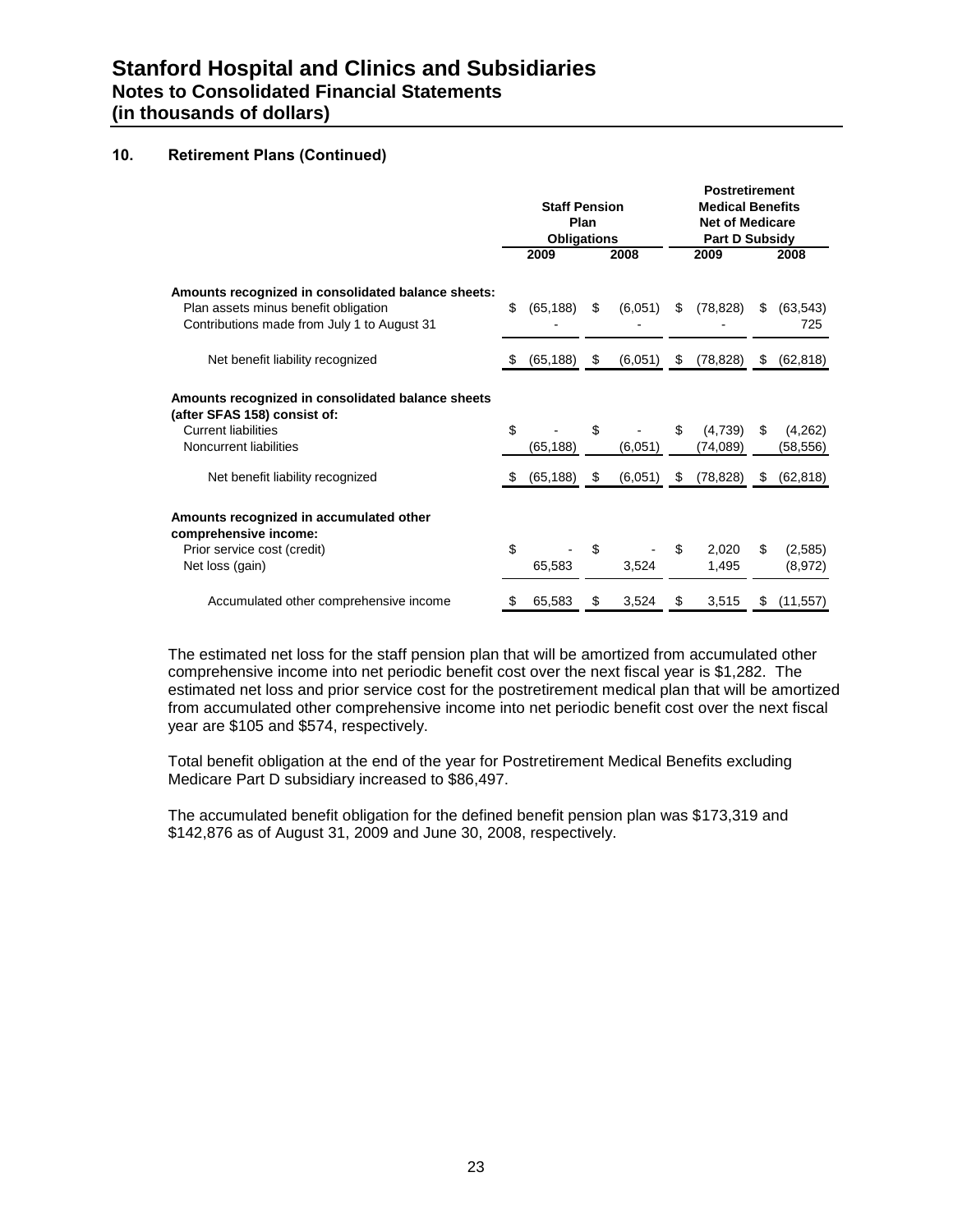Net benefit expense related to the plans for the years ended August 31 includes the following components:

|                                 | <b>Staff Pension Plan Obligations</b> |           |    |                   |   |          |  |  |  |
|---------------------------------|---------------------------------------|-----------|----|-------------------|---|----------|--|--|--|
|                                 |                                       | 2009      |    | <b>Gap Period</b> |   | 2008     |  |  |  |
| Service cost                    | S.                                    | 1.497     | \$ | 250               | S | 1.720    |  |  |  |
| Interest cost                   |                                       | 10.548    |    | 1.758             |   | 9.952    |  |  |  |
| Expected return on plan assets  |                                       | (11, 914) |    | (1,986)           |   | (11.057) |  |  |  |
| Total net periodic benefit cost | S                                     | 131       |    | 22                |   | 615      |  |  |  |

|                                      | <b>Postretirement Medical Benefits</b> |                       |                   |         |                                                    |    |                   |              |  |  |  |
|--------------------------------------|----------------------------------------|-----------------------|-------------------|---------|----------------------------------------------------|----|-------------------|--------------|--|--|--|
|                                      | <b>Net of Medicare</b>                 | <b>Part D Subsidy</b> |                   |         | <b>Excluding Medicare</b><br><b>Part D Subsidy</b> |    |                   |              |  |  |  |
|                                      | 2009                                   |                       | <b>Gap Period</b> | 2008    | 2009                                               |    | <b>Gap Period</b> | 2008         |  |  |  |
| Service cost                         | \$1,427                                | \$                    | 238               | \$1,583 | \$1,541                                            | \$ | 257               | \$.<br>1,673 |  |  |  |
| Interest cost                        | 4.343                                  |                       | 724               | 4.071   | 4.869                                              |    | 812               | 4.747        |  |  |  |
| Amortization of prior service cost   | (834)                                  |                       | (139)             | (834)   | (834)                                              |    | (139)             | (834)        |  |  |  |
| Recognized net actuarial (gain) loss | (905)                                  |                       | (151)             | (448)   | (593)                                              |    | (99)              | 184          |  |  |  |
| Total net periodic benefit cost      | \$4,031                                | S                     | 672               | \$4,372 | \$4.983                                            | \$ | 831               | \$ 5,770     |  |  |  |

Changes recognized in other comprehensive income for the years ended August 31 include the following components:

|                                                                                                    | <b>Staff Pension</b><br><b>Plan</b><br><b>Obligations</b><br>2009<br>2008 |                                        |    |       | <b>Postretirement</b><br><b>Medical Benefits</b><br><b>Net of Medicare</b><br><b>Part D Subsidy</b><br>2009 |                | 2008 |            |
|----------------------------------------------------------------------------------------------------|---------------------------------------------------------------------------|----------------------------------------|----|-------|-------------------------------------------------------------------------------------------------------------|----------------|------|------------|
| Prior service cost arising during period<br>Net loss (gain) arising during period<br>Amortizations | \$                                                                        | $\qquad \qquad \blacksquare$<br>62,059 | \$ | 6,839 | S                                                                                                           | 3.632<br>9.411 | - \$ | (4,793)    |
| Prior service credit<br>Gain                                                                       |                                                                           |                                        |    |       |                                                                                                             | 973<br>1,056   |      | 834<br>448 |
| Total recognized in other comprehensive income                                                     | SБ                                                                        | 62,059                                 | S  | 6,839 | S                                                                                                           | 15,072         | S    | (3,511)    |
| Total recognized in net periodic benefit cost<br>and other comprehensive income                    |                                                                           | 62,190                                 |    | 7.454 |                                                                                                             | 19.103         | S    | 861        |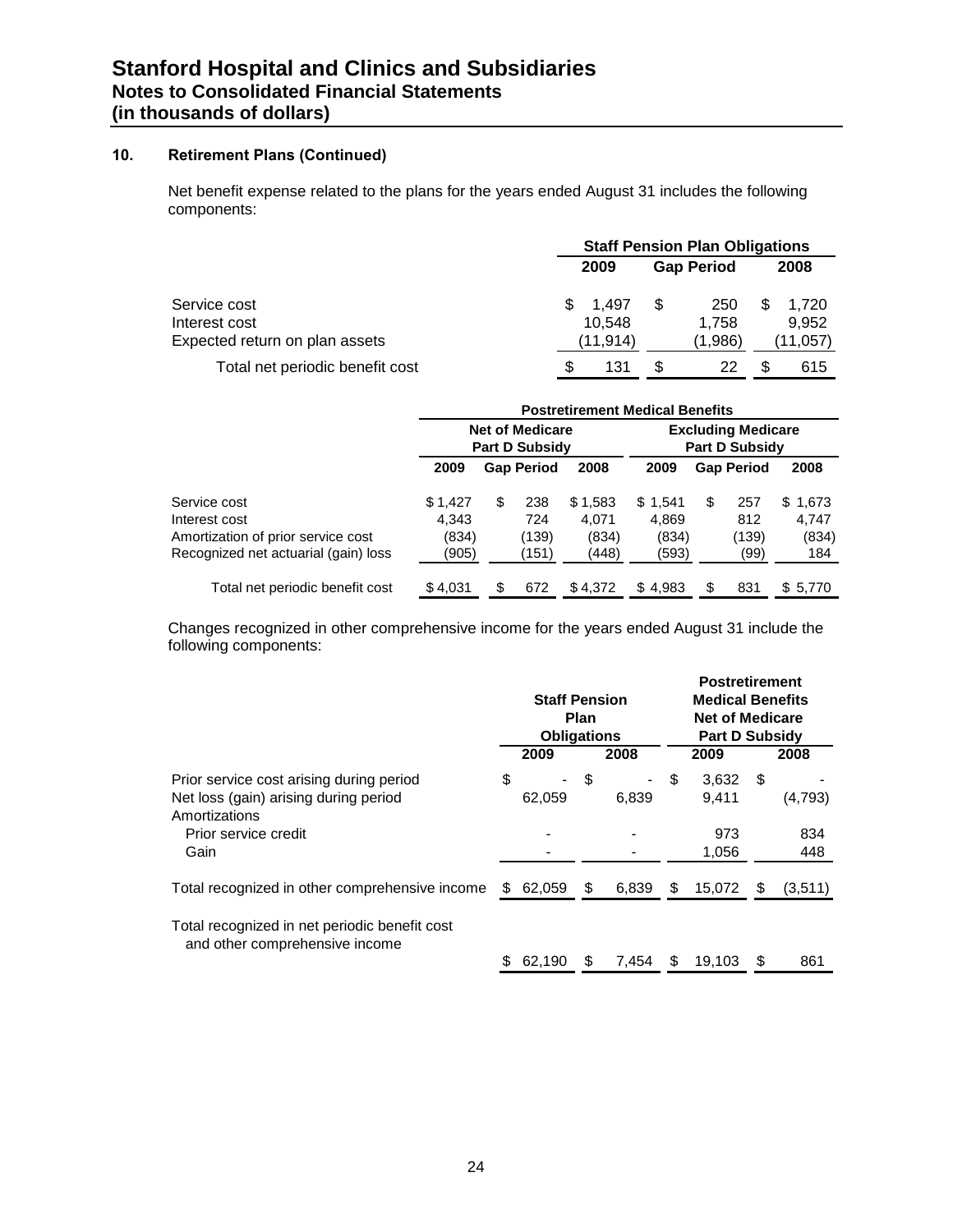#### **Actuarial Assumptions**

The weighted-average assumptions used to determine benefit obligations are as follows for the years ended August 31:

|                               |       | <b>Staff Pension</b><br>Plan<br><b>Obligations</b> |       | <b>Postretirement</b><br><b>Medical</b><br><b>Benefits</b> |
|-------------------------------|-------|----------------------------------------------------|-------|------------------------------------------------------------|
|                               | 2009  | 2008                                               | 2009  | 2008                                                       |
| Weighted-average assumptions  |       |                                                    |       |                                                            |
| Discount rate                 | 6.10% | 7.38%                                              | 5.83% | 7.12%                                                      |
| Rate of compensation increase | 5.50% | 5.50%                                              | N/A   | N/A                                                        |

The discount rate, expected rate of return on plan assets, and the projected covered payroll growth rates used in determining the above net benefit expense are as follows for the years ended August 31:

|                                |       | <b>Staff Pension</b><br>Plan<br><b>Obligations</b> |       | <b>Postretirement</b><br><b>Medical</b><br><b>Benefits</b> |
|--------------------------------|-------|----------------------------------------------------|-------|------------------------------------------------------------|
|                                | 2009  | 2008                                               | 2009  | 2008                                                       |
| Weighted-average assumptions   |       |                                                    |       |                                                            |
| Discount rate                  | 7.38% | 6.47%                                              | 7.12% | 6.35%                                                      |
| Expected return on plan assets | 8.00% | 8.00%                                              | N/A   | N/A                                                        |
| Rate of compensation increase  | 5.50% | 5.50%                                              | N/A   | N/A                                                        |

To develop the assumption for the expected rate of return on plan assets, SHC considered the historical and future expected returns. The historical return of the plan assets for the past ten years ending June 30, 2009 averaged 2.6%. An independent investment consulting firm provided SHC with an estimate of the future expected returns for each asset class based on SHC's asset allocation targets. The evaluation of the historical returns and the future expected returns resulted in the use of 8.0% as the assumption for the expected return on plan assets.

To determine the accumulated post-retirement benefit obligation as of August 31, 2009, a 9.5% annual rate of increase in the pre-65 per capita costs and 10.0% annual rate of increase in the post-65 prescription drug per capita costs, and 7.0% rate of increase in the post-65 per capita cost of all other medical benefits was assumed for 2009, declining gradually to 5.0% by 2014 for pre-65 per capita costs, 2014 for post-65 prescription drug per capita cost, and 2011 for post-65 per capita costs of all other medical benefits, and remaining at this rate thereafter.

Assumed healthcare cost trend rates have a significant effect on the amounts reported for the post-retirement medical benefit plan. Increasing the health care cost trend rate by 1% in each future year would increase the accumulated post-retirement benefit obligation by \$2,764 and the aggregate service and interest cost by \$251. Decreasing the health care cost trend rate by 1% in each future year would decrease the accumulated post-retirement benefit obligation by \$2,509 and the aggregate service and interest cost by \$227.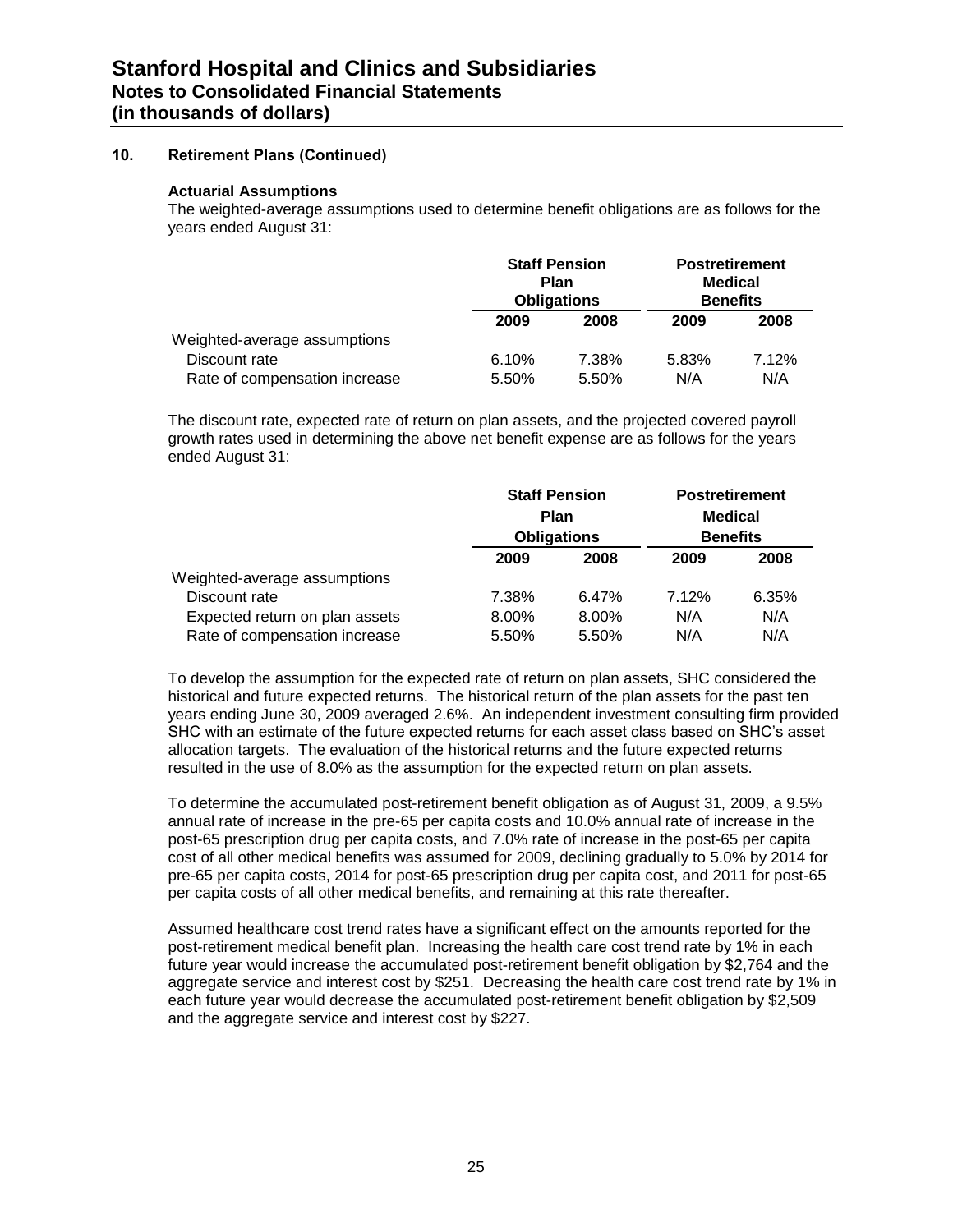#### **Plan Assets**

SHC's staff pension plan weighted-average asset allocations as of the measurement date August 31, 2009 and June 30, 2008, respectively by asset category are as follows:

| <b>Asset Category</b> | <b>August 31, 2009</b> | <b>June 30, 2008</b> |
|-----------------------|------------------------|----------------------|
| Equity securities     | 42%                    | 66%                  |
| Debt securities       | 42%                    | 21%                  |
| Real estate           | 7%                     | 12%                  |
| Other                 | 9%                     | 1%                   |
| Total                 | 100%                   | 100%                 |

#### **Plan Investments**

The investment objective of the staff pension plan funds is to maximize the total rate of return (income and appreciation) within the limits of prudent risk taking and Section 404 of the Employee Retirement Income Security Act. The funds are diversified across asset classes to achieve an optimal balance between risk and return and between income and capital appreciation. Many of the pension liabilities are long term. The investment horizon is also long-term; however, the investment plan also ensures adequate near-term liquidity to meet benefit payments.

The allowable asset mix range and target asset allocations are:

| <b>Asset Category</b> | <b>Acceptable Range</b> | <b>Target Allocation</b> |
|-----------------------|-------------------------|--------------------------|
| Equity securities     | 28% to 60%              | 46%                      |
| Debt securities       | 36% to 60%              | 44%                      |
| <b>Real Estate</b>    | 0% to 12%               | 10%                      |
| Cash equivalents      | 0% to $4%$              | $< 1\%$                  |

Appropriate investments include common, preferred and convertible equities of domestic and foreign companies, mutual and commingled trust funds, top tier commercial paper, certificates of deposit, and fixed income securities whose assets are rated investment grade or better. Financial futures and options on futures traded on exchanges are also permitted for hedging purposes. Prohibited investments include commodities, unregistered securities and short sales. Derivative products may not be used to leverage a portfolio or to speculate. All assets must have readily ascertainable market value and be easily marketable.

Portfolios are expected to be well diversified with respect to industry and economic sectors. Equity investments in any one company shall be limited to the greater of 5% of the market value of the portfolio at time of purchase or twice the applicable benchmark weighting of the security. The investment manager shall not hold more than 15% of any company's outstanding equity.

Fixed income investments may consist of U.S. government, U.S. government guaranteed, and U.S. government agency securities. Corporate bond holdings must have an investment grade credit rating at the time of purchase and during the holding period. No single issuer of fixed income or cash equivalent securities (with the exception of the U.S. Government and its Agencies) will account for more than 10% of the market value of the fixed income securities in a manager's portfolio.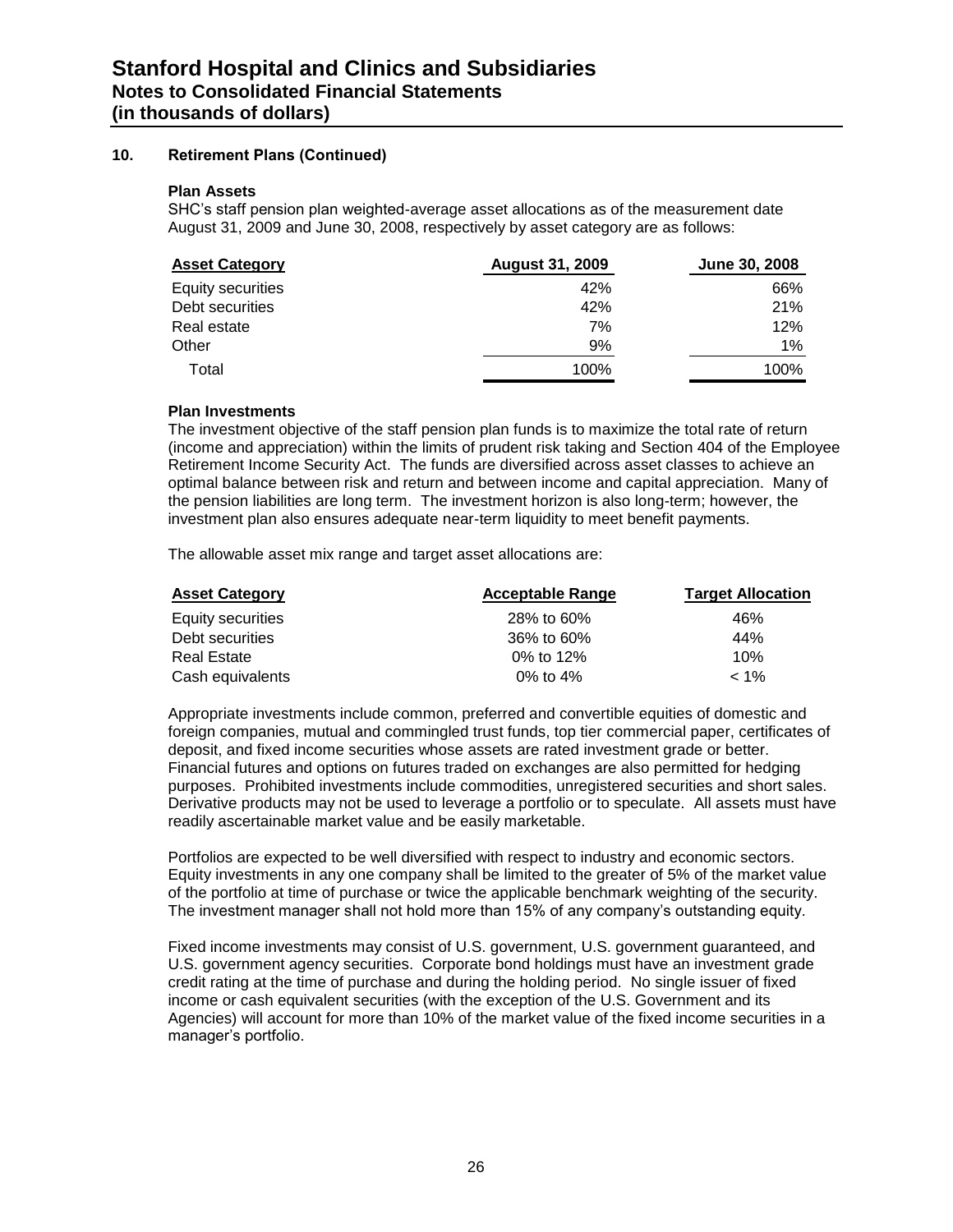#### **Plan Investments (continued)**

Investments in any one real estate investment trust company shall be limited to the greater of 5% of the market value of the portfolio at time of purchase or twice the applicable benchmark weighting of that security. The investment manager shall not hold more than 15% of any company's outstanding shares.

#### **Expected Contributions**

SHC expects to contribute \$14,300 to its Staff Pension Plan for both SHC and LPCH leased employees during the fiscal year ending August 31, 2010. SHC expects to contribute \$4,739 to its Postretirement Medical Plan for both SHC and LPCH leased employees during the fiscal year ending August 31, 2010.

#### **Expected Benefit Payments**

The following benefit payments, which reflect expected future service, are expected to be paid for the fiscal years ending August 31:

|             |                                   |        | <b>Postretirement Medical Benefits</b> |                                                 |    |                                                    |  |  |  |
|-------------|-----------------------------------|--------|----------------------------------------|-------------------------------------------------|----|----------------------------------------------------|--|--|--|
|             | <b>Pension</b><br><b>Benefits</b> |        |                                        | <b>Net of Medicare</b><br><b>Part D Subsidy</b> |    | <b>Excluding Medicare</b><br><b>Part D Subsidy</b> |  |  |  |
| 2010        | \$                                | 8,592  | \$                                     | 4,739                                           | \$ | 5,202                                              |  |  |  |
| 2011        |                                   | 9,294  |                                        | 5,232                                           |    | 5,763                                              |  |  |  |
| 2012        |                                   | 9,929  |                                        | 5,682                                           |    | 6,284                                              |  |  |  |
| 2013        |                                   | 10,567 |                                        | 6,143                                           |    | 6,816                                              |  |  |  |
| 2014        |                                   | 11,285 |                                        | 6,485                                           |    | 7,227                                              |  |  |  |
| 2015 - 2019 |                                   | 65,576 |                                        | 33,310                                          |    | 38,040                                             |  |  |  |

#### **11. Temporarily and Permanently Restricted Net Assets**

#### **Temporarily Restricted Net Assets**

Temporarily restricted net assets consist of the following at August 31:

|                                 | 2009 |        |  | 2008 |        |  |
|---------------------------------|------|--------|--|------|--------|--|
| Plant replacement and expansion | \$   | 48,767 |  | S    | 31.138 |  |
| Other patient services          |      | 8.457  |  |      | 12,060 |  |
| Indigent care                   |      | 6,318  |  |      | 6,506  |  |
| <b>Clinical services</b>        |      | 3,382  |  |      | 3.414  |  |
| <b>Education</b>                |      | 3,027  |  |      | 3,032  |  |
| Total                           | \$   | 69,951 |  | S    | 56,150 |  |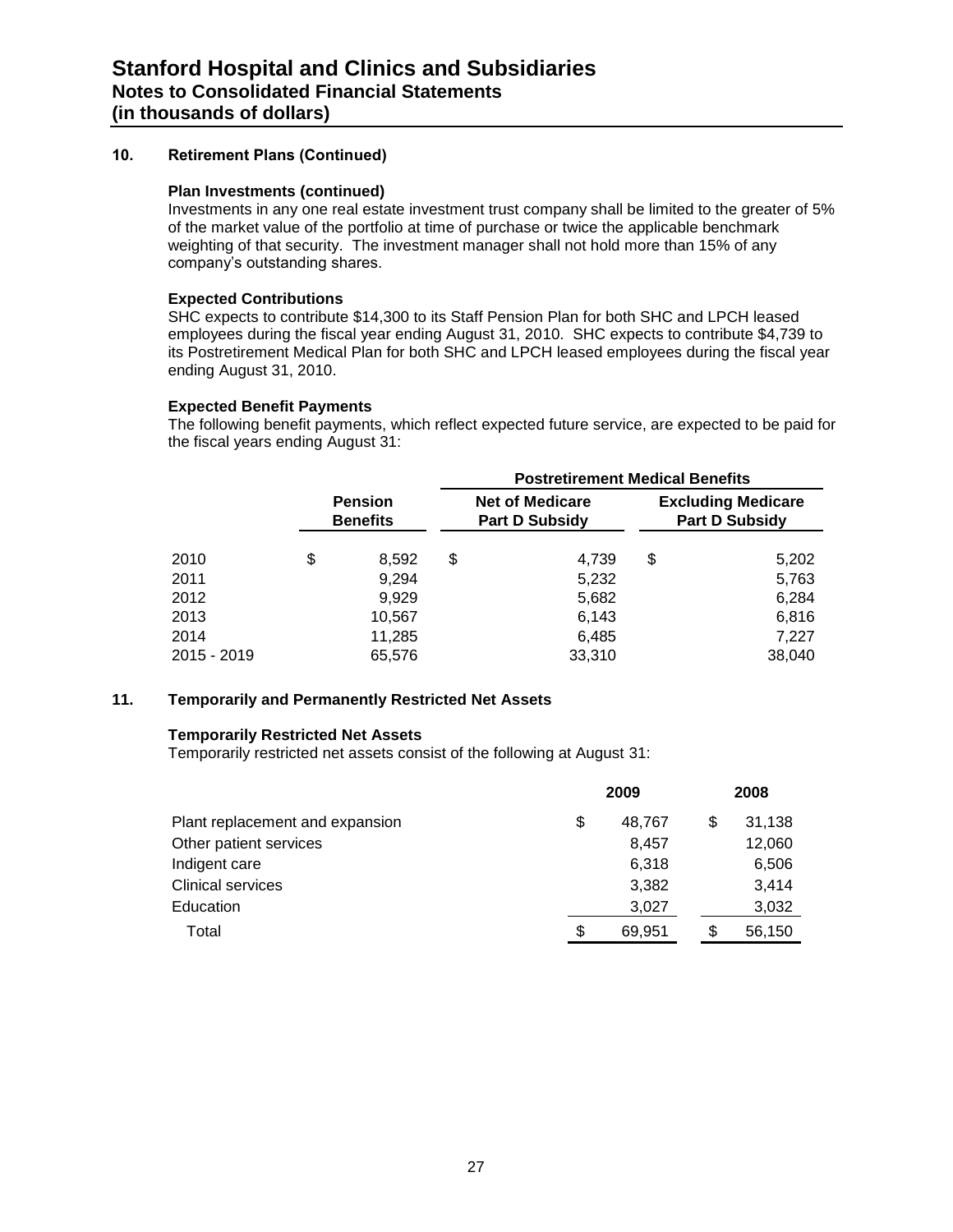#### **11. Temporarily and Permanently Restricted Net Assets (Continued)**

#### **Permanently Restricted Net Assets**

SHC adopted FSP 117-1 effective for the beginning of fiscal year 2009. SHC has interpreted UPMIFA as requiring the preservation of the original gift as of the gift date of donor-restricted endowment funds absent explicit donor stipulations to the contrary. As a result of this interpretation, SHC classifies as permanently restricted net assets (a) the original value of gifts donated to the permanent endowment, (b) the original value of subsequent gifts to the permanent endowment, (c) accumulations to the permanent endowment made in accordance with the direction of the applicable donor gift instrument at the time the accumulation is added to the fund. The remaining portion of the donor-restricted endowment fund that is not classified in permanently restricted net assets is classified as temporarily restricted net assets until those amounts are appropriated for expenditure in a manner consistent with standard of prudence prescribed by UPMIFA.

In accordance with UPMIFA, SHC considers the following factors in making a determination to appropriate or accumulate endowment funds:

- 1. The duration and preservation of the fund.
- 2. The purposes of SHC and the donor restricted endowment fund.
- 3. General economic conditions.
- 4. The possible effect of inflation and deflation.
- 5. The expected total return from income and the appreciation of investments.
- 6. Other resources of the organization.
- 7. The investment policies of the organization.

Endowment funds by net asset classification as of August 31, 2009 and 2008 are as follows:

|                                                 |                                  |     | 2009                                    |   |              |    | 2008          |
|-------------------------------------------------|----------------------------------|-----|-----------------------------------------|---|--------------|----|---------------|
| Donor restricted endowment                      | Temporarily<br><b>Restricted</b> |     | <b>Permanently</b><br><b>Restricted</b> |   | Total        |    | Total         |
| Donor restricted endowment<br>Pledge receivable | \$<br>4.373<br>-                 | \$. | 5.611<br>881                            | S | 9.984<br>881 | \$ | 13,007<br>492 |
| Total endowment                                 | \$<br>4.373                      | \$. | 6.492                                   |   | 10.865       | S. | 13.499        |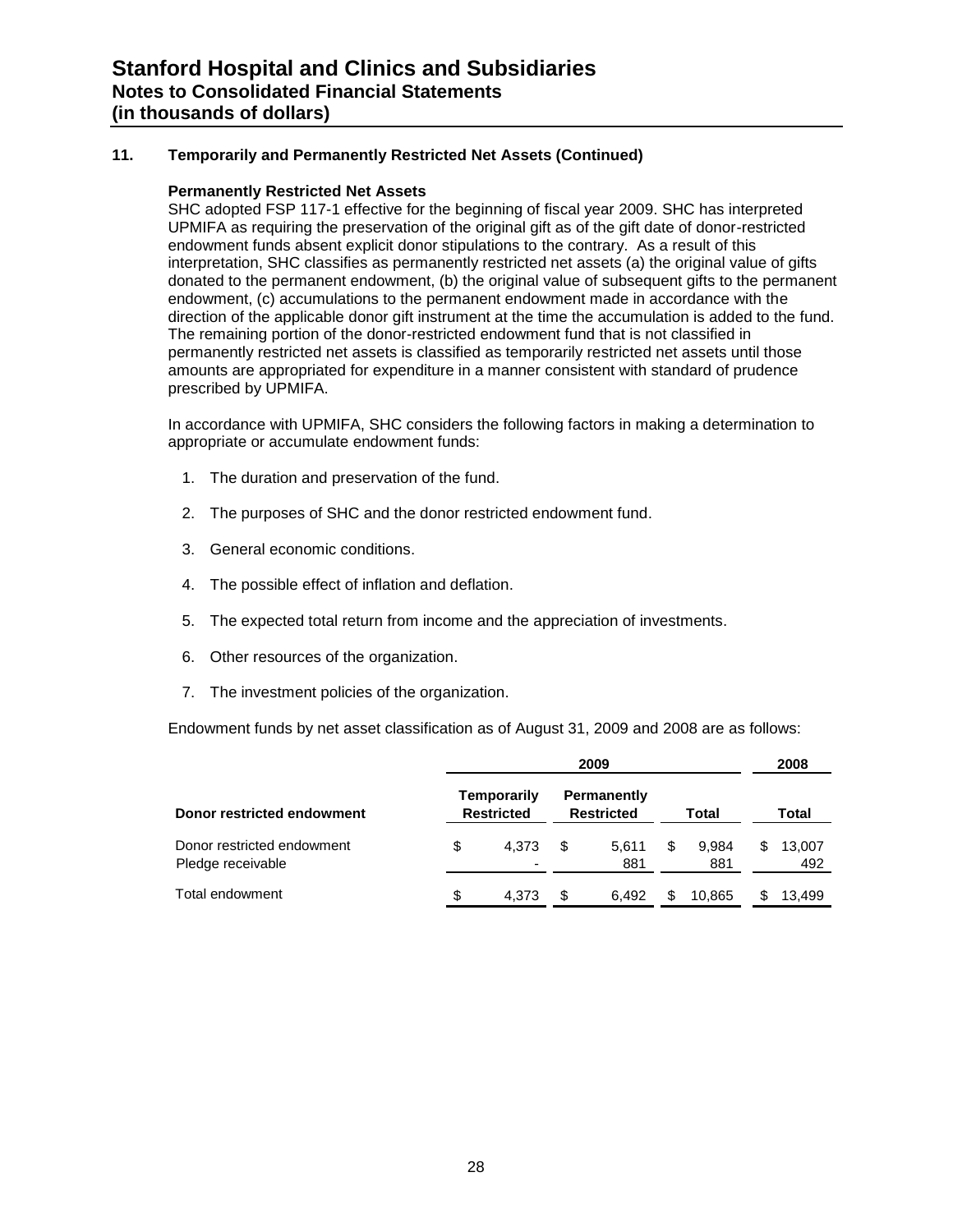#### **11. Temporarily and Permanently Restricted Net Assets (Continued)**

Changes in SHC's endowment for the years ended August 31, 2009 and 2008 are as follows:

|                                                               | 2009 |                                  |    |                                  |    |         |   | 2008   |  |
|---------------------------------------------------------------|------|----------------------------------|----|----------------------------------|----|---------|---|--------|--|
| Change in endowment net assets                                |      | Temporarily<br><b>Restricted</b> |    | Permanently<br><b>Restricted</b> |    | Total   |   | Total  |  |
| Endowment net assets, beginning of year<br>Investment return: | \$   | 7.007                            | \$ | 6.492                            | \$ | 13.499  | S | 12.476 |  |
| Investment income                                             |      | 22                               |    |                                  |    | 22      |   | 353    |  |
| Mark to market adjustments                                    |      | (2,594)                          |    |                                  |    | (2,594) |   | (28)   |  |
| Total investment return                                       |      | (2,572)                          |    |                                  |    | (2,572) |   | 325    |  |
| Contributions                                                 |      |                                  |    |                                  |    |         |   | 981    |  |
| <b>Expenditures</b>                                           |      | (62)                             |    |                                  |    | (62)    |   | (283)  |  |
| Endowment net assets, end of year                             | \$   | 4.373                            | \$ | 6.492                            | S  | 10.865  | S | 13.499 |  |

The following provides descriptions of amounts classified as permanently restricted net assets and temporarily restricted net assets (endowment only). The portion of endowment funds that is required to be retained permanently or temporarily, either by explicit donor stipulation or by California UPMIFA, as of August 31, 2009 and 2008 is as follows:

|                                          | 2009 |                                         |    |                                  |   |        |    | 2008   |
|------------------------------------------|------|-----------------------------------------|----|----------------------------------|---|--------|----|--------|
| Endowment classified as net assets       |      | <b>Temporarily</b><br><b>Restricted</b> |    | Permanently<br><b>Restricted</b> |   | Total  |    | Total  |
| <b>Restricted for:</b>                   |      |                                         |    |                                  |   |        |    |        |
| <b>Clinical services</b>                 | \$   | (97)                                    | \$ | 4.000                            | S | 3.903  | \$ | 4.929  |
| Education                                |      | 1.749                                   |    | 1,235                            |   | 2.984  |    | 3,847  |
| Plant replacement and expansion          |      | (1)                                     |    | 901                              |   | 900    |    | 940    |
| Indigent care and other                  |      | 2.722                                   |    | 356                              |   | 3,078  |    | 3,783  |
| Total endowment classified as net assets | \$   | 4,373                                   | S  | 6,492                            |   | 10.865 | S  | 13.499 |

Most of SHC's endowment, \$10,865 and \$13,499 are invested in the MP at August 31, 2009 and 2008, respectively. The funds are held in perpetuity, invested to generate income to support.

#### **Return Objectives and Risk Parameters**

The return objective for the endowment assets is to generate optimal total return while maintaining an appropriate level of risk established by the University.

#### **Strategies Employed for Achieving Investment Objectives**

SHC relies on a total return strategy in which investment returns are achieved through both capital appreciation (realized and unrealized gain) and current yield (interest and dividend) managed by the MP.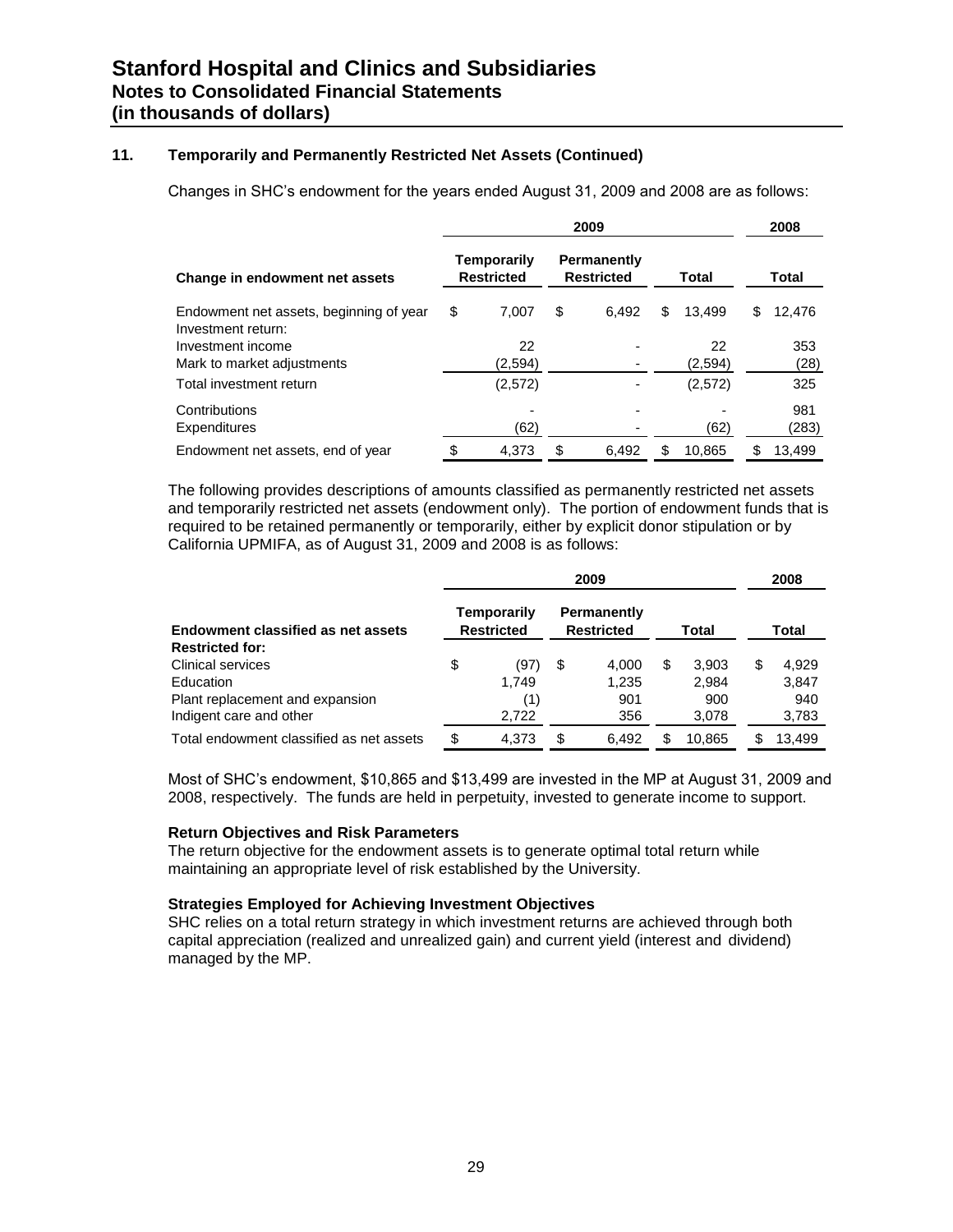#### **12. Related-Party Transactions**

#### **Transactions with the University and SoM**

SHC has various transactions with the University and the SoM. SHC records expense transactions where direct and incremental economic benefits are received by SHC.

Expenses paid to the University and the SoM are reported as operating expenses in the statements of operations and changes in net assets and are management's best estimates of SHC's arms-length payments of such amounts for its market specific circumstances. To the extent that payments to the University and the SoM exceed an arms-length estimated amount relative to the benefits received by SHC, they are recorded as transfers to the University and the SoM in other changes in net assets.

SHC purchases certain services from the University and the SoM. Payment for these services is based on management's best estimate of its market specific circumstances.

Services provided by the SoM include physician services that benefit SHC, such as emergency room coverage, physicians providing medical direction to SHC, and physicians providing service to the clinical practice, which are covered by the Professional Services Agreement ("PSA"). Such expenses are reflected as purchased services in the consolidated statements of operations and changes in net assets, and total \$249,237 and \$215,403 for the years ended August 31, 2009 and 2008, respectively.

Services provided by the University include telecommunications, transportation, utilities, blood products, and certain administrative services, which consist of legal, internal audit, and risk management. Total costs incurred by SHC were \$85,833 and \$72,953 for the years ended August 31, 2009 and 2008, respectively, and are reflected in various categories in the consolidated statements of operations and changes in net assets.

SHC paid service fees to the University in the amount of \$4,155 and \$4,406 for the years ended August 31, 2009 and 2008, respectively. The service fees represent costs for the utilization of infrastructure owned by the University such as road improvements, parking garages and generators and are reflected in the consolidated statements of operations and changes in net assets as other expense. Expected payments over the next 24 years total \$48,738. Annual service fees range from approximately \$4,026 for the year ending August 31, 2010 to \$453 for the year ending August 31, 2033.

SHC also received payment for services provided to the University including primarily building maintenance, housekeeping, and security. Costs incurred by SHC in providing these services are reflected in the respective categories in the consolidated statements of operations and changes in net assets. Reimbursement from the University totaled \$33,910 and \$24,064 for the years ended August 31, 2009 and 2008, respectively, and is reflected in the consolidated statements of operations and changes in net assets as expense recoveries.

In addition, SHC received certain grant monies for clinical trials from the University. Grant revenue totaled \$4,912 and \$5,443 for the years ended August 31, 2009 and 2008, respectively, and is reflected in the statements of operations and changes in net assets as net patient service revenue and recoveries.

During the year ended August 31, 2004, SHC paid \$5,500 to the University. The amount represented a prepayment of a 51 year lease for property owned by the University. The short term portion of \$108 is included in prepaid expenses and other in the consolidated balance sheets as of August 31, 2009 and 2008. The remaining amount included in other assets in the consolidated balance sheets is \$4,565 and \$4,673 as of August 31, 2009 and 2008, respectively.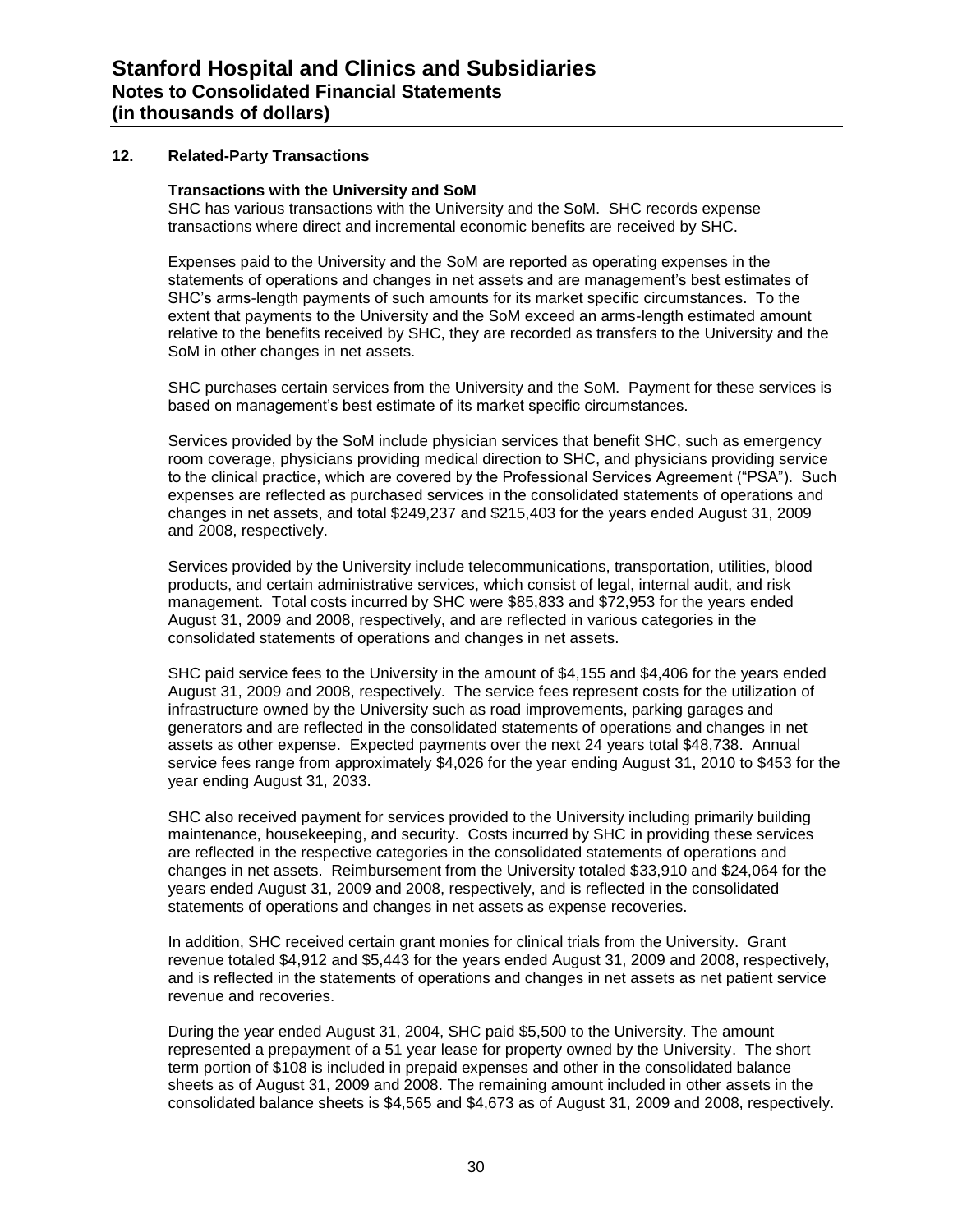#### **12. Related-Party Transactions (Continued)**

#### **Transactions with the University and SoM (continued)**

For the years ended August 31, 2009 and 2008, SHC transferred \$8,049 and \$7,675 to the University related to academic grants.

During the year ended August 31, 2009, SHC received an equity transfer of \$15,167 which represented gifts originally donated to the University. These gifts were subsequently redesignated mostly for SHC capital projects.

#### **Transactions with LPCH**

*Shared Services* - SHC and LPCH share certain departments, including facilities design and construction, materials management, managed care contracting, payroll, compliance, risk management and general services. Shared service costs are included in the respective categories on the consolidated statements of operations and changes in net assets, and are allocated between SHC and LPCH based on negotiated rates. Reimbursement received from LPCH totaled \$20,161 and \$25,223 for the years ended August 31, 2009 and 2008, respectively, and is reflected in the consolidated statements of operations and changes in net assets as expense recoveries.

*Purchased Services* - SHC provides various services to LPCH. These services include operating room, cardiac catheterization, interventional radiology, radiation oncology and laboratory. The cost of these services is charged back to LPCH based on a percentage of charges intended to approximate cost or a cost per procedure. Costs of these purchased services are reflected in the appropriate category in the consolidated statements of operations and changes in net assets. Reimbursement of purchased services from LPCH totaled \$53,007 and \$50,113 for the years ended August 31, 2009 and 2008, respectively, and is reflected in the consolidated statements of operations and changes in net assets as net patient service revenue.

*Other Services* - Other services provided by SHC include services provided by interns and residents, billings and collections, building maintenance and utilities. Reimbursement of these services totaled \$25,559 and \$23,444 for the years ended August 31, 2009 and 2008, respectively, and is reflected in the consolidated statements of operations and changes in net assets as expense recoveries. SHC also leased 2,732 and 2,513 full time and part time employees to LPCH during the years ended August 31, 2009 and 2008, respectively.

#### **Transfers to LPCH**

Effective September 1, 2006, LPCH and the University entered into the LPCH PSA pursuant to which the University assigned to LPCH the right to all revenues related to pediatric and obstetric practices of SoM faculty. As part of the LPCH PSA, LPCH assumed the right to all pediatric and obstetric revenues after September 1, 2006. SHC transferred net assets of \$807 to LPCH in connection with this transfer agreement during the year ended August 31, 2008.

In 2008, SHC agreed to execute an equity transfer of \$2,001 to LPCH which represents a fixed allocation of 18% of the total net assets of SUMIT as of August 31, 2007. Previously net assets were allocated relative to the percentage of the premiums paid to SUMIT in each fiscal year. In 2009, \$288 was transferred to SHC which represents 18% of the initial capital contribution made by SHC of which SHC owns 100%.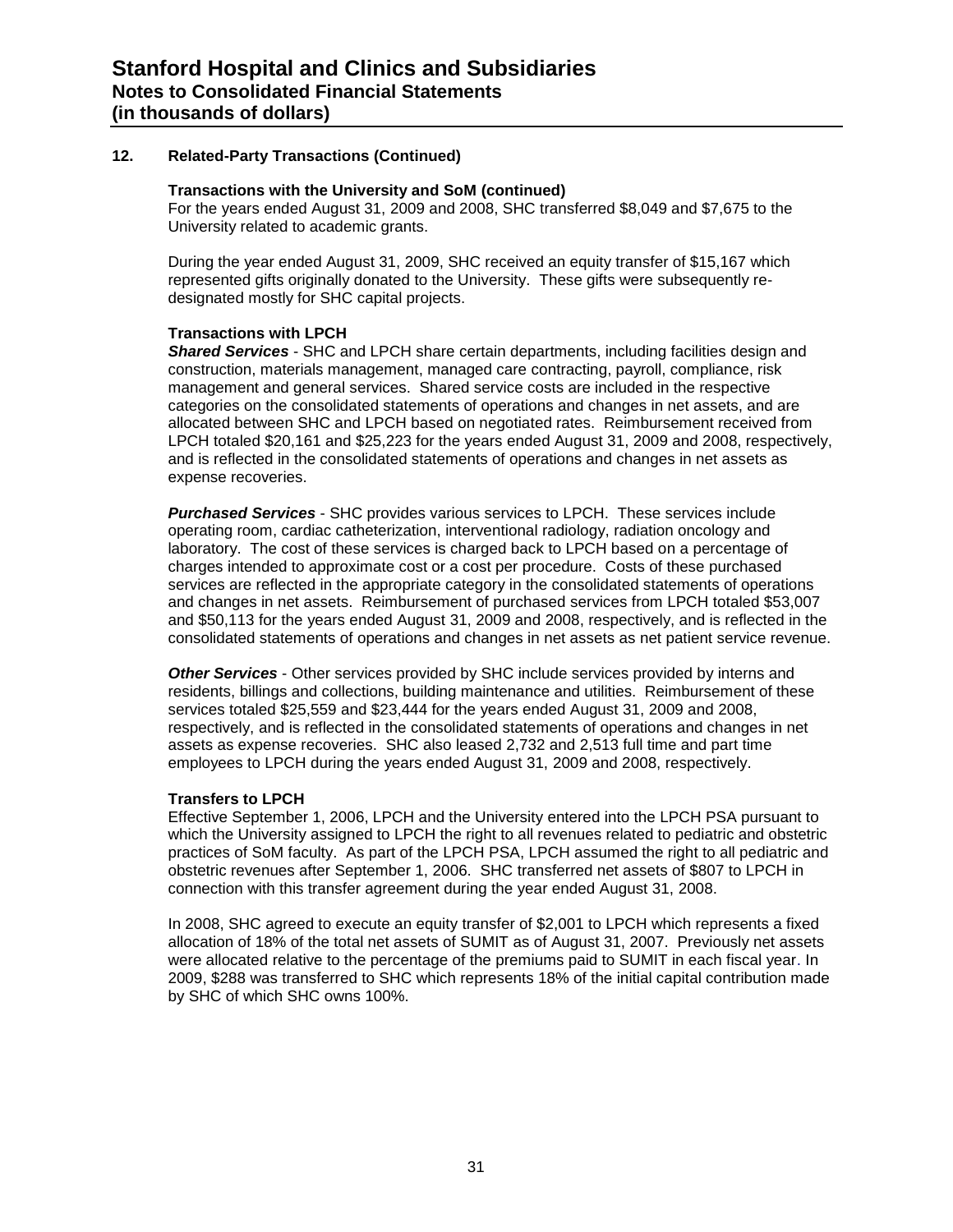#### **13. Operating and Capital Leases**

SHC leases various equipment and facilities under non-cancelable lease agreements expiring at various dates. Total rental expense (included in other expense in the consolidated statements of operations and changes in net assets) under these leases for the years ended August 31, 2009 and 2008 was \$35,575 and \$32,947, respectively.

Net minimum future lease payments under all non-cancelable operating leases and capital lease obligations for periods subsequent to August 31, 2009 are as follows:

| Year Ending August 31,                    |    | Operating | <b>Capital</b> |          |  |
|-------------------------------------------|----|-----------|----------------|----------|--|
| 2010                                      | \$ | 27,770    | \$             | 1,396    |  |
| 2011                                      |    | 21,644    |                | 1,396    |  |
| 2012                                      |    | 20,629    |                | 976      |  |
| 2013                                      |    | 19,790    |                | 136      |  |
| 2014                                      |    | 16,448    |                | 57       |  |
| Thereafter                                |    | 110,742   |                |          |  |
|                                           | S  | 217,023   |                | 3,961    |  |
| Less amount representing interest         |    |           |                | (190)    |  |
| Subtotal                                  |    |           |                | 3,771    |  |
| Current portion                           |    |           |                | (1, 296) |  |
| Long-term portion, net of current portion |    |           | \$             | 2,475    |  |

Capital lease obligations totaled \$3,771 of which \$1,296 is included in accounts payable and accrued liabilities on the consolidated balance sheet. The remaining capital lease obligation of \$2,475 is included in other long term liabilities on the consolidated balance sheet.

SHC leases space in its medical office building to others under noncancelable operating lease arrangements. Future minimum base rentals to be received under these leases in place as of August 31, 2009 are as follows:

#### **Year Ending August 31,**

| 2010 | \$<br>637   |
|------|-------------|
| 2011 | 164         |
| 2012 | 166         |
| 2013 | 135         |
| 2014 | 56          |
|      | \$<br>1,158 |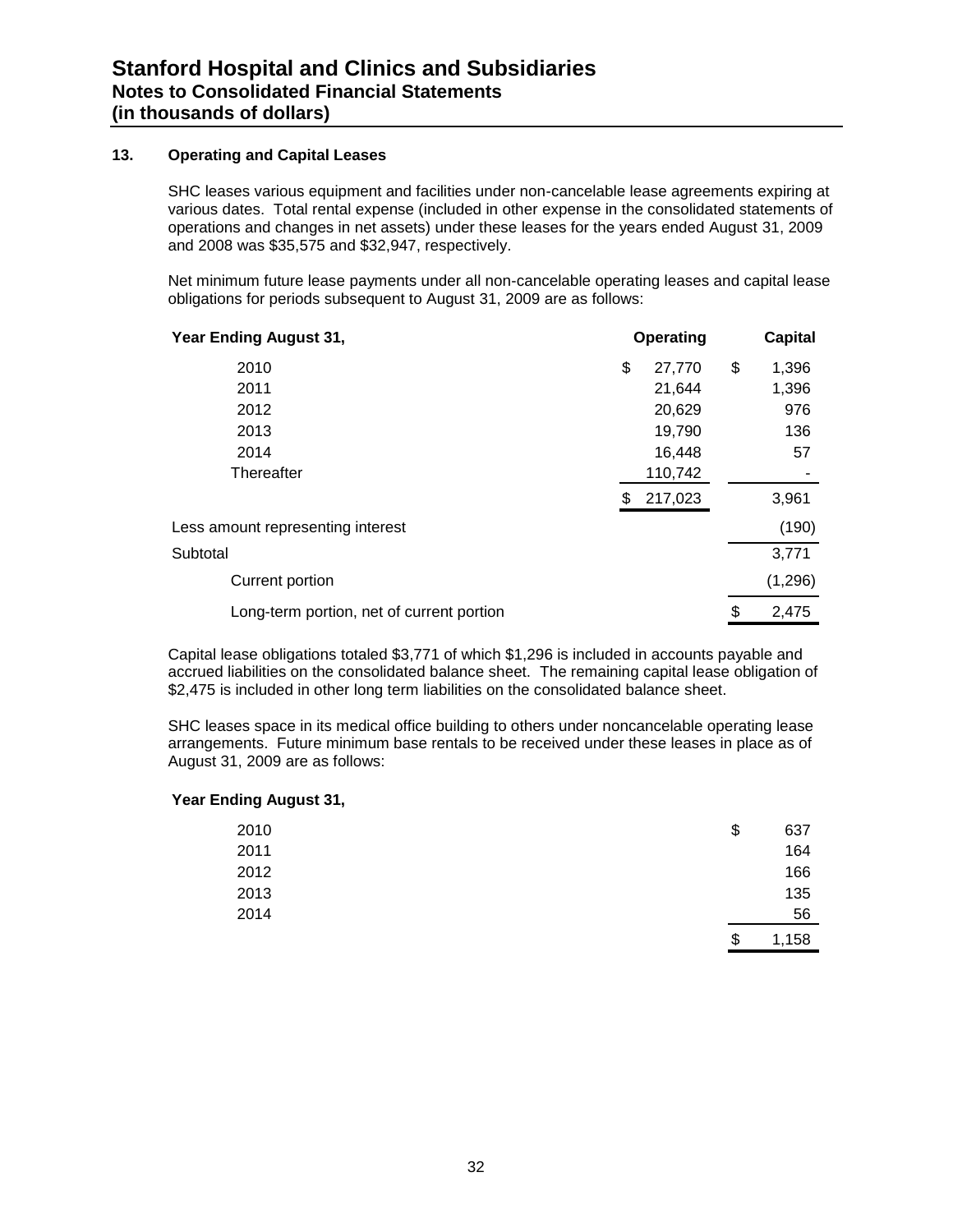#### **14. Commitments and Contingencies**

SHC is aware of certain asserted and unasserted legal claims. While the outcome cannot be determined at this time, management is of the opinion that the liability, if any, from these actions will not have a material effect on SHC's financial position.

SHC has irrevocable standby letters of credit in the amount of \$14,619, which are required as security for the workers' compensation self-insurance arrangement and a direct pay letter of credit for the 2008 Series A-2 debt in the amount of \$105,674. In fiscal year 2009, SHC obtained standby letters of credit in the amount of \$85,000 to support collateral requirements under certain interest rate swap agreements. No amounts have been drawn on these letters of credit as of August 31, 2009.

At August 31, 2009, SHC had contractual obligations of approximately \$133,666 primarily related to the construction of the new Hospital, the upgrade of the clinical information systems and consulting services.

Effective September 1, 2004, SHC entered into a seven year agreement with Perot Systems Health Care Services LLC ("Perot"), pursuant to which Perot will provide certain information technology services to SHC. Under the terms of the 2008 amended agreement, SHC will be charged a fixed annual service charge including expenses, payable monthly, for core services as defined, and additional fees plus expenses for special projects. The annual fixed service charges are subject to adjustment under certain conditions, but unless so adjusted, amount to approximately \$41,919 for the year ending August 31, 2010, decreasing annually thereafter to approximately \$39,398 for the year ending August 31, 2011. SHC has certain rights to reduce the scope of services to be purchased and to terminate the agreement early for a termination fee. The amount of the termination fee depends on when the right to terminate is exercised and reduces annually to \$6,000 for the year ending August 31, 2010.

Effective April 1, 2008, SHC entered into a five year agreement with Accenture LLC ("Accenture"), pursuant to which Accenture will provide certain information technology services to SHC. Under the terms of the agreement, SHC will be charged a fixed annual service charge including expenses, payable monthly, for core services as defined, and additional fees plus expenses for special projects. The annual fixed service charges are subject to adjustment under certain conditions, but unless so adjusted, amount to approximately \$12,157 for the year ending August 31, 2010, decreasing annually thereafter to approximately \$250 for the year ending August 31, 2012. SHC has certain rights to reduce the scope of services to be purchased and to terminate the agreement early for a termination fee. The amount of the termination fee depends on when the right to terminate is exercised and reduces periodically from \$2,600 for the year ending August 31, 2010 to \$450 at September 30, 2011*.*

The healthcare industry is subject to numerous laws and regulations of federal, state and local governments. Compliance with these laws and regulations can be subject to future government review and interpretation, as well as to regulatory actions unknown or unasserted at this time. Recently, government activity has increased with respect to investigations and allegations concerning possible violations by healthcare providers of regulations that could result in the imposition of significant fines and penalties, as well as significant repayments for patient services previously billed. SHC is subject to similar regulatory reviews, and while such reviews may result in repayments and/or civil remedies that could have a material effect on SHC's financial results of operations in a given period, management believes that such repayments and/or civil remedies would not have a material effect on SHC's financial position.